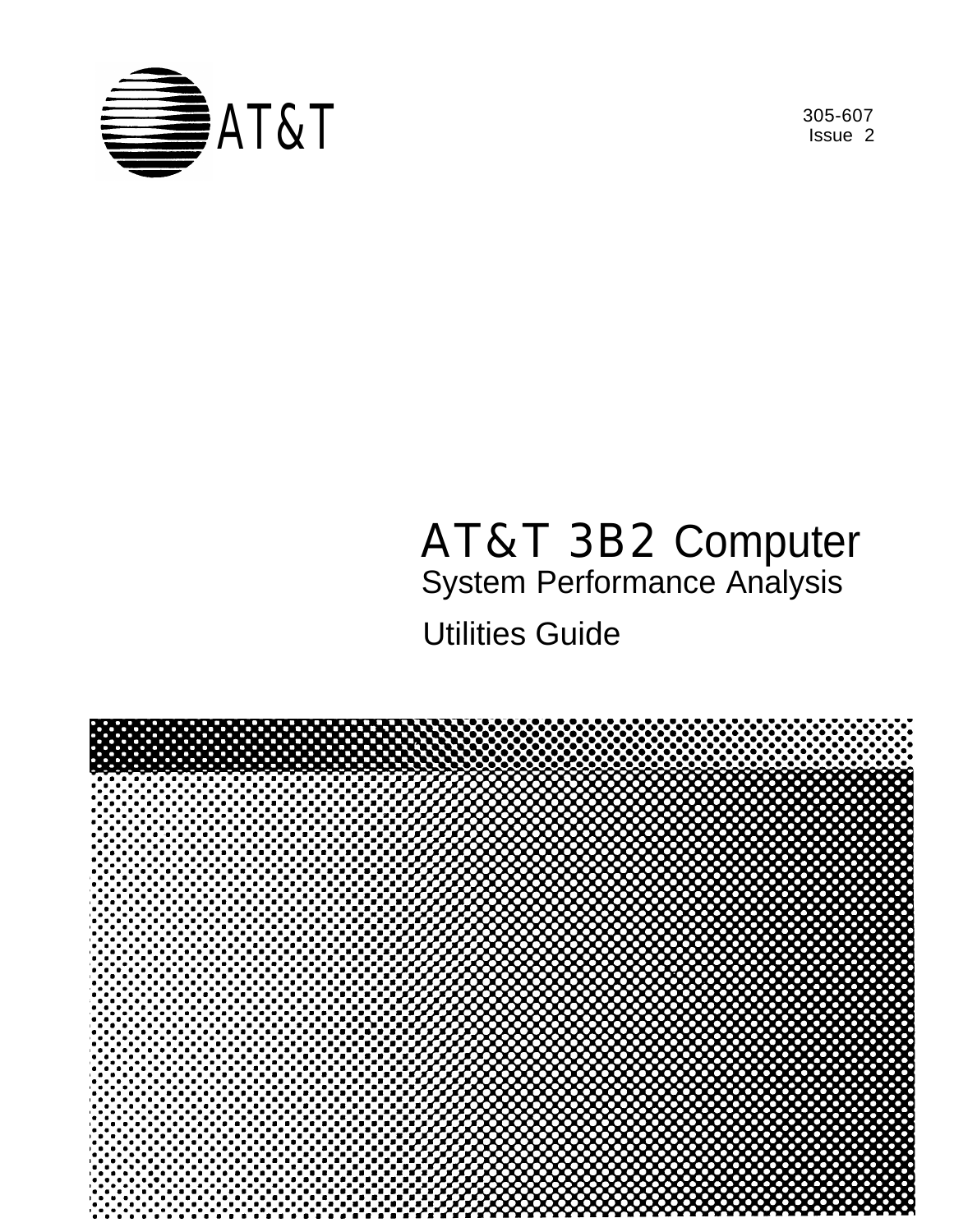#### **TRADEMARKS**

The following trademark is used in this manual:

 $\cdot$  UNIX  $-$  Registered trademark of AT&T

#### ORDERING INFORMATION

Additional copies of this document can be ordered by calling

Toll free: 1-800-432-6600 In the U.S.A.

1-800-255-1242 In Canada

Toll: 1-317-352-8557 Worldwide

OR by writing to:

AT&T Customer Information Center Attn: Customer Service Representative P.O. Box 19901 Indianapolis, IN 46219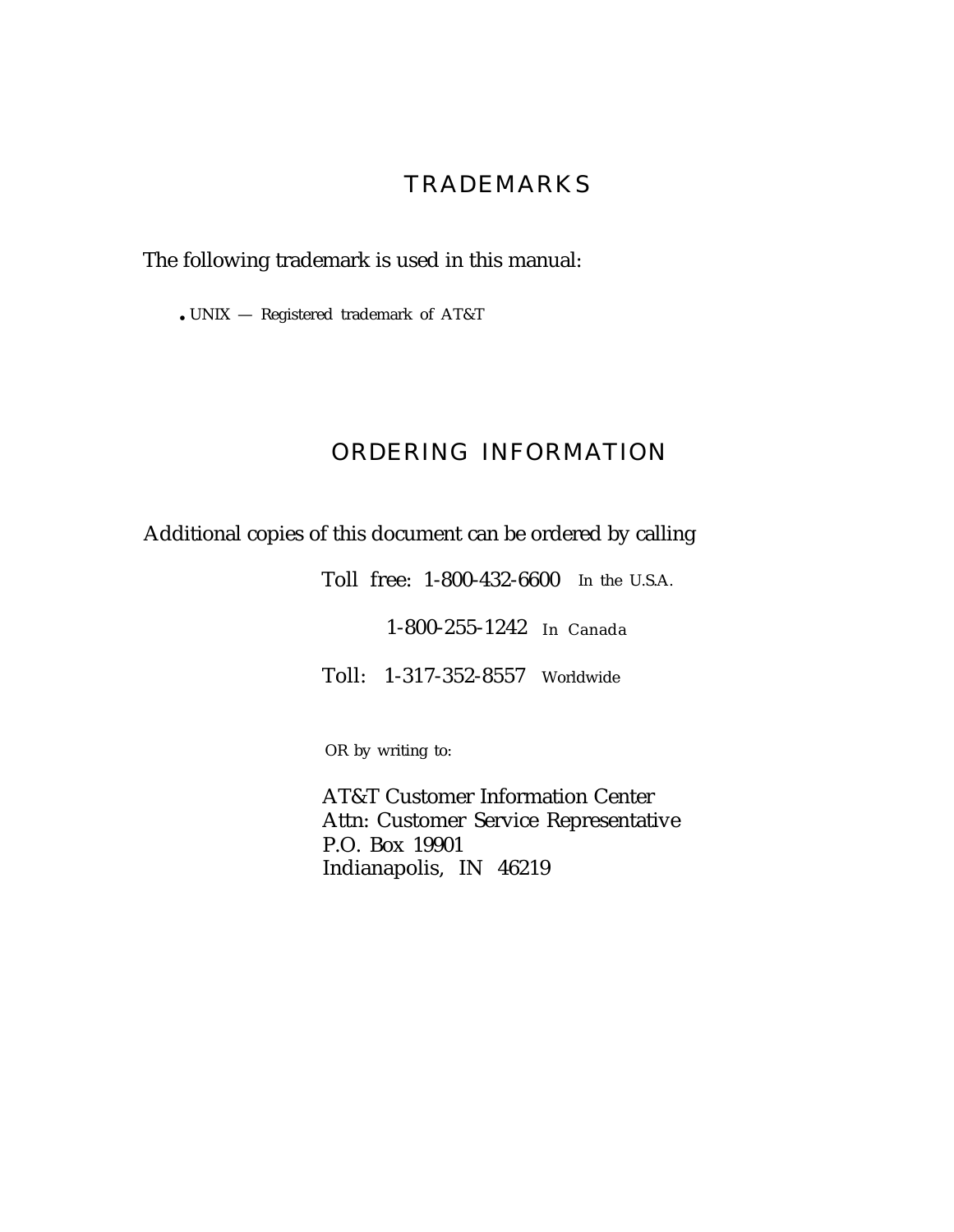#### **NOTICE**

The information in this document is subject to change without notice. AT&T assumes no responsibility for any errors that may appear in this document.

> Copyright© 1988 AT&T All Rights Reserved Printed in U.S.A.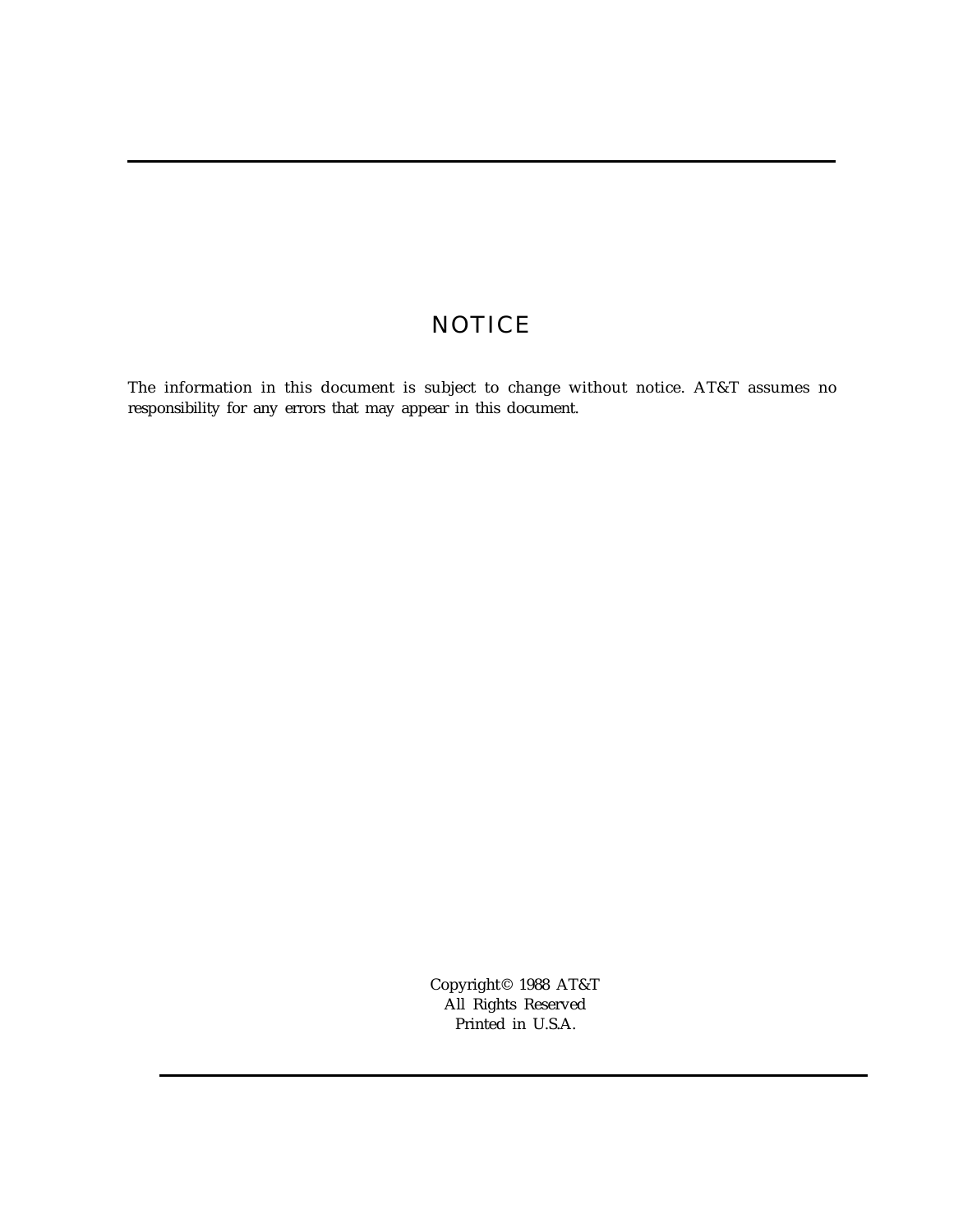## Table of Contents

| 1. Introduction                                  | $1 - 1$ |
|--------------------------------------------------|---------|
| General                                          | $1 - 1$ |
| Installing System Performance Analysis Utilities | $1 - 2$ |
| Summary of System Performance Analysis Commands  | $1-3$   |
| <b>Conventions Used to Describe Commands</b>     | $1-4$   |
| <b>Screen Display Conventions</b>                | $1 - 5$ |
| Manual Organization                              | $1-6$   |
| 2. Performance Management                        | $2 - 1$ |
| General                                          | $2 - 1$ |
| <b>Finding Problems</b>                          | $2 - 2$ |
| <b>Fixing Problems</b>                           | $2 - 3$ |
| <b>Improving Performance</b>                     | $2 - 4$ |
| 3. Kernel Profiling                              | $3 - 1$ |
| General                                          | $3 - 1$ |
| <b>prfld</b> Command                             | $3 - 2$ |
| prfstat Command                                  | $3 - 3$ |
| prfdc Command                                    | $3 - 4$ |
| prfsnap Command                                  | $3 - 5$ |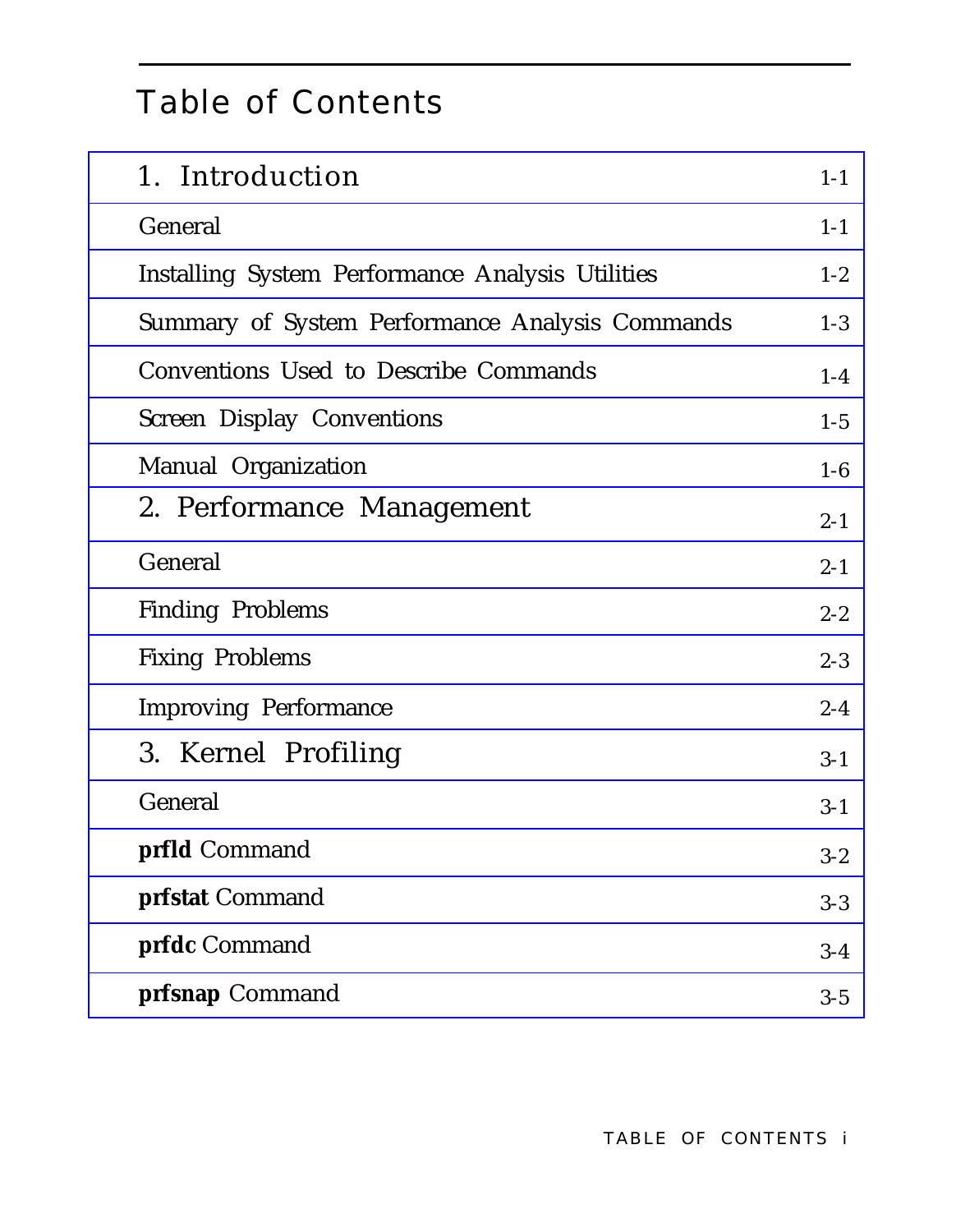| prfpr Command                      | $3-6$    |
|------------------------------------|----------|
| How to Operate the System Profiler | $3 - 8$  |
| 4. System Activity Report Package  | $4-1$    |
| General                            | $4-1$    |
| sadc Command                       | $4 - 2$  |
| sa1 Shell Script                   | $4 - 3$  |
| sa2 Shell Script                   | $4-4$    |
| 5. Performance Tools               | $5-1$    |
| General                            | $5-1$    |
| sar Command                        | $5 - 2$  |
| sar Command Options                | $5 - 3$  |
| sag Command                        | $5 - 22$ |
| timex Command                      | $5 - 25$ |
| sadp Command                       | $5 - 27$ |
| Index                              | $I-1$    |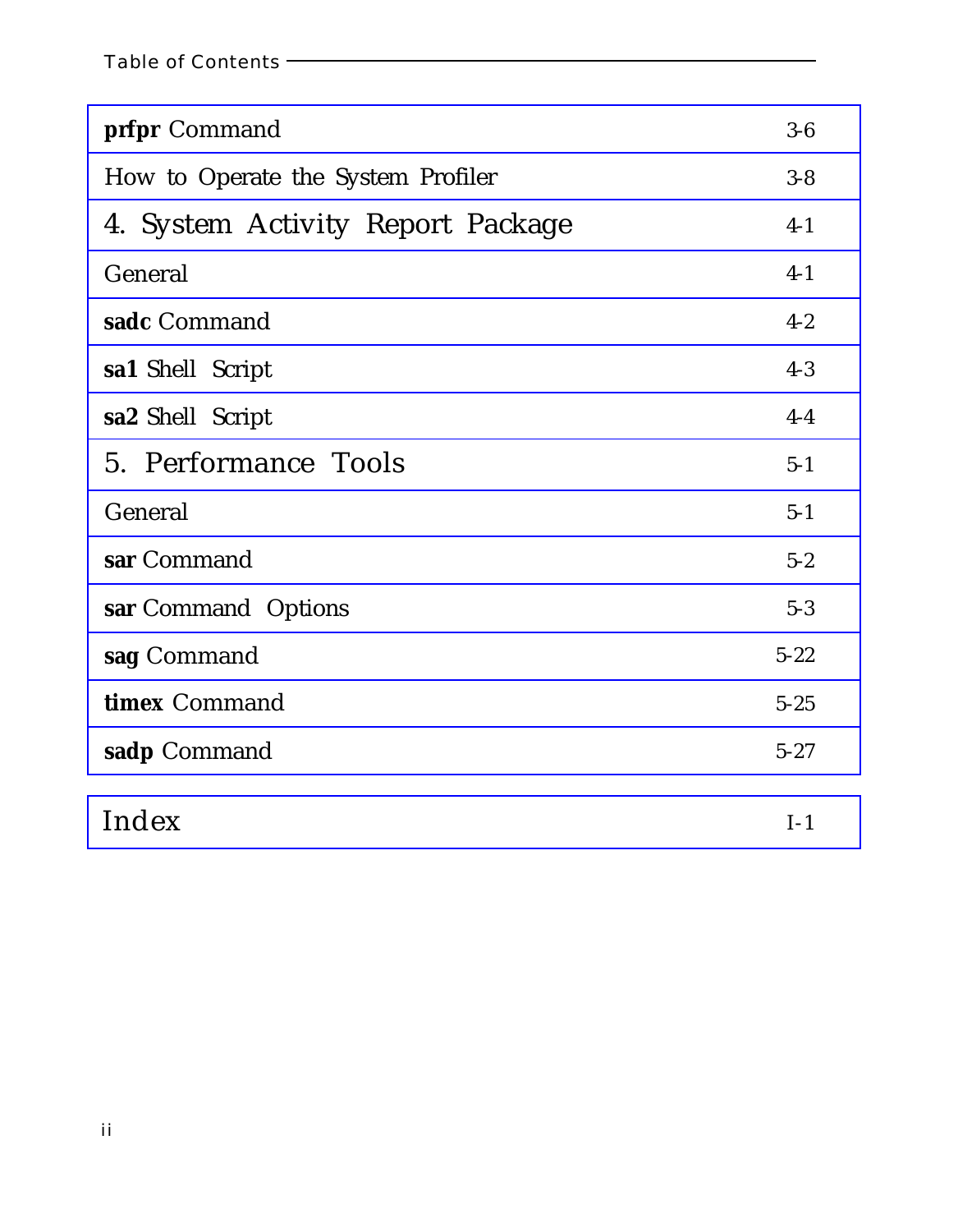## List of Figures

| Figure $5-1$ : | <b>Example of sag Output</b>                | $5 - 23$ |
|----------------|---------------------------------------------|----------|
| Figure $5-2$ : | Output From sadp: Cylinder Access Histogram | $5 - 29$ |
| Figure $5-3$ : | Output From sadp: Seek Distance Histogram   | $5 - 30$ |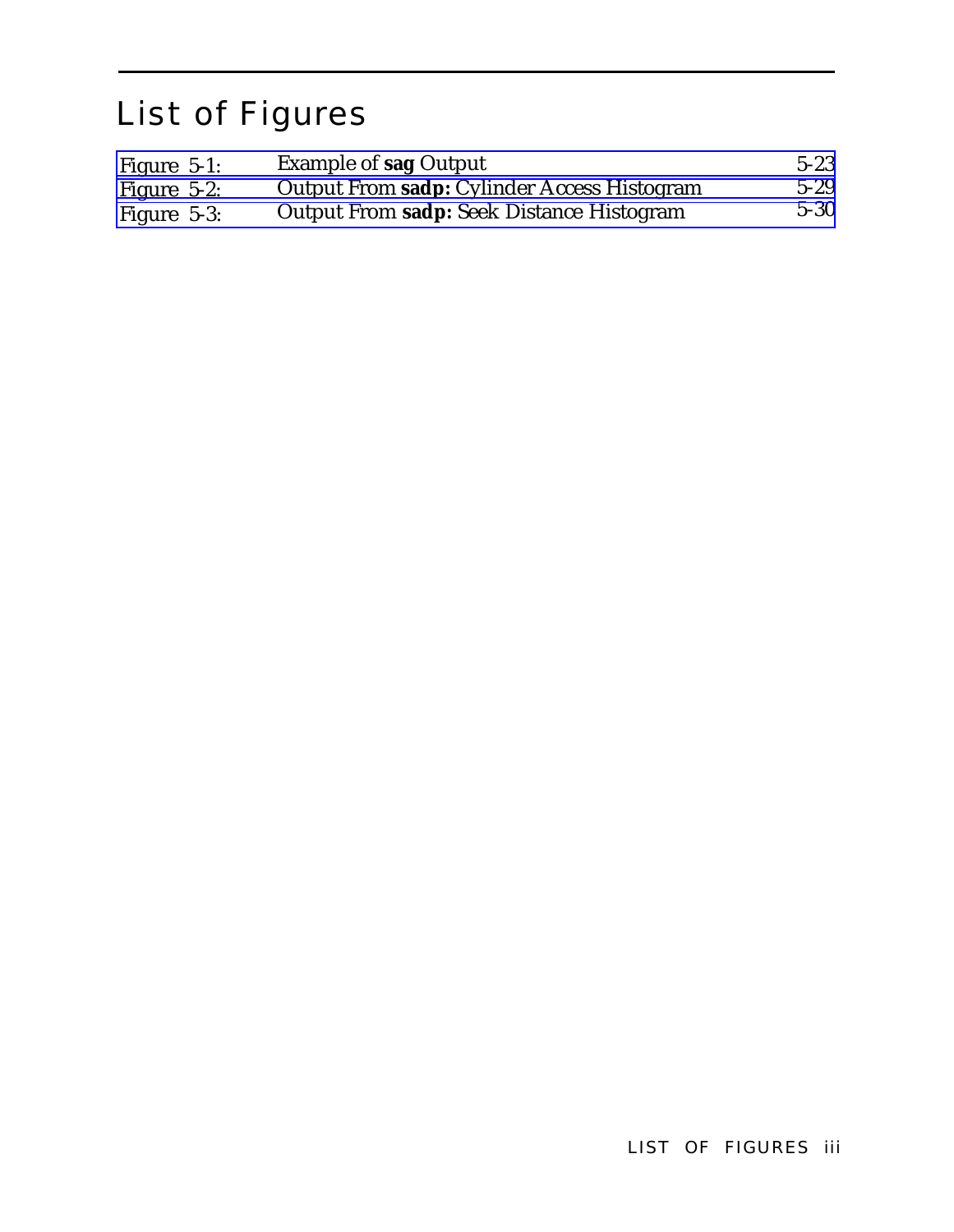## <span id="page-6-1"></span><span id="page-6-0"></span>Chapter 1: Introduction

| General                                          | $1 - 1$ |
|--------------------------------------------------|---------|
| Installing System Performance Analysis Utilities | $1 - 2$ |
| Summary of System Performance Analysis Commands  | $1-3$   |
| Conventions Used to Describe Commands            | $1-4$   |
| <b>Screen Display Conventions</b>                | $1-5$   |
| Manual Organization                              | $1-6$   |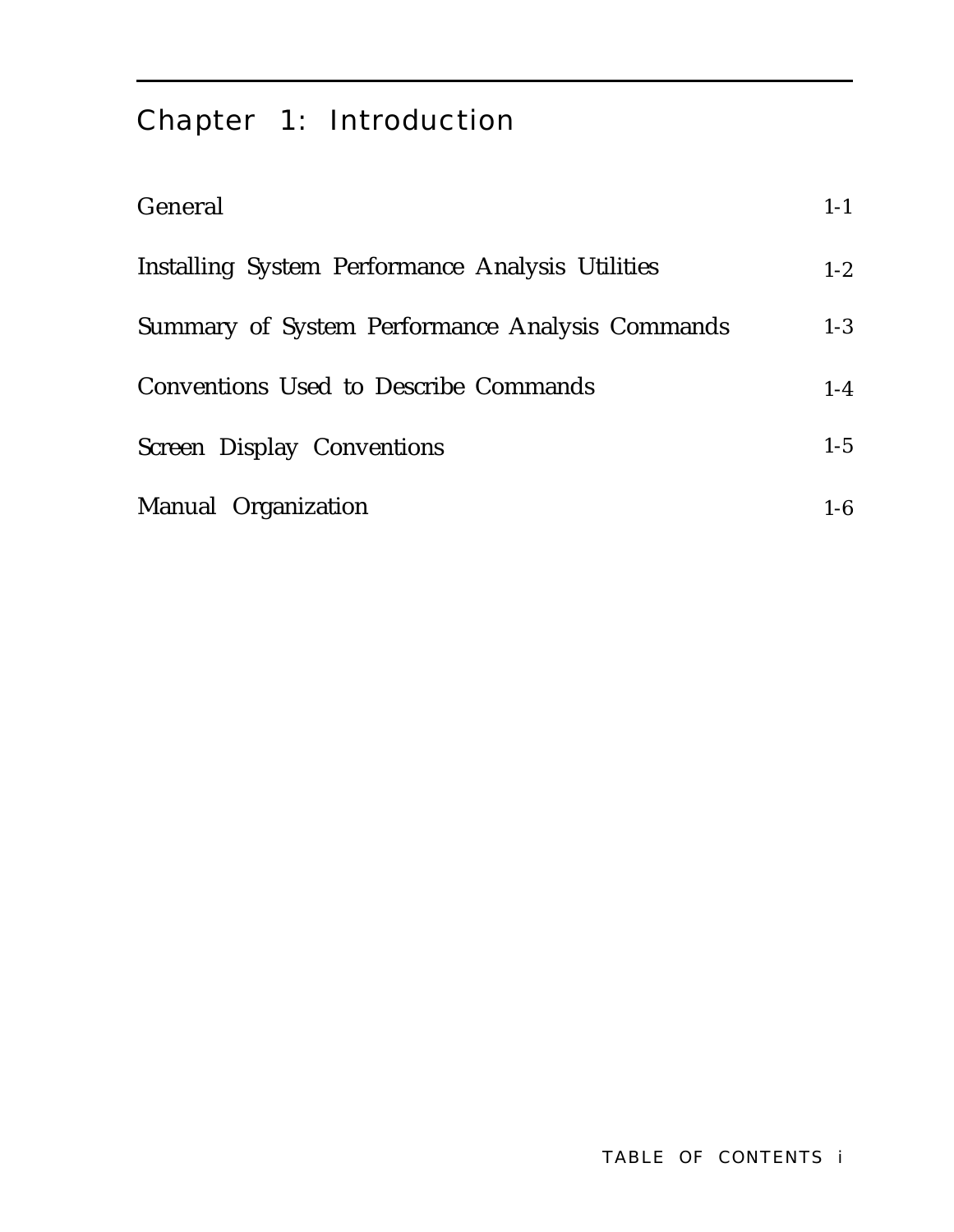### <span id="page-7-1"></span><span id="page-7-0"></span>General

The System Performance Analysis Utilities provide system administrators and software developers with commands for collecting and examining system usage data. System usage data can be used to analyze the present performance of the computer and determine load balancing and system tuning strategies that will improve performance.

This document contains a high-level description of performance management. The strategy that you use to improve the performance of your computer is dependent on the UNIX\* Operating System, application programs, and hardware installed. A more detailed description of performance management is contained in the *AT&T 3B2 Computer, UNIX System V, System Administrator's Guide.*

This document describes each command in the System Performance Analysis Utilities. The descriptions include the purpose of the command, how to use the options, and examples of how to use the command.

<sup>\*</sup> UNIX is a registered trademark of AT&T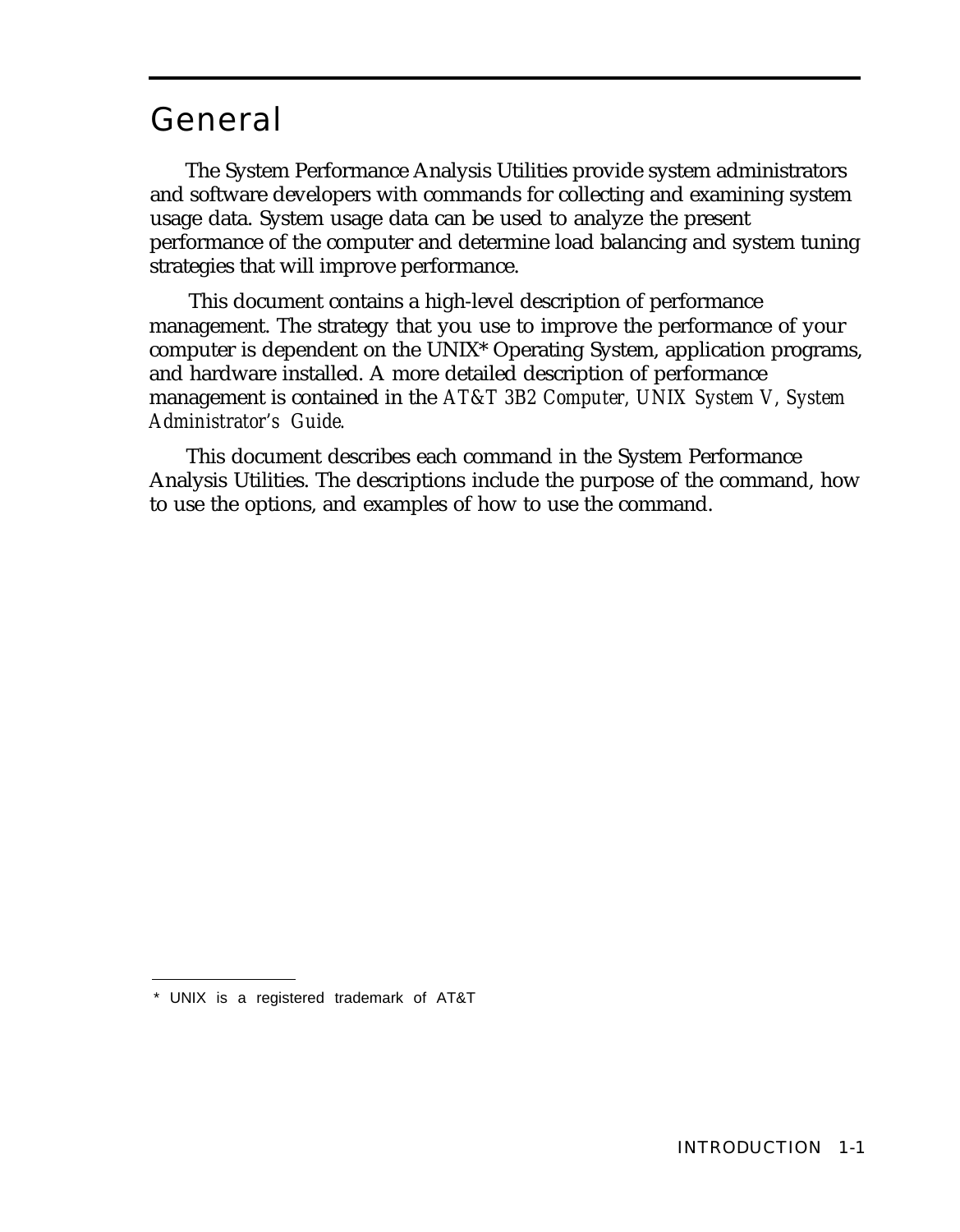## <span id="page-8-1"></span><span id="page-8-0"></span>Installing System Performance Analysis **Utilities**

There are two floppy diskettes in your System Performance Analysis Utilities package that are labeled as follows:

*System Performance Analysis Utilities - Release 1.1 (For use with SVR2.0.5)*

*System Performance Analysis Utilities - Release 1.1 (For use with SVR3)*

The floppy that you use to install the utilities depends on the version of the UNIX Operating System that your computer is running. The labels identify the release that the floppy is to be used with. (SVR3 implies Release 3.0 or a later release.)

It is important that you install the utilities from the right floppy. If you are not sure what release your computer is running, enter the command **uname -r** to display the system release.

Before you install the appropriate System Performance Analysis Utilities, you must remove any release of Performance Measurement Utilities that may have been previously installed. For the procedure to install and remove software, refer to your *AT&T 3B2 Computer, UNIX System V, Owner/Operator Manual.*

Check the amount of free space in the **root** and **/usr** directories before installation. This package requires 84 blocks in **root** and 566 blocks in **/usr.**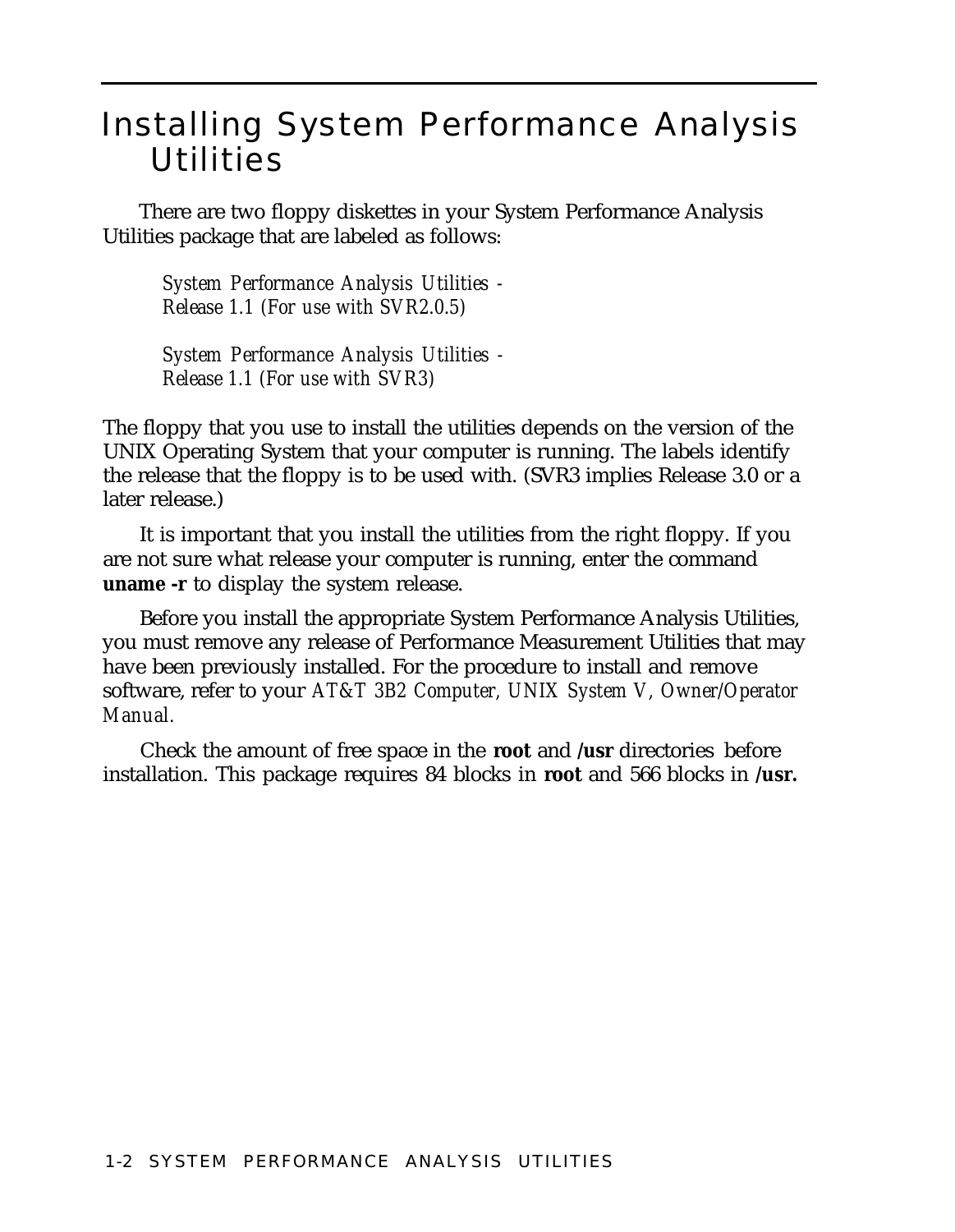## <span id="page-9-1"></span><span id="page-9-0"></span>Summary of System Performance Analysis Commands

The System Performance Analysis Utilities contain ten UNIX System commands and two shell scripts that are listed below:

| prfdc           | Performs the data collection function of the profiler by copying<br>the current value of all the text address counters to a file<br>where the data can be analyzed. |
|-----------------|---------------------------------------------------------------------------------------------------------------------------------------------------------------------|
| prfld           | Used to initialize the recording mechanism in the system.                                                                                                           |
| prfpr           | Formats the data collected by prfdc or prfsnap.                                                                                                                     |
| prfsnap         | Collects data (like <b>prfdc</b> ) at the time of invocation only.                                                                                                  |
| prfstat         | Used to enable, disable, or check the status of the sampling<br>mechanism.                                                                                          |
| sadc            | Used to sample and save the system activity data.                                                                                                                   |
| sadp            | Reports disk access location and seek distance in tabular or<br>histogram form.                                                                                     |
| sag             | Graphically displays the system activity data stored in a binary<br>data file by a previous sar command.                                                            |
| sar             | Calls sadc to sample cumulative activity counters in the<br>operating system at specified intervals of time and will save<br>the samples in binary format.          |
| sa1             | Shell script used to collect and store data in binary file<br>/ <b>usr/adm/sa/sa</b> <i>dd</i> where <i>dd</i> is the current day.                                  |
| sa <sub>2</sub> | Shell script that writes a daily report in file<br>/usr/adm/sa/sar dd.                                                                                              |
| timex           | When timex and another command are executed, the elapsed<br>time, user time, and system time spent in execution of<br>command are reported in seconds.              |

To use any of the commands beginning with **prf,** you must be logged in as **root.** You must also be logged in as **root** to use **sa1** and **sa2.** All the other commands are available to all users.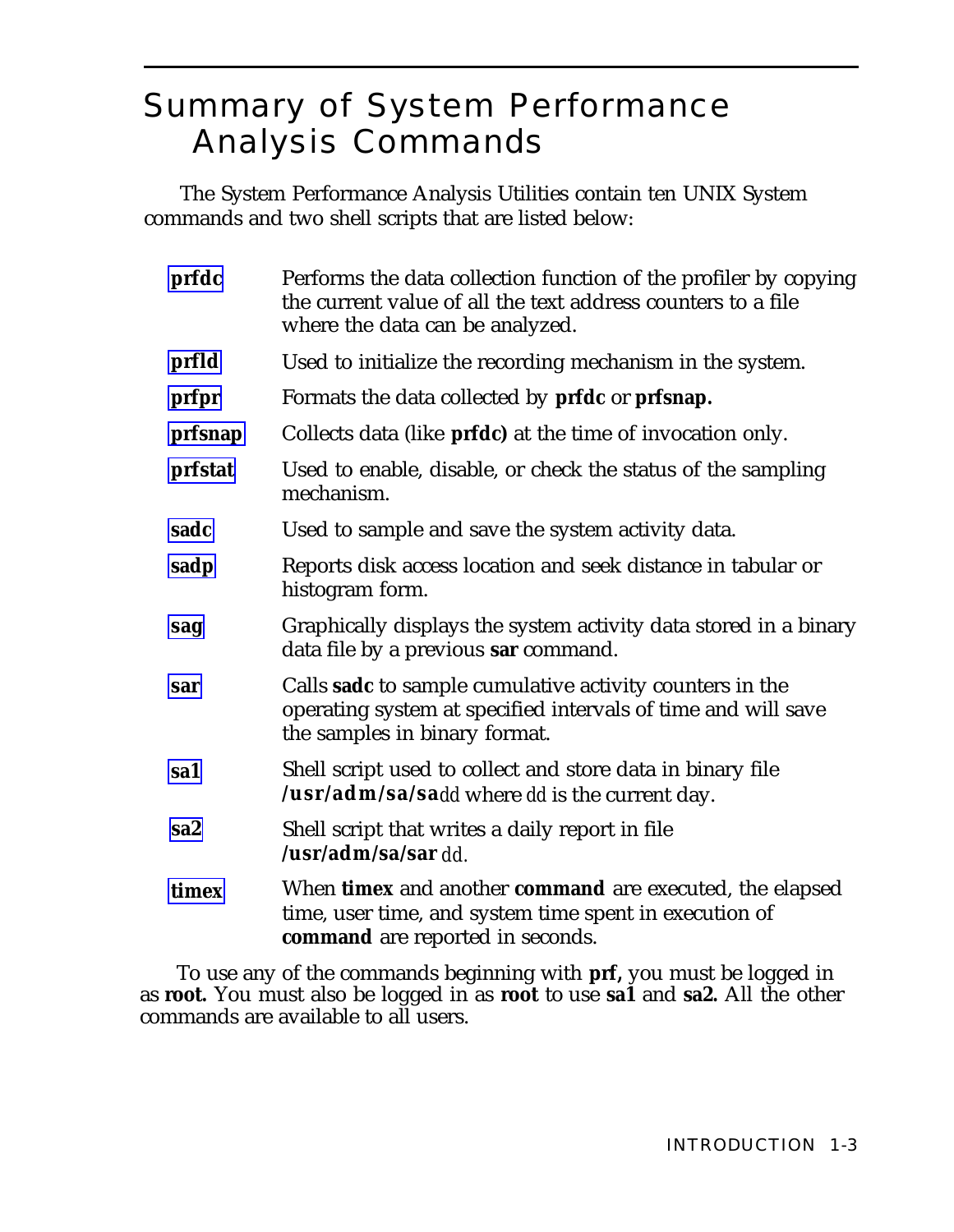## <span id="page-10-1"></span><span id="page-10-0"></span>Conventions Used to Describe Commands

When command formats are described, the following symbology and conventions are used to define the command syntax.

- The basic command is shown in bold type. For example: **command** is in bold type.
- Arguments that you must supply to the command are shown in italics. For example: **command** *argument*
- Command options and arguments that do not have to be supplied are enclosed in brackets ([]). For example: **command** *[optional arguments]*
- The pipe symbol "¦" is used to separate arguments when one of several forms of an argument can be used for a given argument field. The pipe symbol can be thought of as an exclusive OR function in this context. For example: **command** *[argument1* ¦ *argument2]*

In the sample command discussions, the command lines that you input are ended with a carriage return. This is shown by using *<CR>* at the end of the command lines.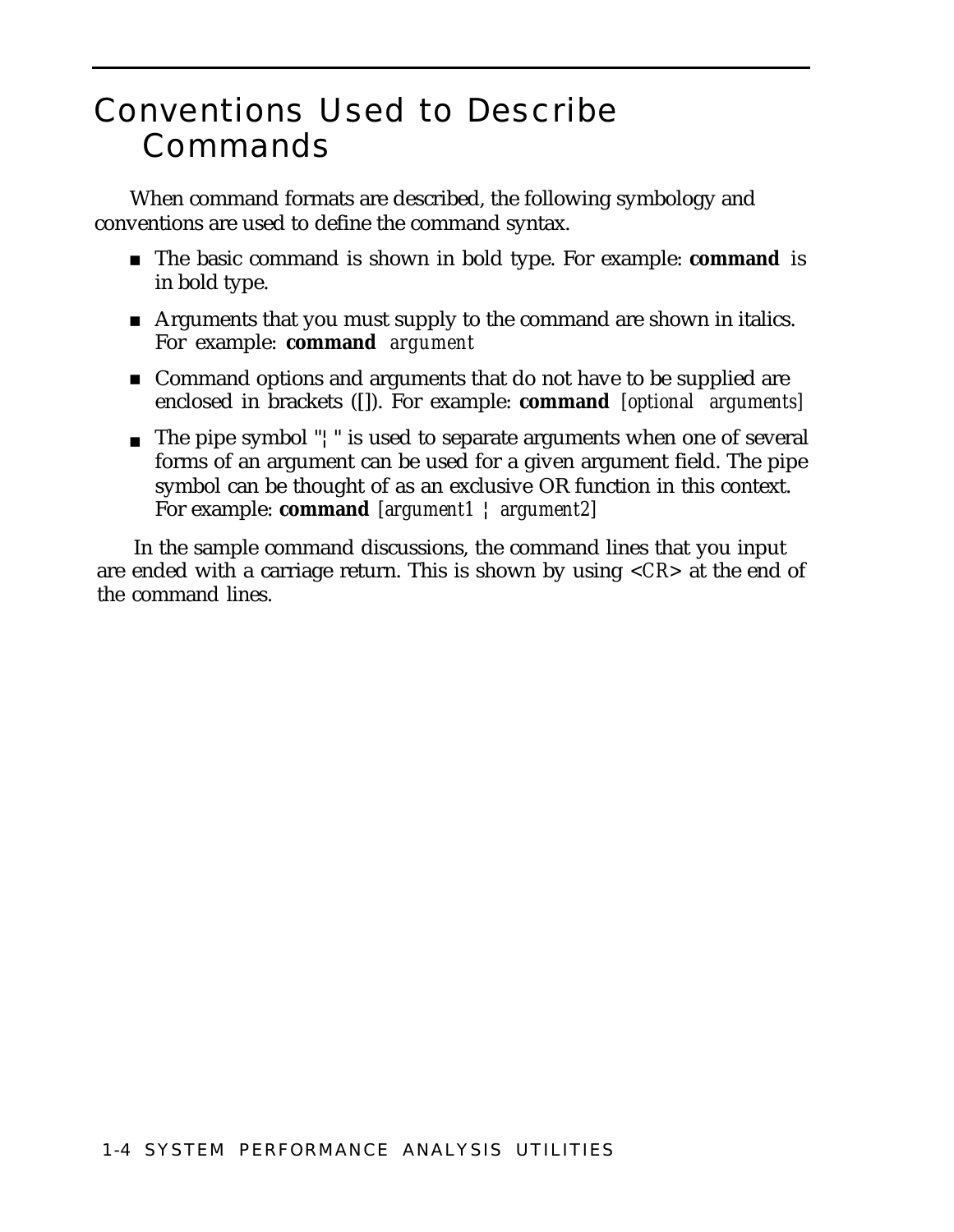## <span id="page-11-1"></span><span id="page-11-0"></span>Screen Display Conventions

The following conventions are used in this manual to show terminal inputs and system responses.

This style of type is used to show system generated responses displayed on your screen. **This style of bold type is used to show inputs entered from your keyboard that are displayed on your screen.** These bracket symbols, < >, identify inputs from the keyboard that are not displayed on your screen, such

as: <CR> carriage return, <CTRL d> control d, <ESC g> escape g, passwords, and tabs.

*This style of italic type is used for notes that provide you with additional information. This style of type is also used to show variable inputs such as times and dates.*

Screen displays are included in this document to help you understand described procedures. These are only examples of the system responses that you should receive. System responses that you receive may differ for various reasons. For example, some system generated responses are affected by the utilities that are installed. Also, it is unlikely that variables, such as file sizes, times, dates, etc. used in the examples will agree with the displays on your terminal screen.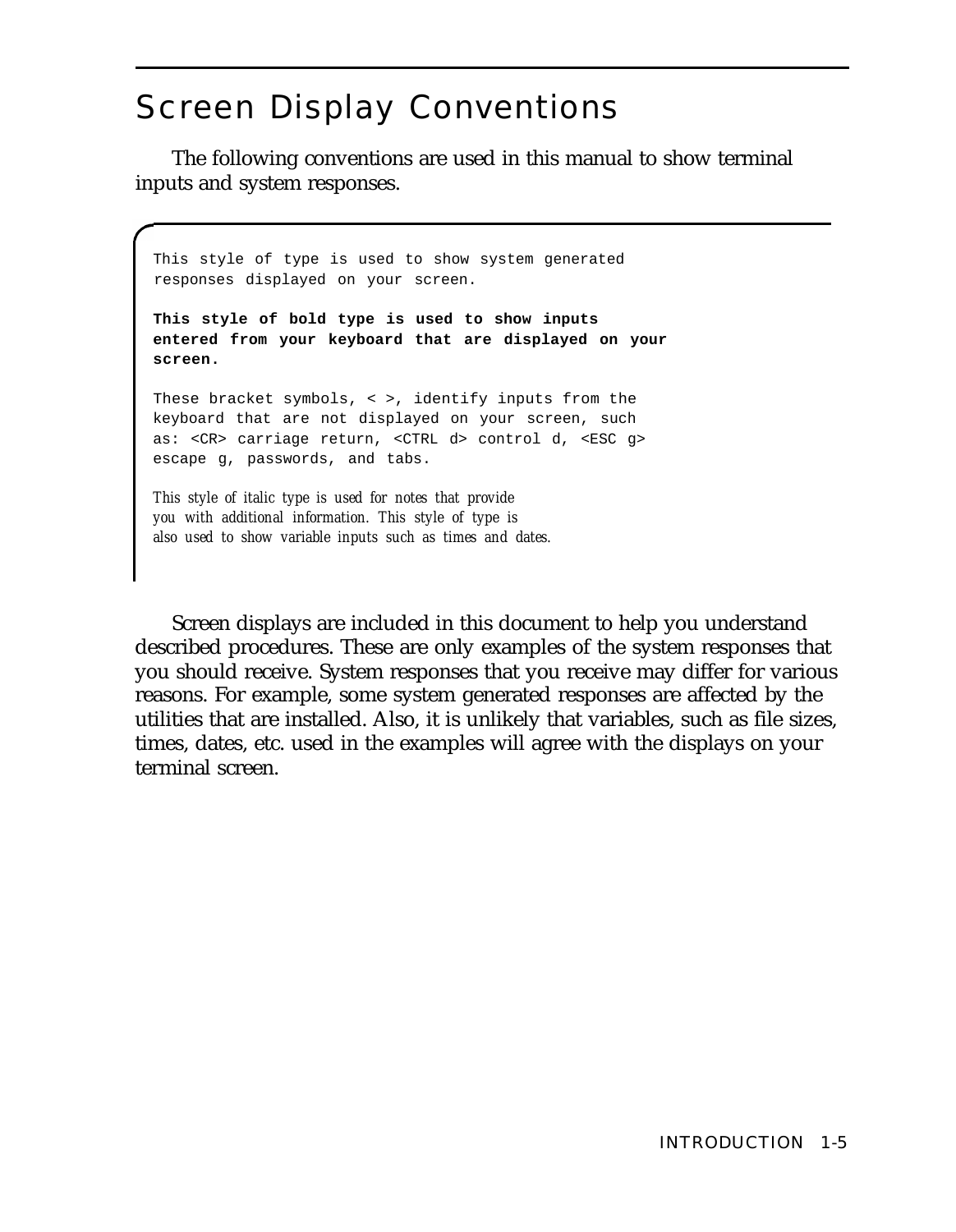### <span id="page-12-1"></span><span id="page-12-0"></span>Manual Organization

[Chapter 1,](#page-6-1) "Introduction," describes the purpose and content of the document, installation of the utilities, commands, conventions used for commands and displays, and manual organization.

[Chapter 2,](#page-13-1) "Performance Management," describes basic system tuning and load balancing strategies. This description covers finding problems, fixing problems, and improving performance.

The commands in the System Performance Analysis Utilities fall into one of three categories: kernel profiling, system activity report package, or performance tools. Each of the following chapters in this document describes the commands in one of these categories.

[Chapter 3,](#page-18-1) "Kernel Profiling," describes the commands that are used to determine the routines the operating system is spending its time on during operation. The commands included in kernel profiling are: **prfld, prfstat, prfdc, prfsnap,** and **prfpr.**

[Chapter 4,](#page-28-1) "System Activity Report Package," describes the commands that are used to sample, save, and process system activity data. The command and shell scripts included in this category are: **sadc, sa1,** and **sa2.**

[Chapter 5,](#page-33-1) "Performance Tools," describes the commands that are used to display the performance of the operating system. The commands that make up the performance tools are: **sar, sadp, sag,** and **timex.**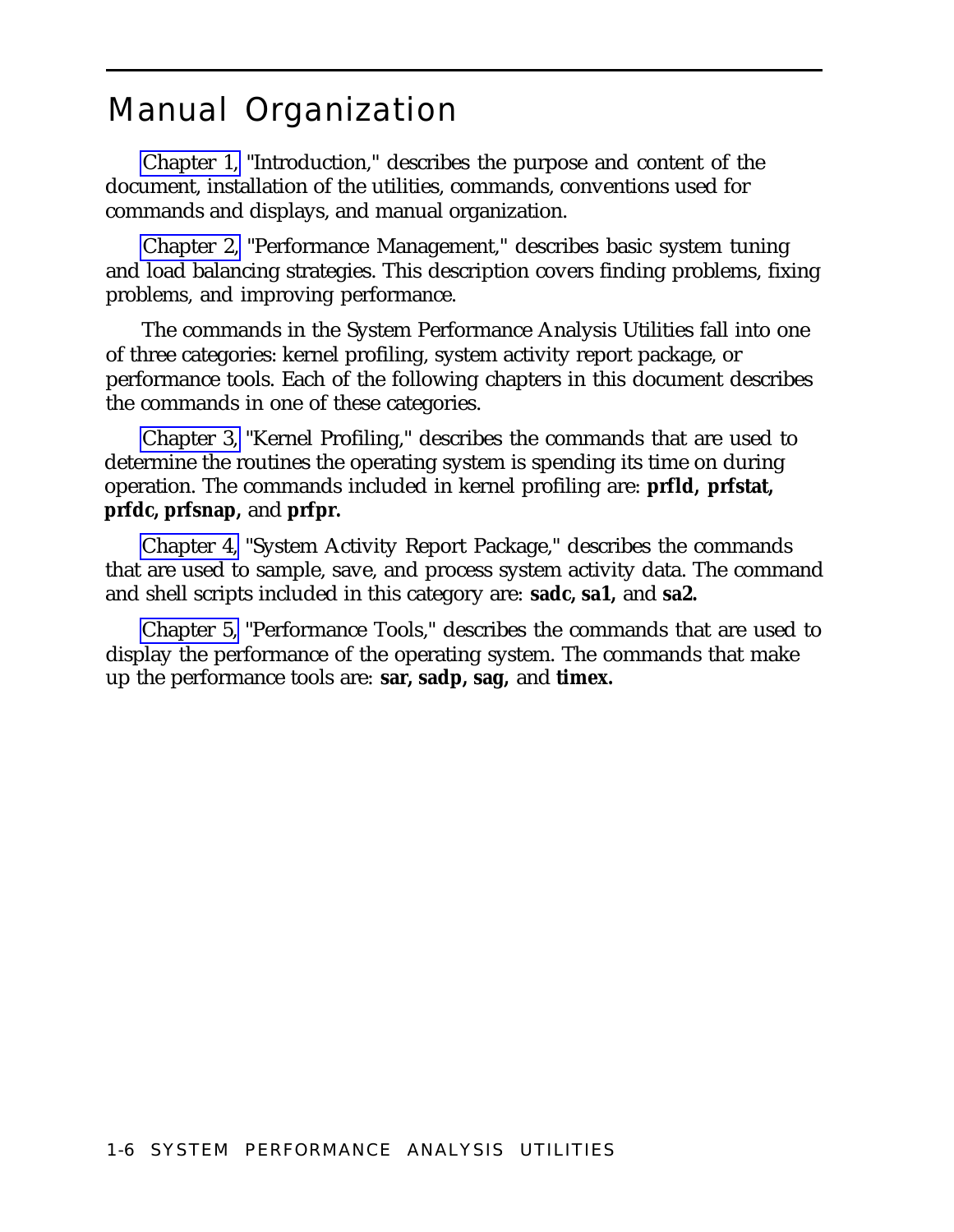## <span id="page-13-1"></span><span id="page-13-0"></span>Chapter 2: Performance Management

| General                                                                                                             | $2 - 1$                       |
|---------------------------------------------------------------------------------------------------------------------|-------------------------------|
| <b>Finding Problems</b>                                                                                             | $2 - 2$                       |
| <b>Fixing Problems</b>                                                                                              | $2 - 3$                       |
| <b>Improving Performance</b><br>Modifying the Tunable Configuration Parameters<br><b>Improving Disk Utilization</b> | $2 - 4$<br>$2 - 4$<br>$2 - 4$ |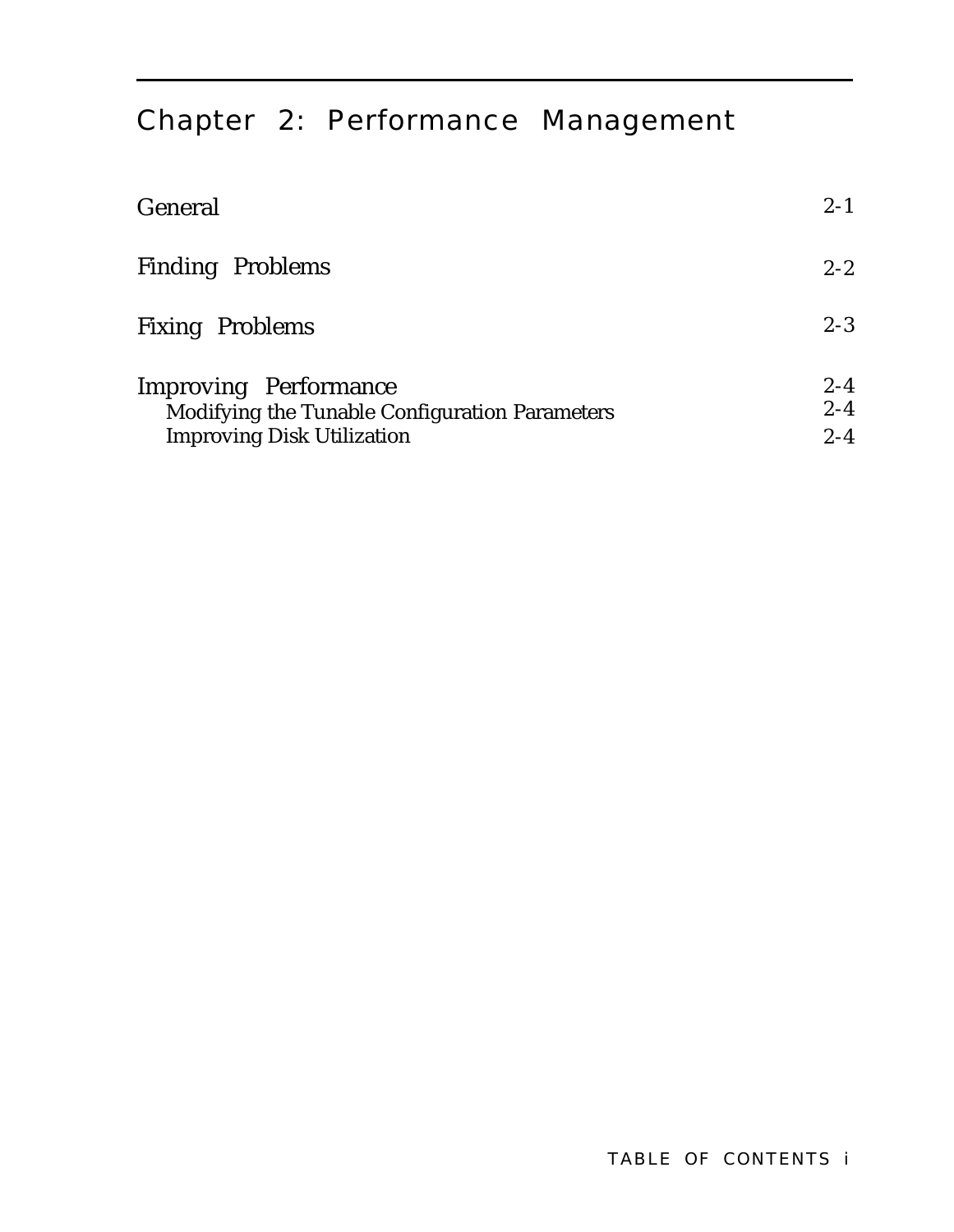## <span id="page-14-1"></span><span id="page-14-0"></span>General

Performance management involves tuning your 3B2 Computer for optimum efficiency. The followng is a brief description of performance management. A detailed description is contained in the *AT&T 3B2 Computer, UNIX System V, System Administrator's Guide.*

When you boot your computer, tunable configuration parameters are automatically set to a basic configuration. This configuration is satisfactory for most applications. However, the basic configuration cannot take into account the usage patterns and the behavior of every possible application. Therefore, the basic configuration may not be the best for your particular applications. For this reason, the structure of the system allows you to reconfigure it to enhance the performance for your applications.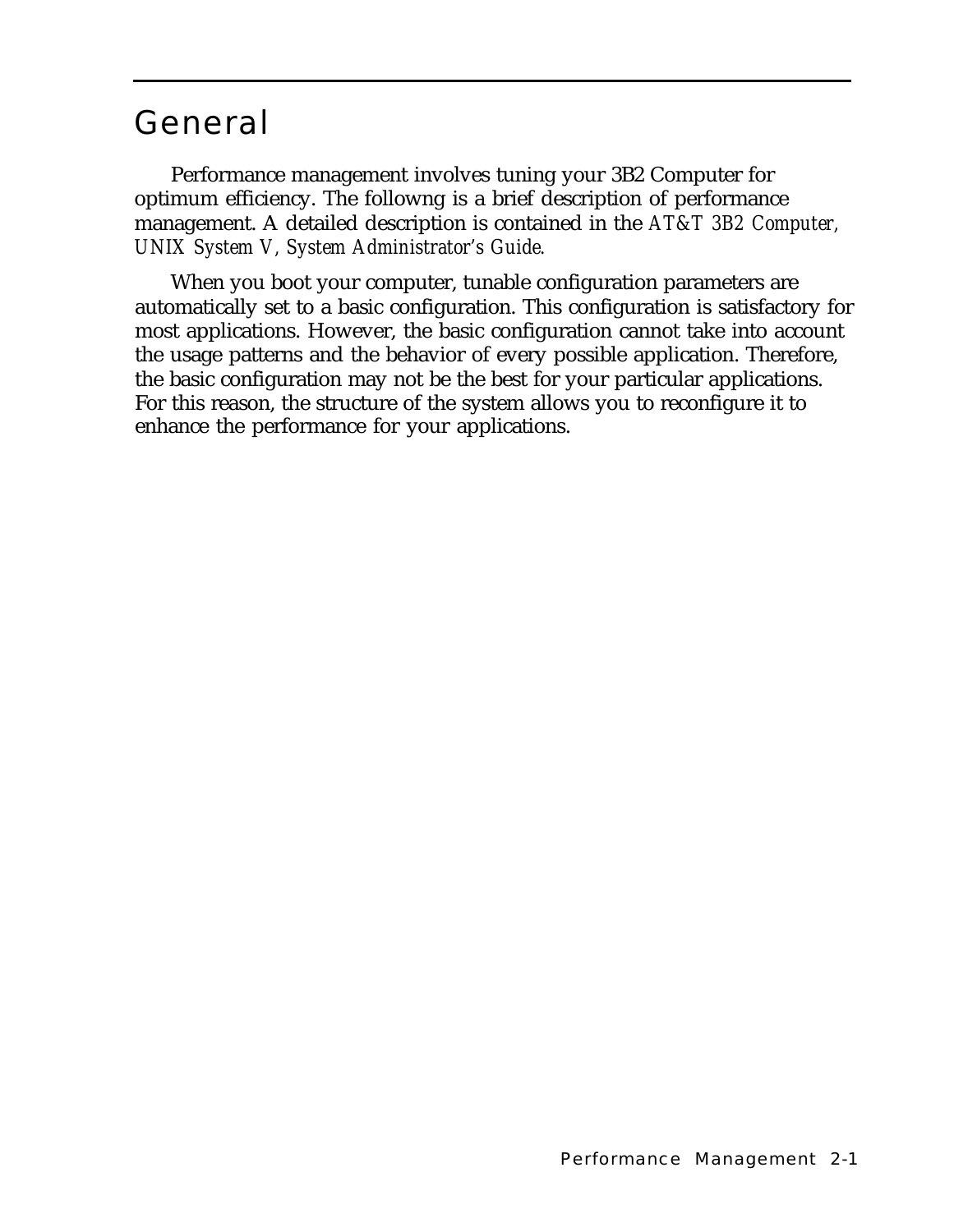## <span id="page-15-1"></span><span id="page-15-0"></span>Finding Problems

There are a number of indicators that can be used to determine if your computer needs to be tuned. For example, you may see that the response time at the console is frequently slow or a particular job takes longer to run.

Hardware and software changes can affect the efficiency of a computer. If there is a noticeable decrease in performance after adding or removing hardware or software, reconfiguration of the system may be necessary. Disk utilization can also affect the efficiency of a computer. If there is a noticeable decrease in performance due to disk Input/Output (I/O), the file system may need to be reorganized.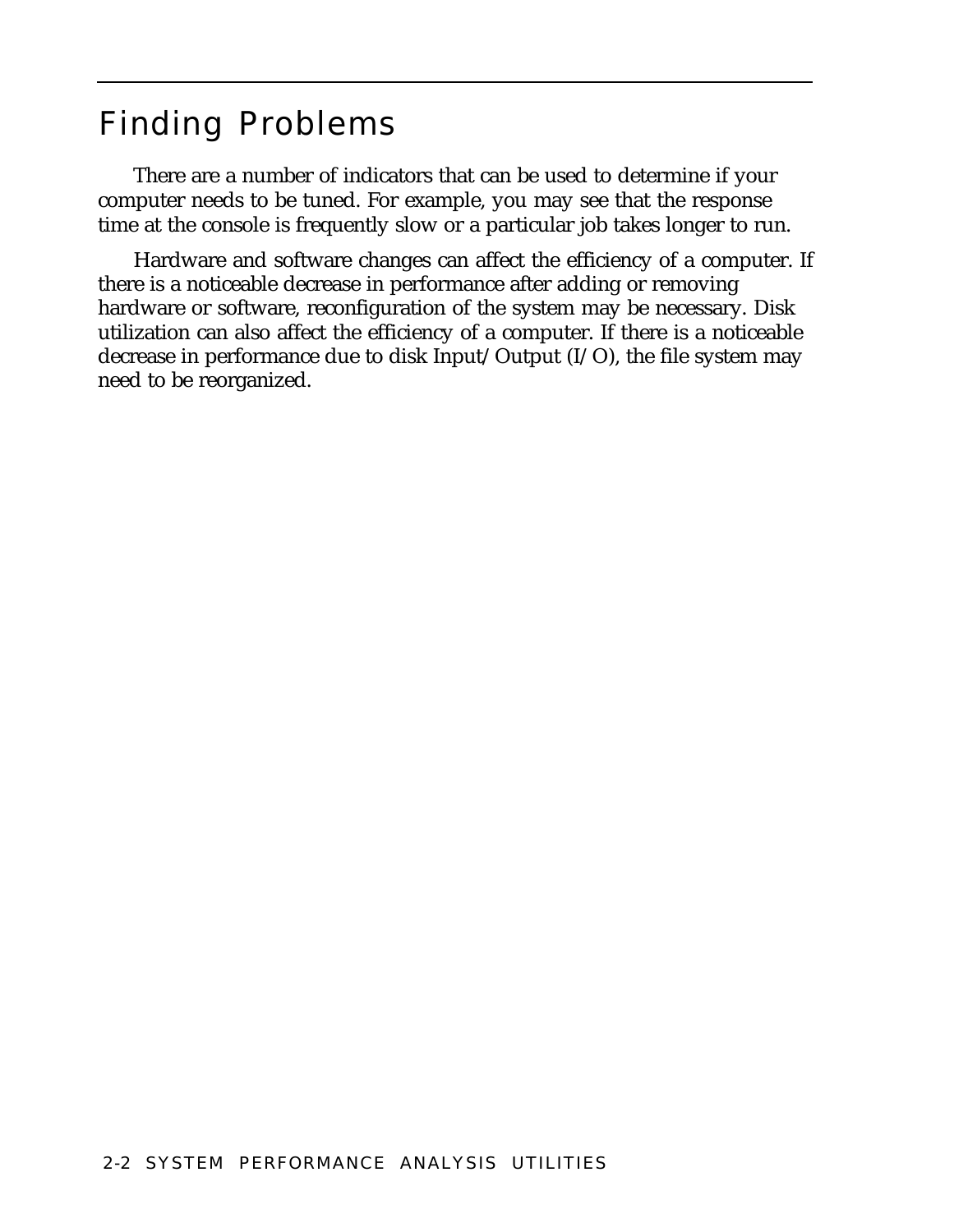## <span id="page-16-1"></span><span id="page-16-0"></span>Fixing Problems

Data collected using performance tools will indicate what corrective action needs to be taken, see [Chapter 5,](#page-33-1) "Performance Tools." Some of the major areas for action are:

- Modifying the tunable configuration parameters.
- Uninstalling optional kernel packages not needed by your applications.
- Improving disk utilization.
- Defining best system usage patterns.

These areas are covered in detail in the *System Administrator's Guide.*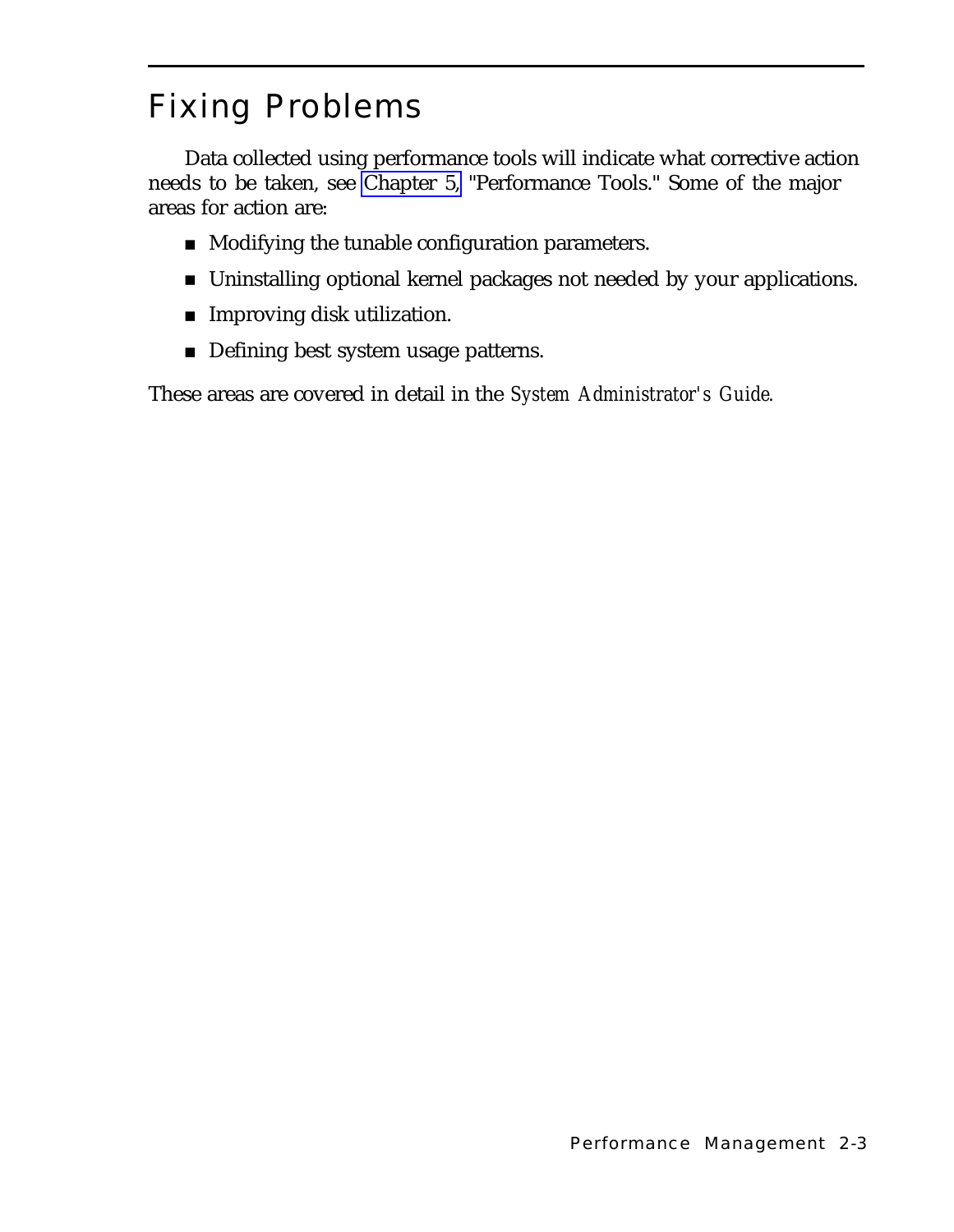### <span id="page-17-1"></span><span id="page-17-0"></span>Improving Performance

### Modifying the Tunable Configuration Parameters

Generally, the default parameters will result in acceptable performance. If, however, you are running an application that has special performance needs, you can use the tools described in [Chapter 5,](#page-33-2) "Performance Tools," to measure system load and determine which parameters might be changed to improve performance. The *System Administrator's Guide* contains detailed information on all tunable parameters.

### Improving Disk Utilization

A disk I/O bottleneck can decrease system performance. Some ways to improve the performance of the disk subsystem are:

- Allocate a larger buffer cache.
- Set the text bit (sticky-bit) for frequently used executables.
- Organize the file systems to minimize disk activity.
- Set the logical block size to suit the application.

These items are covered in detail in the *System Administrator's Guide.*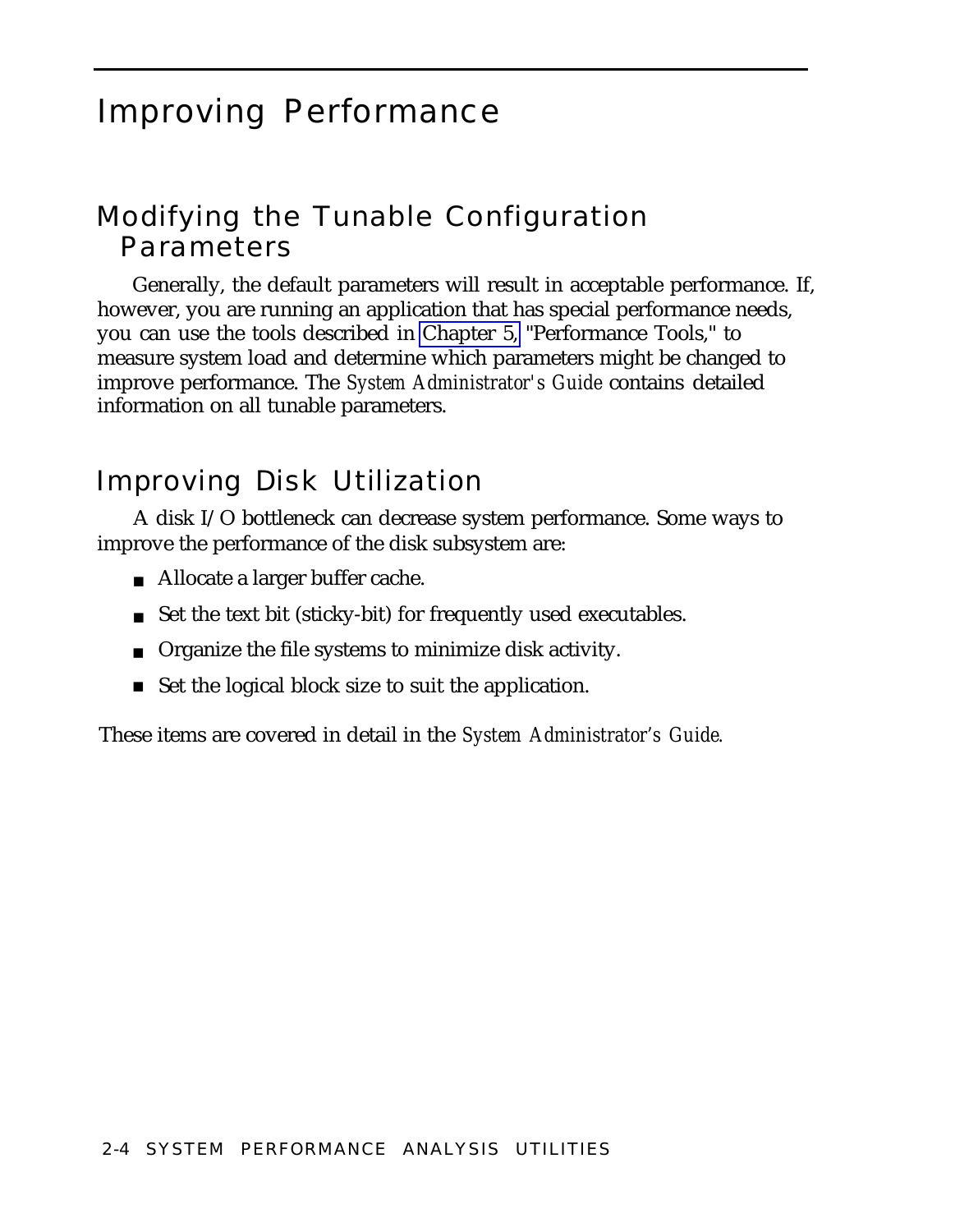## <span id="page-18-1"></span><span id="page-18-0"></span>Chapter 3: Kernel Profiling

| General                            | $3 - 1$ |
|------------------------------------|---------|
| prfld Command                      | $3 - 2$ |
| prfstat Command                    | $3 - 3$ |
| prfdc Command                      | $3 - 4$ |
| prfsnap Command                    | $3 - 5$ |
| prfpr Command                      | $3 - 6$ |
| How to Operate the System Profiler | $3 - 8$ |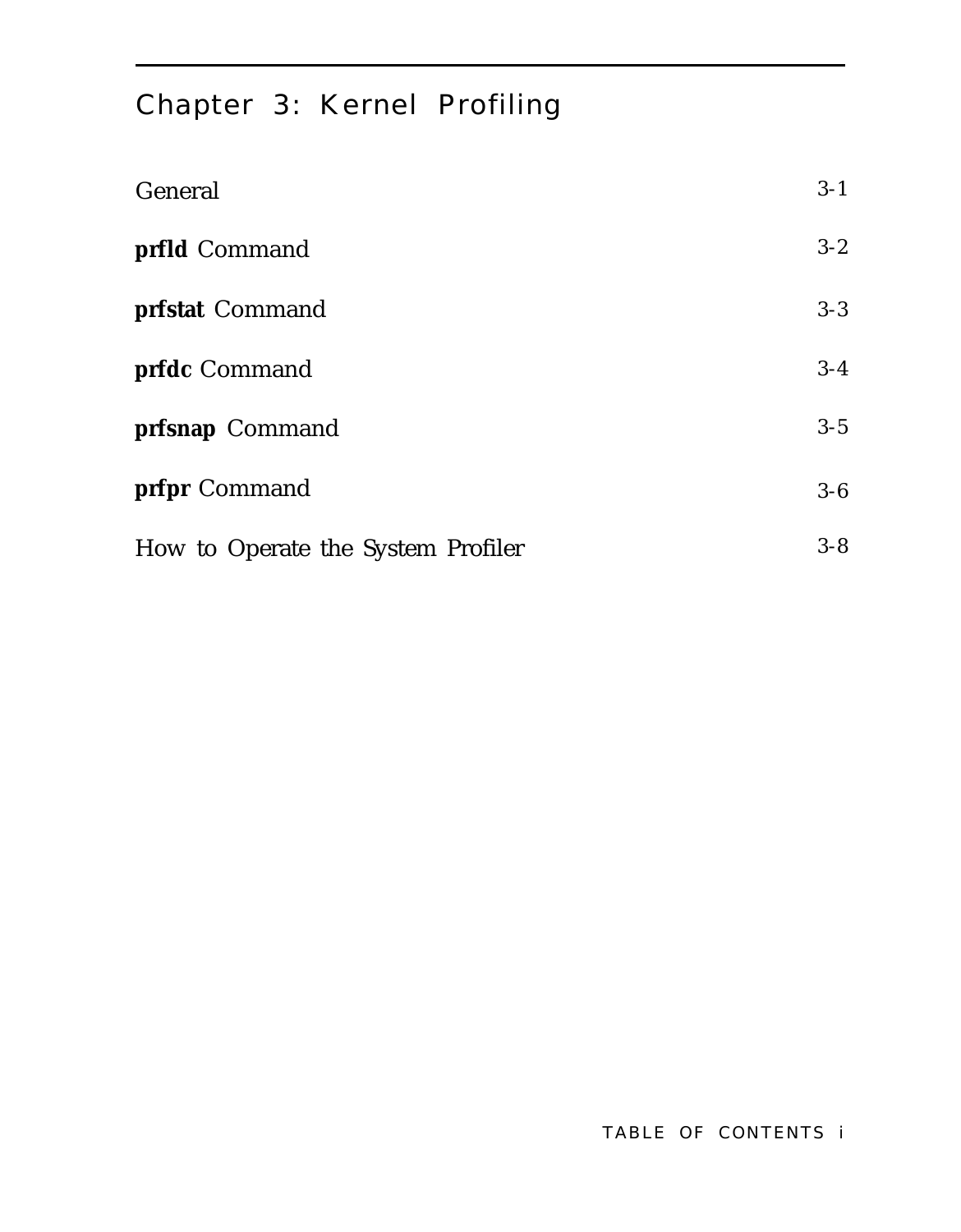## <span id="page-19-2"></span><span id="page-19-1"></span><span id="page-19-0"></span>General

Kernel profiling is a mechanism that allows you to determine where the operating system is spending its time during operation. It consists of a pseudo-device, **/dev/prf,** the associated device driver, and user level commands to control the profiling process and to generate reports. The profiling mechanism samples the program counter on every clock interrupt and increments the counter corresponding to the function shown by that value of the program counter.

The user level kernel profiling commands are **prfld, prfstat, prfdc, prfsnap,** and **prfpr.** These commands are described on the next several pages.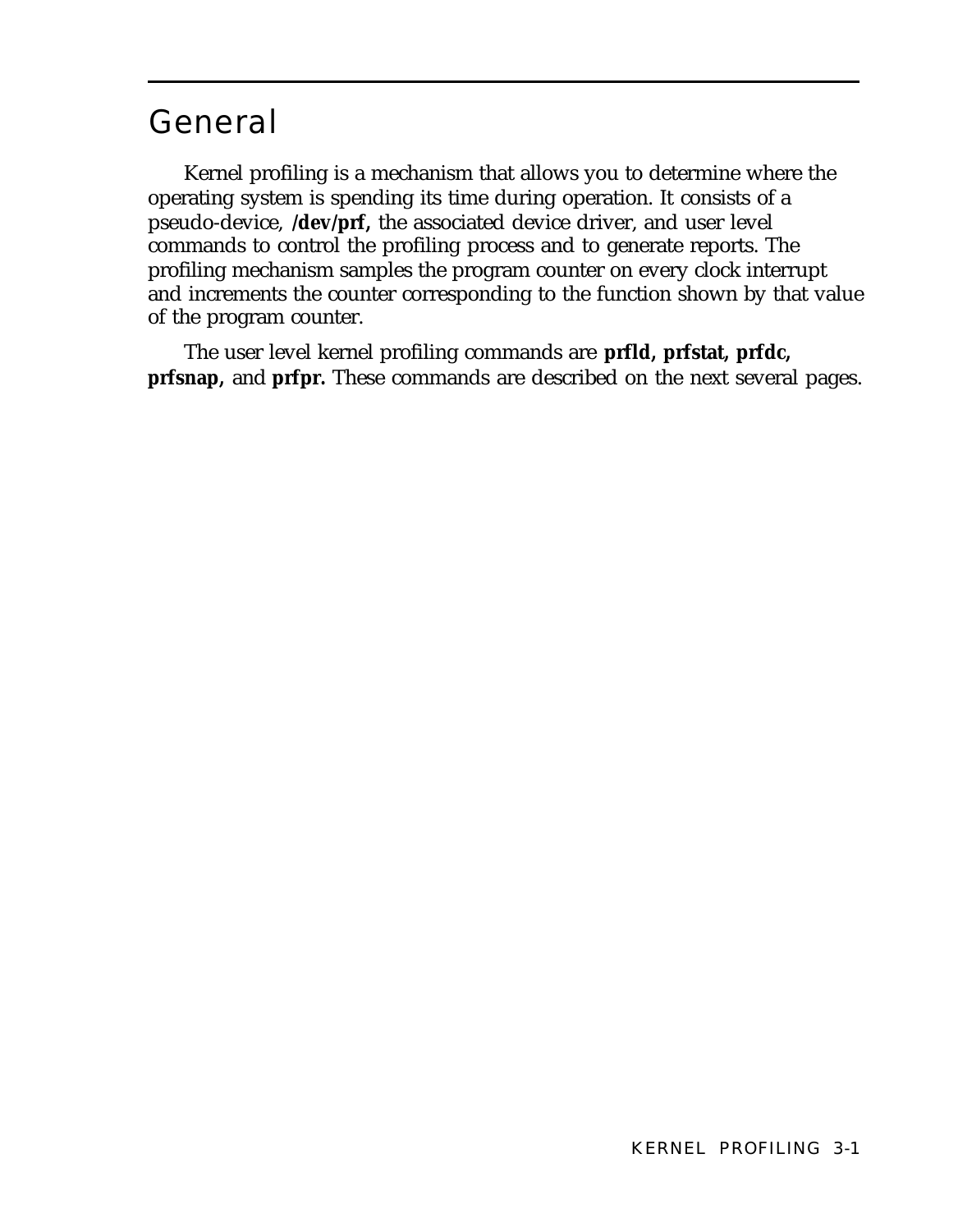## <span id="page-20-2"></span><span id="page-20-1"></span><span id="page-20-0"></span>prfld Command

The **prfld** command initializes, or loads, the recording mechanism in the system. The **prfld** command has the following format:

**/etc/prfld** *[ namelist ]*

The **prfld** command generates a table, in memory, containing the starting address of each subroutine as extracted from *namelist.* The default of *namelist* is **/unix.**

The following command generates a table in memory containing the starting addresses of each subroutine:

**/etc/prfld** *<CR>*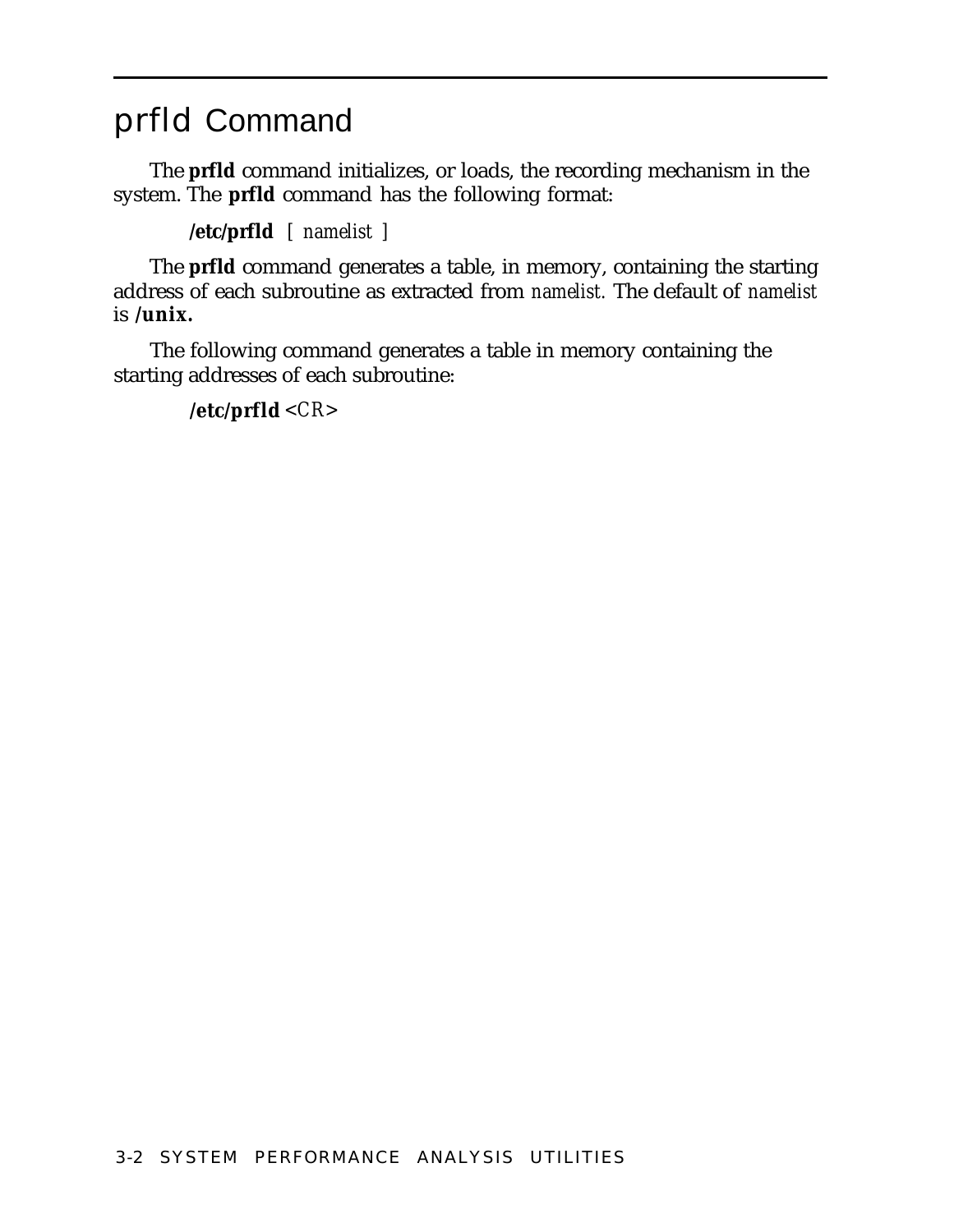## <span id="page-21-2"></span><span id="page-21-1"></span><span id="page-21-0"></span>prfstat Command

The **prfstat** command enables or disables the sampling mechanism initialized by **prfld.** The **prfstat** command has the following format:

**/etc/prfstat** *[on* ¦ *off]*

Profiler overhead is less than 1 percent as calculated for 500 text addresses.

Enter **prfstat** without an argument to find out the status of the profiler.

```
#/etc/prfstat <CR>
profiling (enable or disabled)
2278 kernel text addresses
#
```
Enter **prfstat** with the argument *on* to enable or turn on the recording mechanism.

```
#/etc/prfstat on<CR>
profiling enabled
2278 kernel text addresses
#
```
Enter **prfstat** with the argument *off* to disable or turn off the recording mechanism.

```
#/etc/prfstat off <CR>
profiling disabled
2278 kernel text addresses
#
```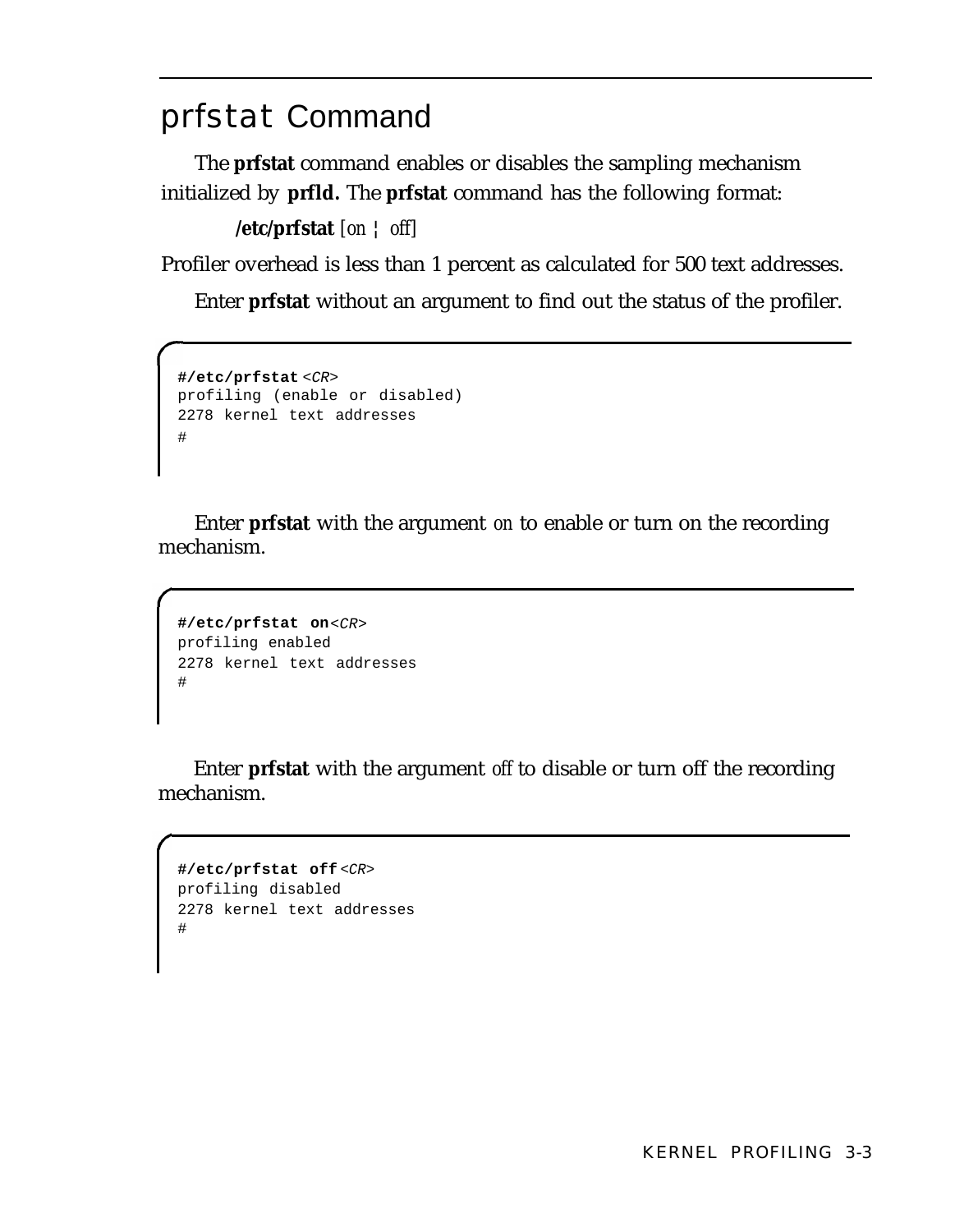### <span id="page-22-2"></span><span id="page-22-1"></span><span id="page-22-0"></span>prfdc Command

The **prfdc** command performs the data collection function of the profiler by copying the current value of all the text address counters to a file where the data can be analyzed. The **prfdc** command has the following format:

**/etc/prfdc** *file [ period [ off hour] ]*

The **prfdc** command stores the contents of the counters in a *file* every *period* minutes and turns off at *off hour.* Valid values for *off hour* are 0 through 24.

The following command copies the current value of all the text address counters into a file called *temp* every five minutes and turns off at 4:00 p.m.:

**/etc/prfdc temp 5 16***<CR>*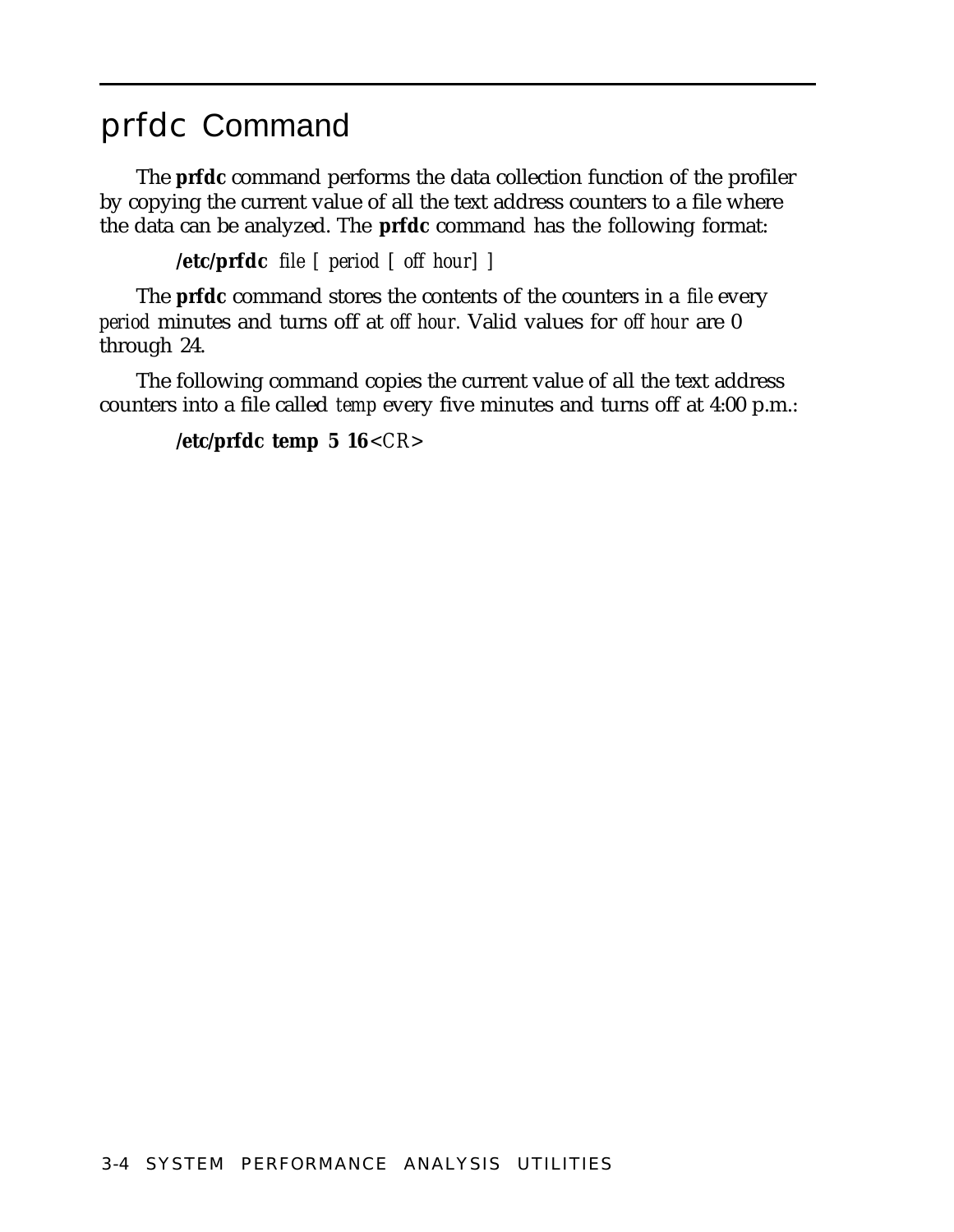## <span id="page-23-2"></span><span id="page-23-1"></span><span id="page-23-0"></span>prfsnap Command

The **prfsnap** command performs the data collection function of the profiler by copying the current value of all the text address counters to a file where the data can be analyzed. The **prfsnap** command has the following format:

#### **/etc/prfsnap** *file*

The **prfdc** command stores the counters in *file* every specified amount of minutes and turns off at a specified hour. The **prfsnap** command, however, takes a "snapshot" of the system, collecting data at the time it is called, and appends the counter values to *file.*

The following command copies the current value of all the text address counters into a file called *temp,* at the time the command is entered:

#### **/etc/prfsnap temp** *<CR>*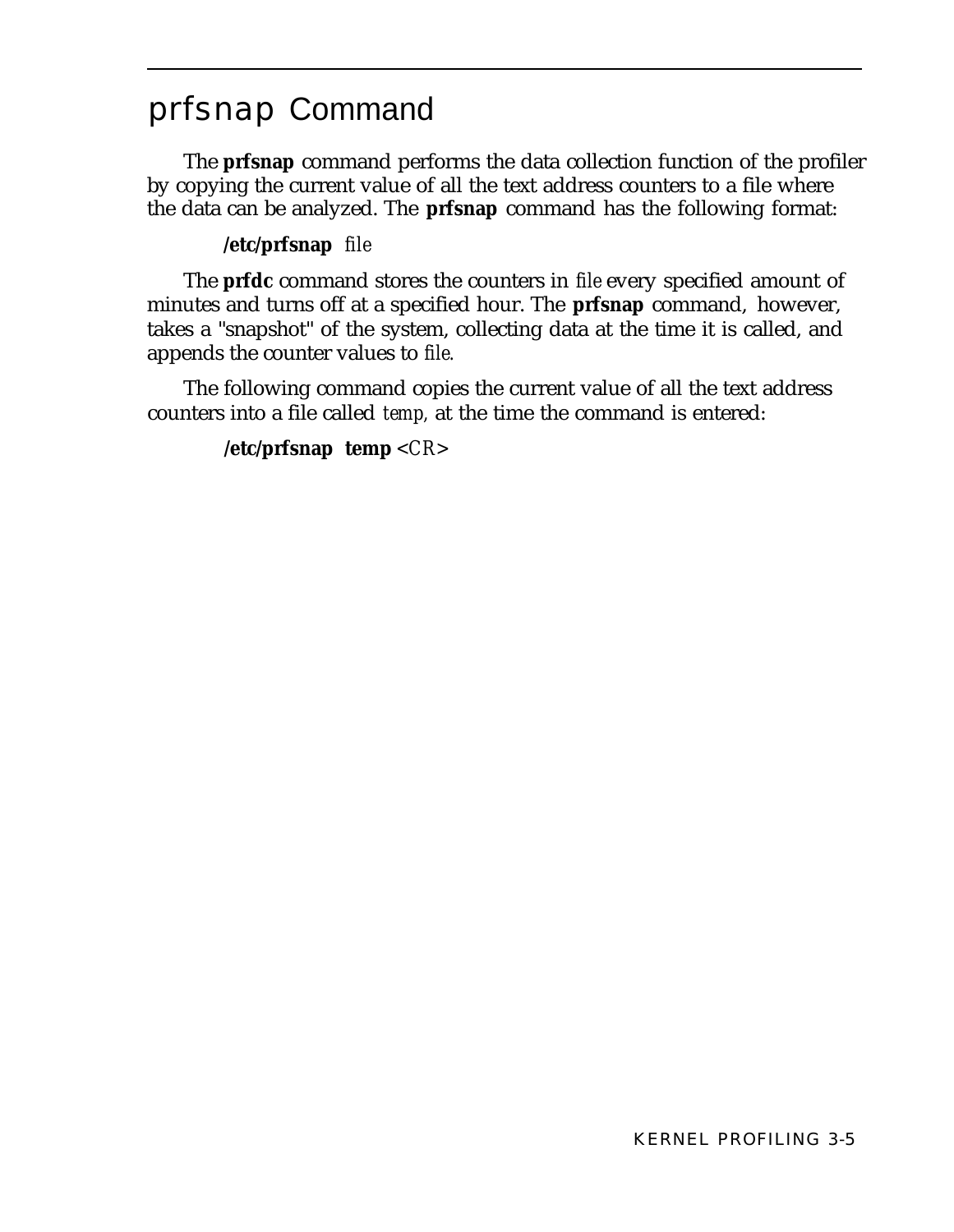### <span id="page-24-2"></span><span id="page-24-1"></span><span id="page-24-0"></span>prfpr Command

The **prfpr** command formats the contents of *file* (data that was collected by **prfdc** or **prfsnap).** The **prfpr** command has the following format:

#### **/etc/prfpr** *file [ cutoff [ namelist ] ]*

Each text address is converted to the nearest text symbol (function) and the percentage of time used by that function is printed if the activity percentage is greater than the cutoff number that you specify. The range of *cutoff* is 0 percent to 99 percent where 0 percent prints all contents. The default of *cutoff* is 1 percent; the default of *namelist* is **/unix.**

The screen display on the next [page](#page-25-0) illustrates the use of **prfpr** to display data collected by **prfdc** or **prfsnap.**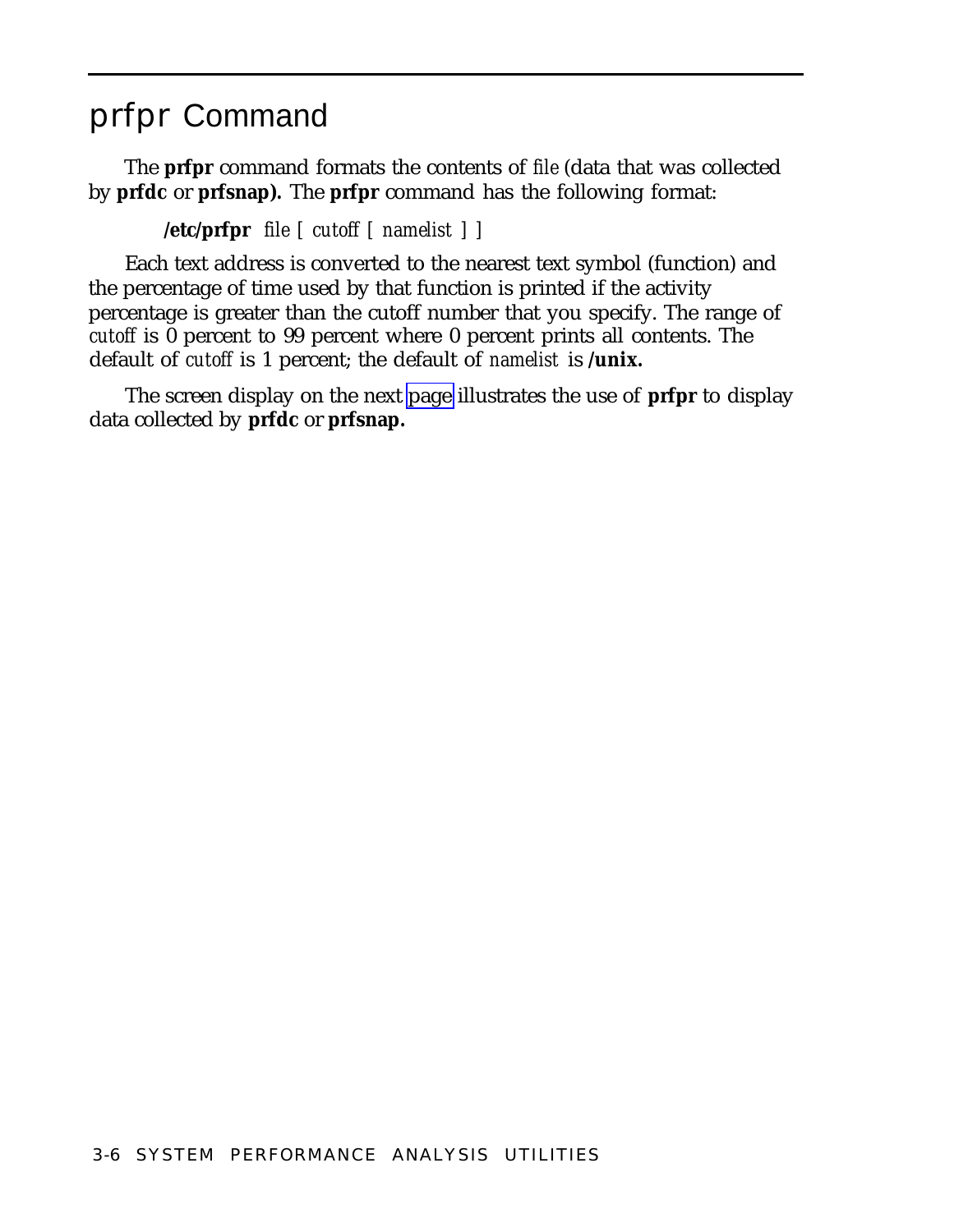```
#/etc/prfpr temp 0<CR>
04/01/88 09:06
04/01/88 09:06
idle 93.0
fbclop 0.5
svirtophys 0.1
reglock
0.1
findreg
0.1
wakeup
0.1
pswtch
0.1
systrap
0.1
bread
getblk
0.1
bflush
0.5
bdflush
0.3
ttxput
0.1
putc
intoB
        0.1
         0.3
         0.1
s5writei 0.1
s5bmap 0.1
idstrategy 0.1
idsetup
0.1
idseek
0.1
idxfer
0.1
idint
user
#
         0.2
        h0.7
Note: These are the function calls in the kernel. For detailed information
on function calls, refer to the AT&T 3B2 Computer Programmer Reference
 Manual. See sections on Subroutines, System Calls, and/or Library.
```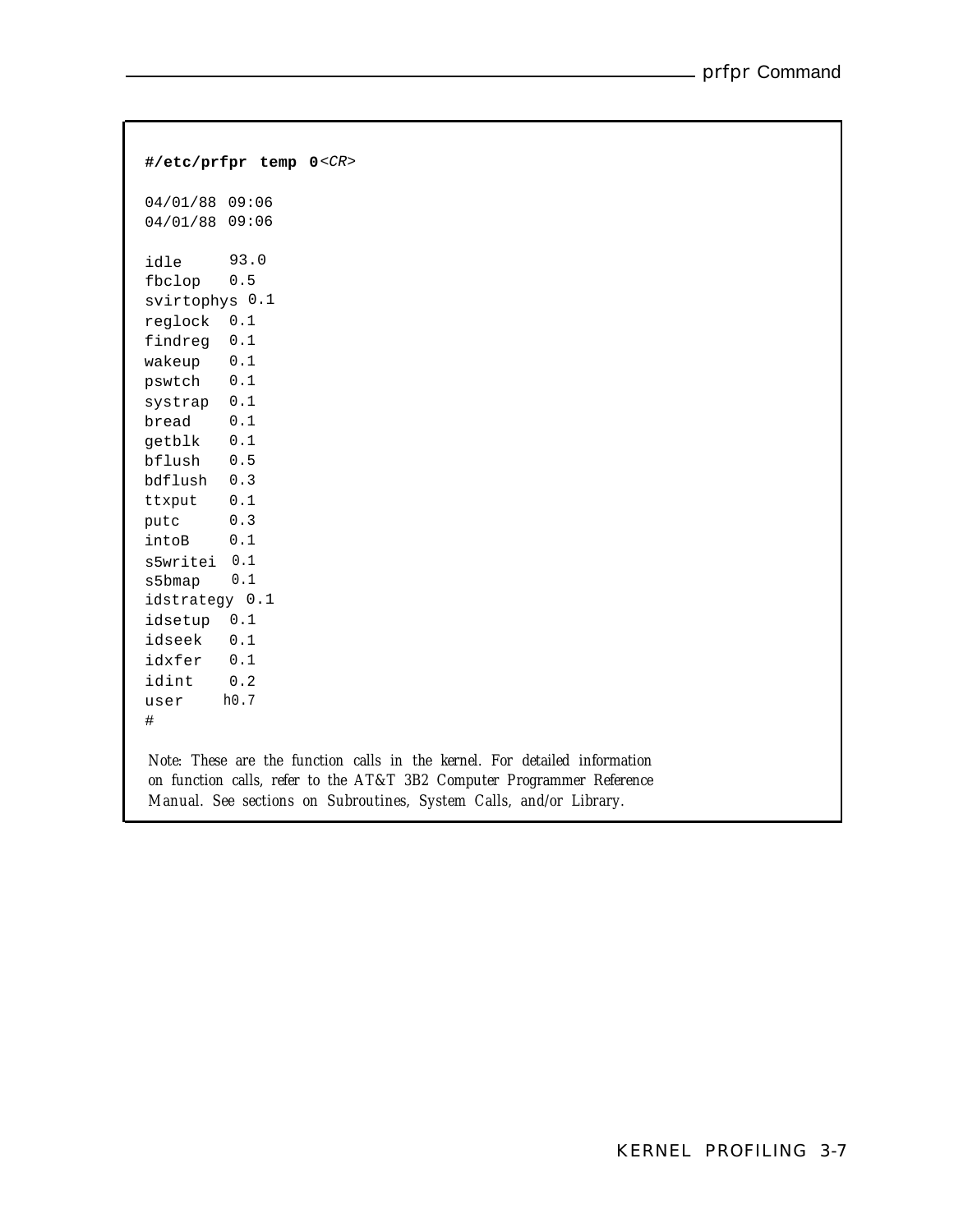### <span id="page-26-1"></span><span id="page-26-0"></span>How to Operate the System Profiler

The system profiler (prf) initializes the recording mechanism. It will generate a table containing the starting address of each system subroutine as extracted from the UNIX System kernel. The requirements for operating the system profiler are defined as follows:

Step 1: Enter **/etc/prfld** to initialize or load the profiler.

**Note:** The maximum number of text symbols that the profiler can look at is specified by the tunable parameter, PRFMAX. The default value of PRFMAX is 2048. If you exceed this value, an error message

too many text symbols

is displayed when you try to execute **etc/prfld.** To increase the number of allowable text symbols, edit the file **/etc/master.d/prf,** change the value to a larger number, and rebuild the operating system. (See the procedure for reconfiguring the system in the *System Administrator's Guide.)*

- Step 2: Enter **/etc/prfstat on** to turn on the sampling mechanism.
- Step 3: Enter **/etc/prfdc** *filename period off hour* to collect and enter the data into a file. *Period* specifies the number of minutes to run the profiler. *Off hour* is the time (hour) you want to stop the profiler (0 through 24).
	- **Note:** A snapshot of the data can also be taken by using the **prfsnap** command.
- Step 4: Enter **/etc/prfpr** *file* to print the contents of the data, collected by either **prfdc** or **prfsnap.**
- Step 5: Enter **/etc/prfstat off** to turn off the sampling mechanism.
- Step 6: Enter **/etc/prfstat** at any time to check the status of the sampling mechanism.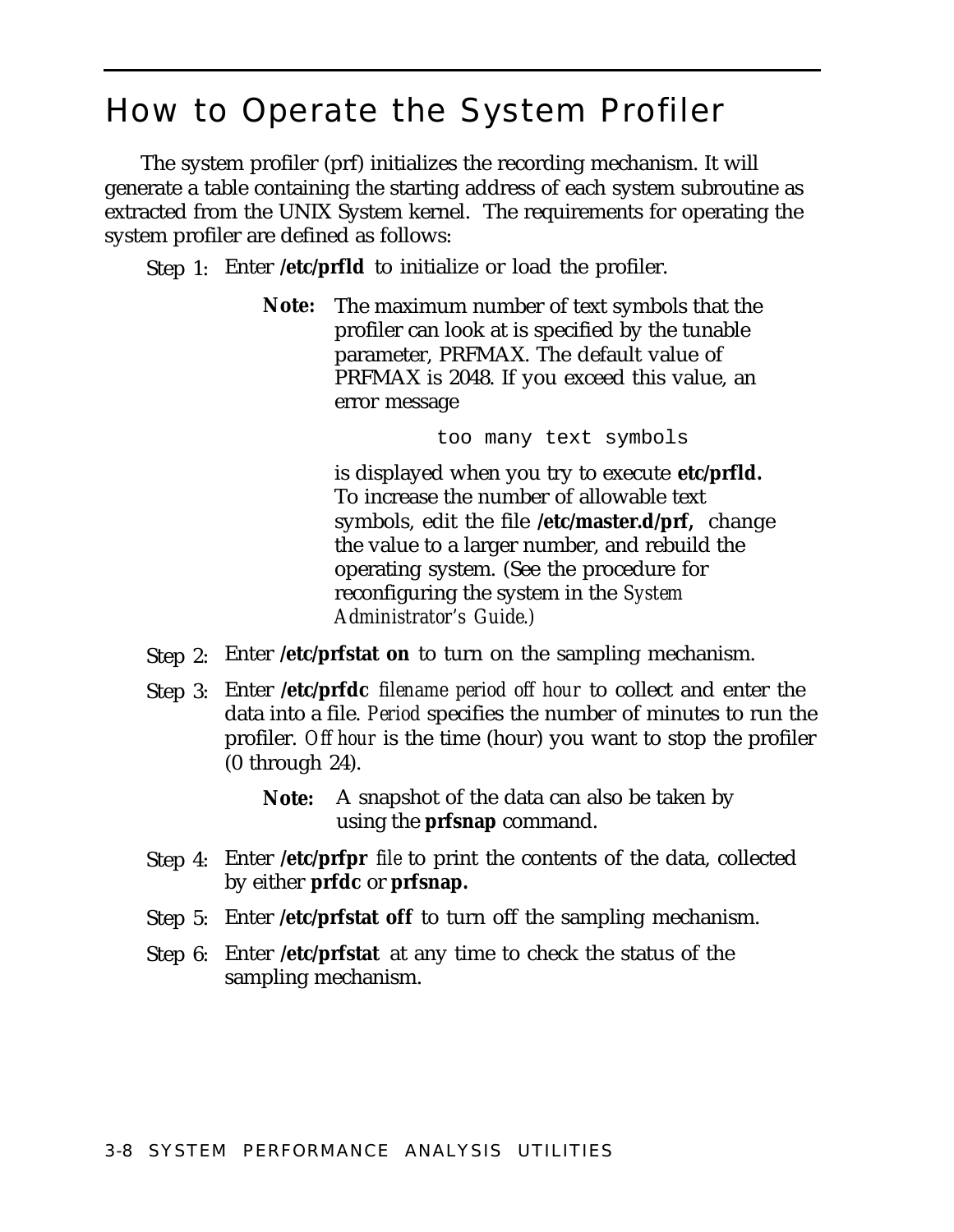<span id="page-27-0"></span>The system profiler must be loaded and turned on after every boot. If you want the profiler to begin automatically when you boot the system, you can create a file (shell script) in **/etc/rc.d/** called **prf.** The contents of this file should be as follows:

```
#Load the profiler and enable operation.
/etc/prfld
/etc/prfstat on
```
The **prf** shell script will be executed during system initialization and the following messages will be displayed:

profiling enabled *xxx* kernel text addresses *Note: Where xxx states how many kernel text addresses are in the present UNIX System kernel.*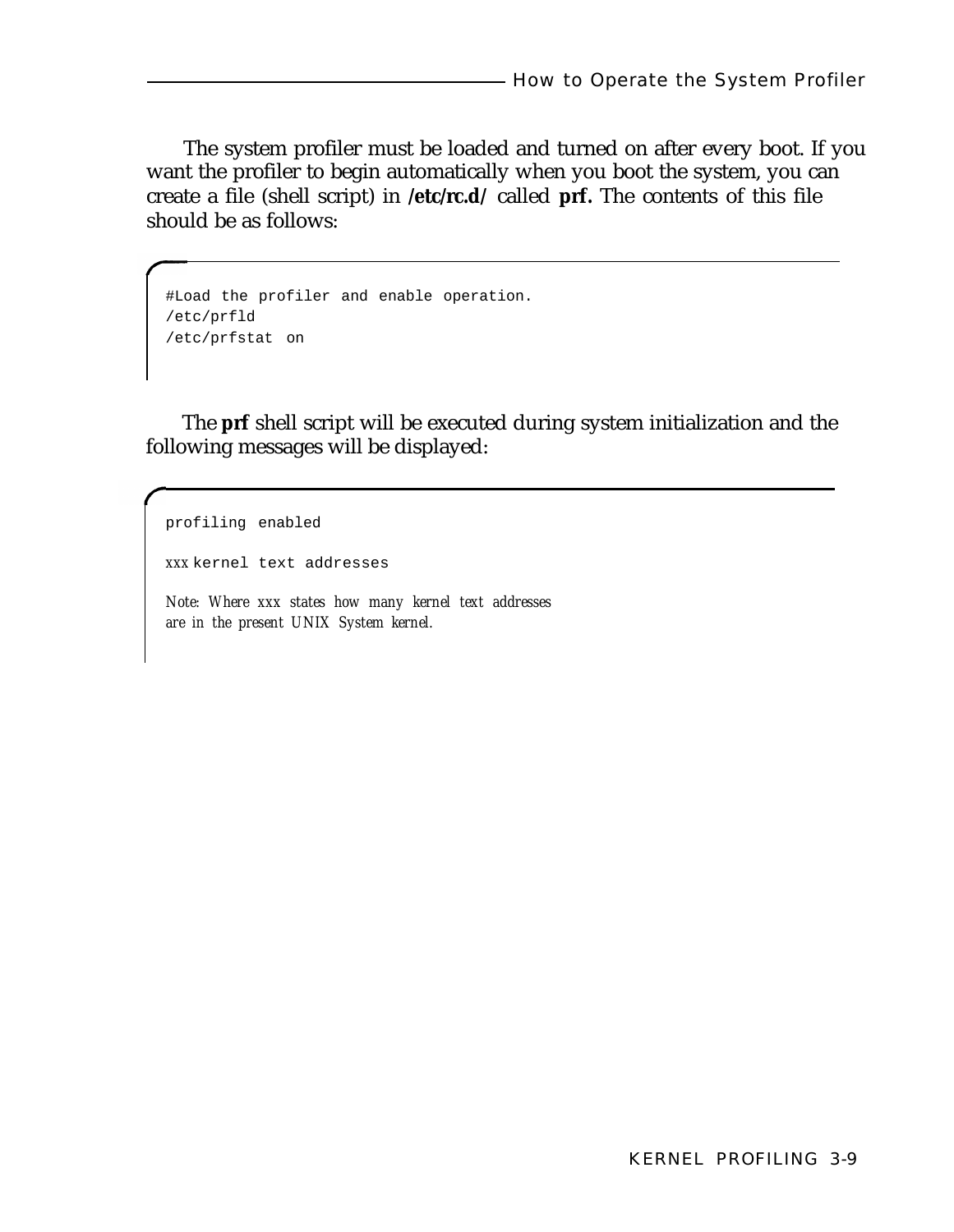## <span id="page-28-1"></span><span id="page-28-0"></span>Chapter 4: System Activity Report Package

| General          | $4 - 1$ |
|------------------|---------|
| sadc Command     | $4 - 2$ |
| sa1 Shell Script | $4 - 3$ |
| sa2 Shell Script | $4 - 4$ |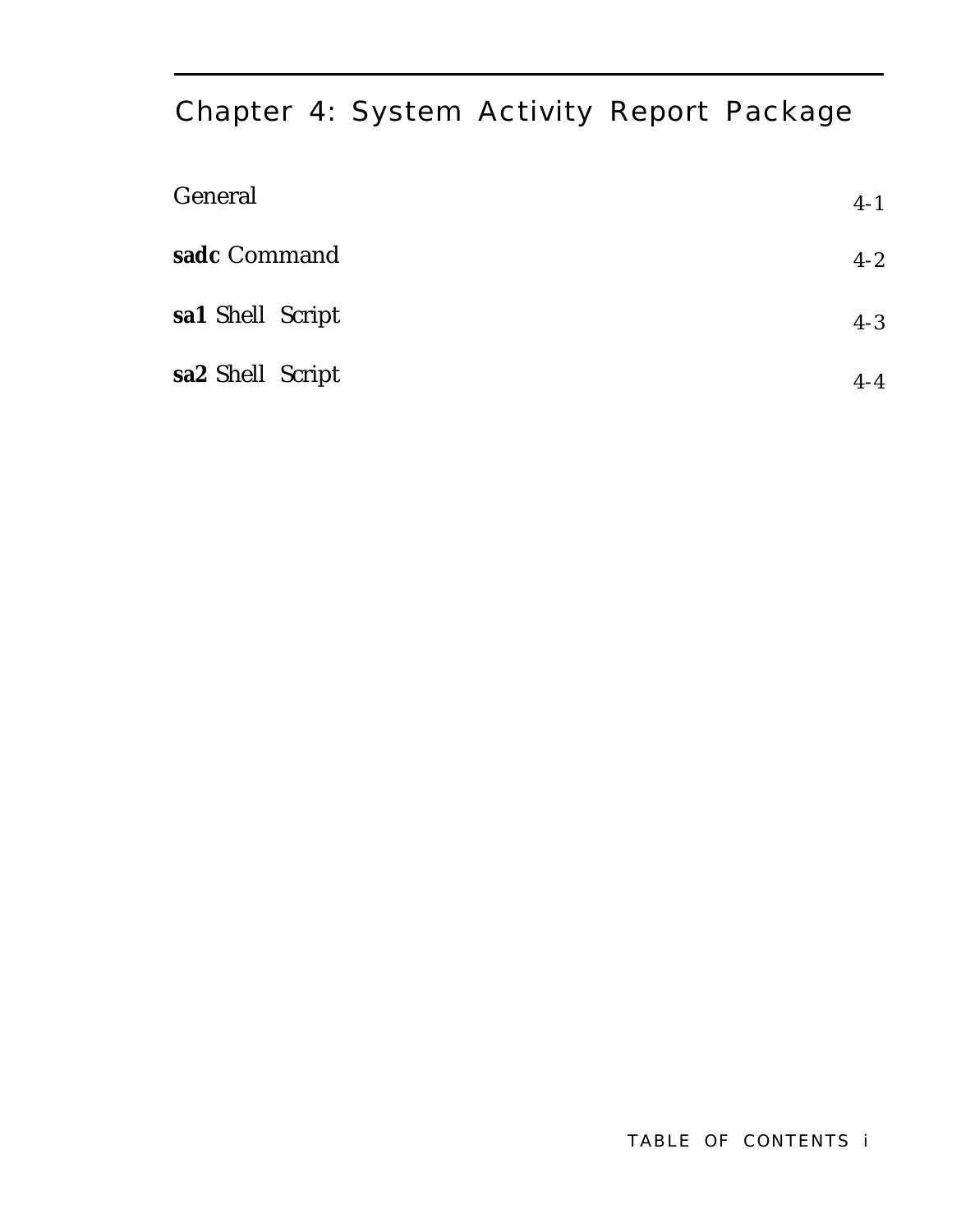## <span id="page-29-0"></span>General

As various system actions occur, counters in the operating system are incremented to keep track of these activities. System activities that are tracked are listed below:

- Central Processing Unit (CPU) utilization
- Buffer usage
- Disk and tape input/output activity
- Terminal device activity
- Switching and system-call activity
- File access
- Queue activity
- Inter-process communications
- Paging
- Remote File Sharing.

System activity data can be accessed on a special request basis using the **sar** command, or it can be saved automatically on a routine basis using the **sadc** command and the shell scripts **sa1** and **sa2.** The **sadc** command and the **sa1** and **sa2** shell scripts, collectively referred to as the System Activity Report Package, are used to sample, save, and process system activity data.

This chapter describes the commands and shell scripts in the System Activity Report Package.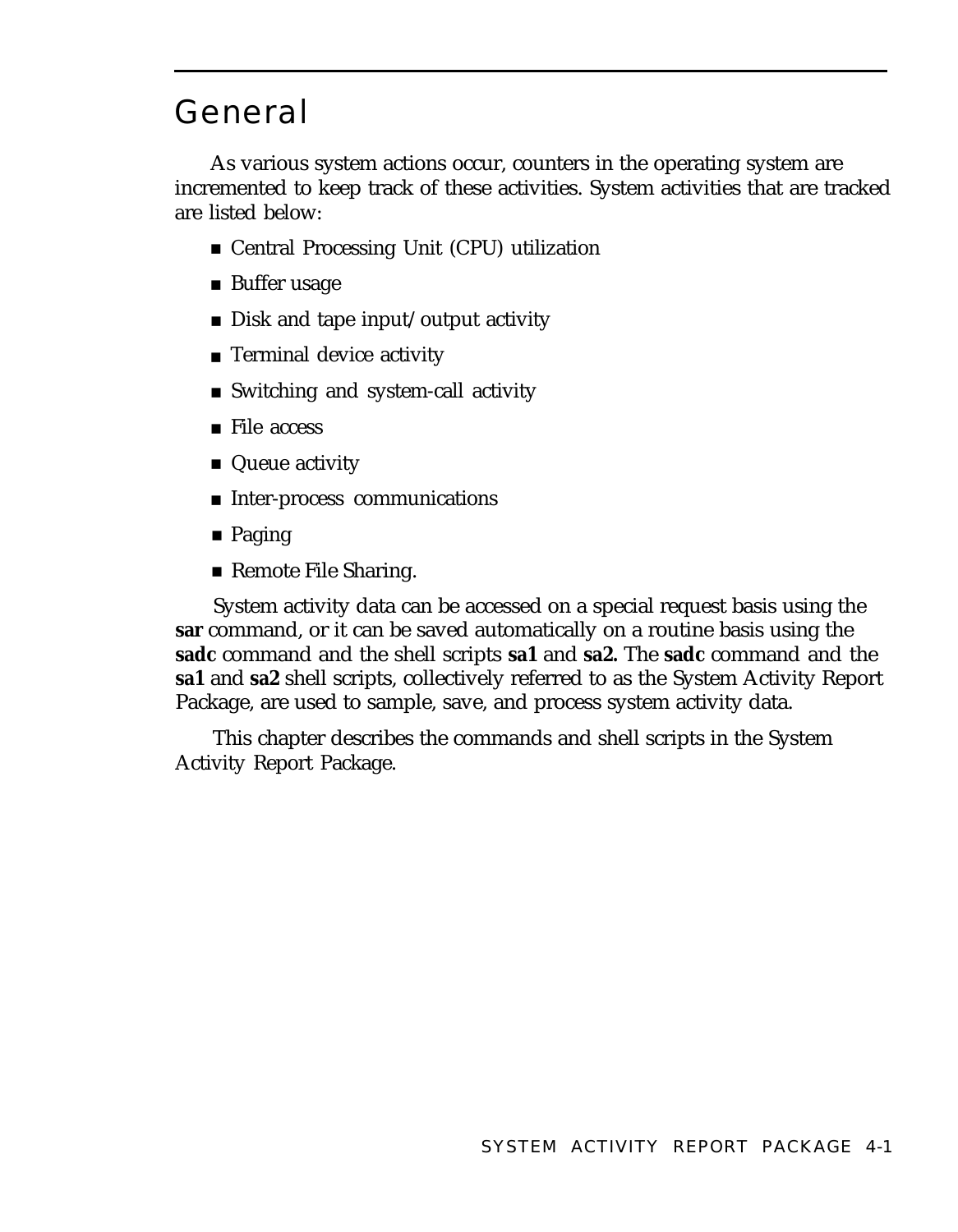### <span id="page-30-2"></span><span id="page-30-1"></span><span id="page-30-0"></span>sadc Command

The **sadc** command, the data collector, has the following format:

**/usr/lib/sa/sadc** *[t n] [ofile]*

The **sadc** command samples system data *n* times with an interval of *t* seconds *(t* should be greater than 5 seconds) between samples and writes in binary format to the file, *ofile,* or to standard output. If *t* and *n* are omitted, a special record is written.

The **sadc** command is used at system boot time, when booting to a multiuser state, to mark the time at which the counters restart from zero. For example, the **/etc/init.d/perf** file contains a command line that writes a special record to the daily data file, that marks the reboot of the system. This is done by the command entry:

```
su sys -c " /usr/lib/sa/sadc /usr/adm/sa/sa' date +%d' "
```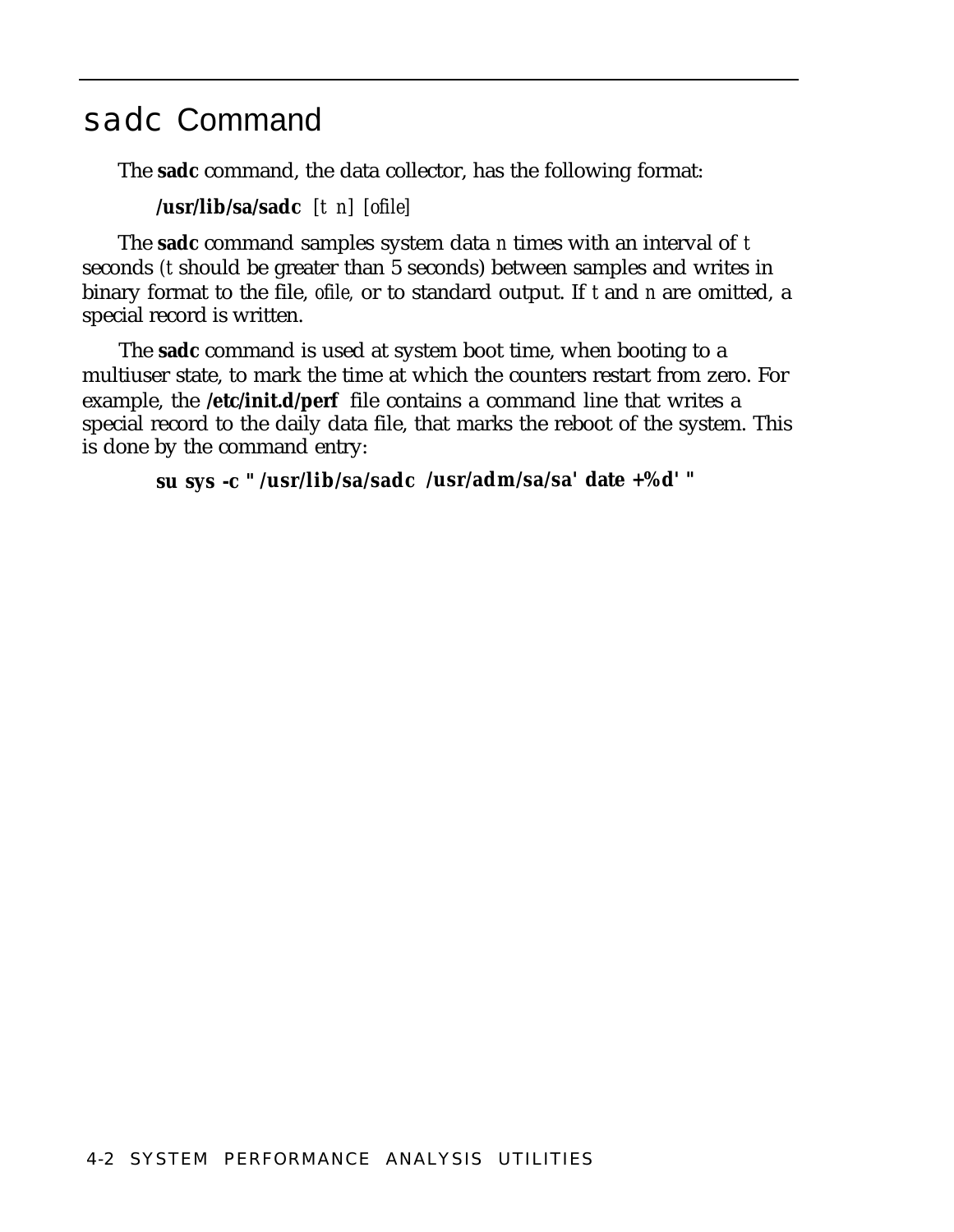### <span id="page-31-2"></span><span id="page-31-1"></span><span id="page-31-0"></span>sa1 Shell Script

The shell script **sa1,** a variant of the **sadc** command, has the following format:

**/usr/lib/sa/sa1** *[t n]*

The **sa1** shell script is used to collect and store data in the binary file **/usr/adm/sa/sa***dd,* where *dd* is the current day. The arguments *t* and *n* cause records to be written *n* times at an interval of *t* seconds. If these arguments are omitted, the records are written only one time.

To produce records every 20 minutes during working hours and every hour otherwise, add the following to the **/usr/spool/cron/crontabs/sys** file:

```
0 * * * 0,6 /usr/lib/sa/sa1
20,40 8-17 * * 1-5 /usr/lib/sa/sa1
```
To produce a record three times at 5 minute intervals in the binary file **/usr/adm/sa/sa***dd,* enter the following command:

```
$/usr/lib/sa/sa1 300 3 <CR>
$
```
*Note: To see the results of this command, on standard output, see the* **sar** *[command.](#page-35-1)*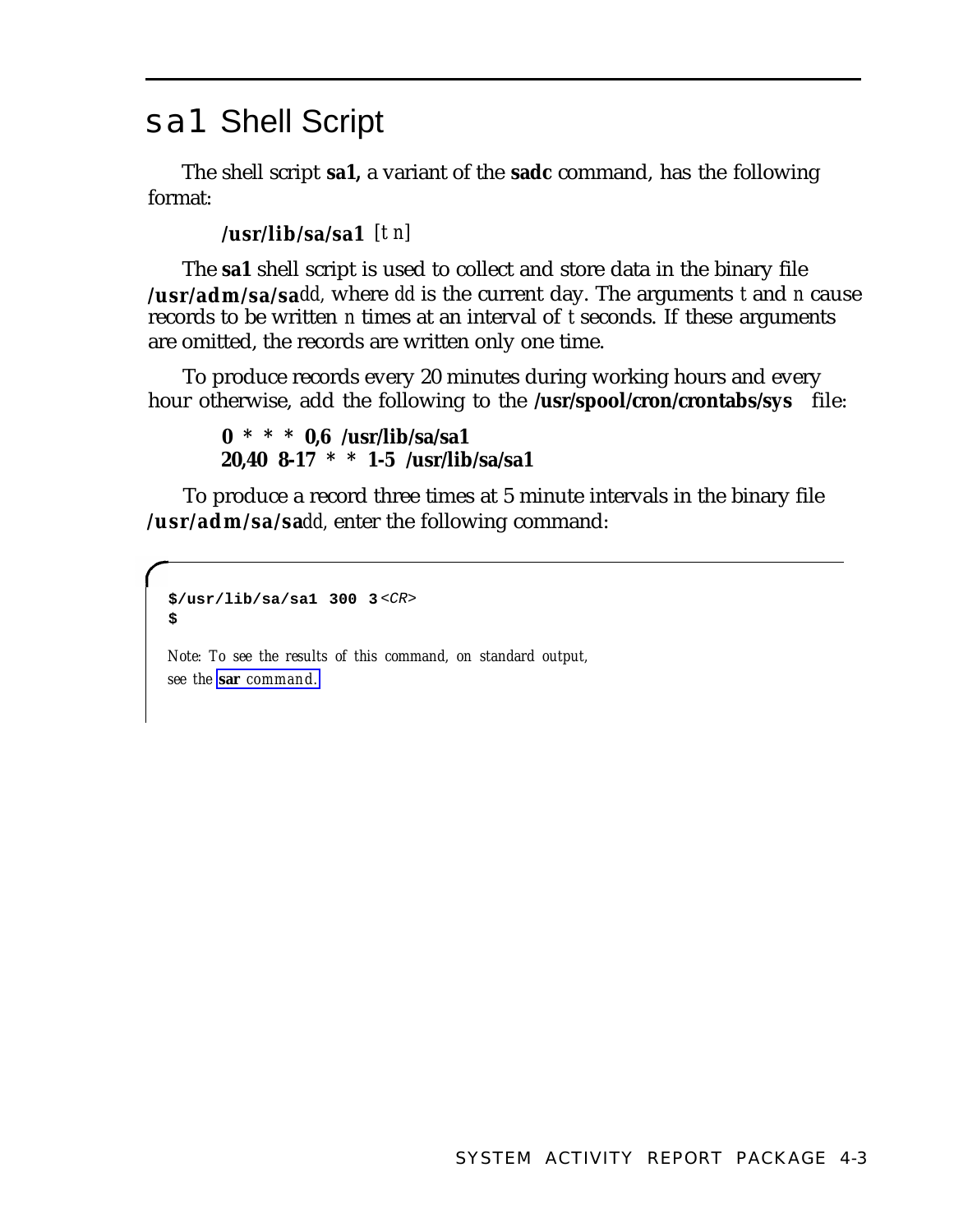## <span id="page-32-2"></span><span id="page-32-1"></span><span id="page-32-0"></span>sa2 Shell Script

The shell script **sa2,** a variant of the **sar** command, writes a daily report in the file **/usr/adm/sa/sar***dd.* The **sa2** shell script as the following format:

**/usr/lib/sa/sa2 [-ubdycwaqvmprDSAC] [-s** *time]* **[-e** *time* ] **[-i** *sec]*

**Note:** See the **sar** [command](#page-35-2) in Chapter 5, "Performance Tools" for an explanation of the options.

The **sa2** shell script writes a report to the daily report file **/usr/adm/sa/sar** *dd* using options **[-ubdycwaqvmprDSAC].** The report starts at **-s** *time,* ends at **-e** *time,* and is taken as close to **-i** *seconds* as possible.

To report important activities during the working day on an hourly basis, add the following entry to the file **/usr/spool/cron/crontabs/sys:**

**5 18 \* \* 1-5 /usr/lib/sa/sa2 -s 8:00 -e 18:01 -i 1200 -A**

To write a report showing terminal device activity each hour from 1:00 p.m. to 4:00 p.m., enter the following command:

```
$/usr/lib/sa/sa2 -y -s13:00 -e16:O0 -i3600<CR>
$
```
*Note: Nothing will be output on the screen, but the report will be added to the daily report file.*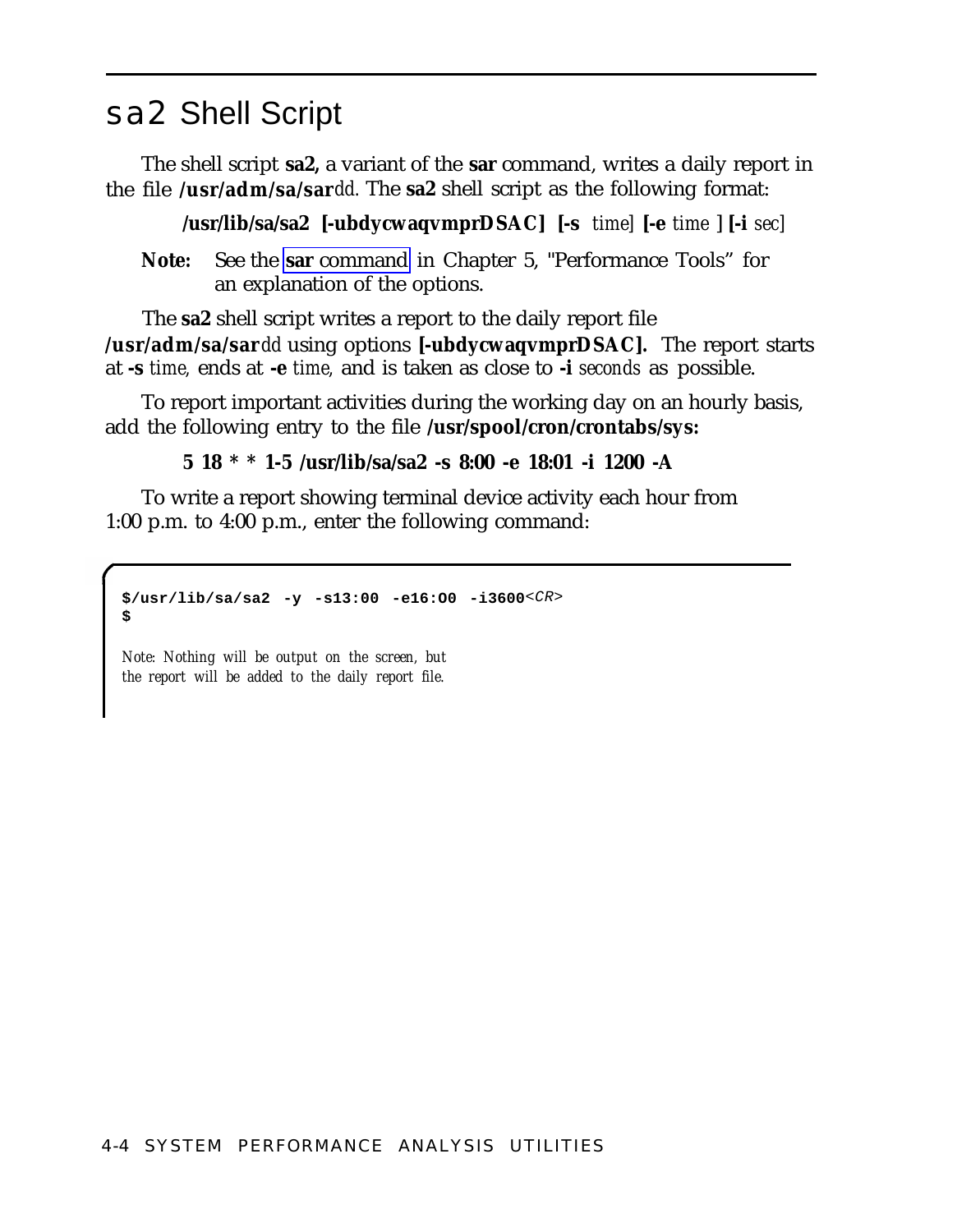## <span id="page-33-2"></span><span id="page-33-1"></span><span id="page-33-0"></span>Chapter 5: Performance Tools

| General                    | $5 - 1$  |
|----------------------------|----------|
| sar Command                | $5 - 2$  |
| <b>sar</b> Command Options | $5 - 3$  |
| sar -a Command             | $5 - 3$  |
| sar -b Command             | $5 - 4$  |
| sar -c Command             | $5 - 6$  |
| sar -d Command             | $5 - 7$  |
| sar -m Command             | $5 - 9$  |
| sar -q Command             | $5 - 10$ |
| sar -u Command             | $5 - 11$ |
| sar -v Command             | $5 - 14$ |
| sar -w Command             | $5 - 16$ |
| sar -p Command             | $5 - 17$ |
| sar -r Command             | $5 - 18$ |
| sar -y Command             | $5 - 19$ |
| sar -A Command             | $5 - 20$ |
| sag Command                | $5 - 22$ |
| timex Command              | $5 - 25$ |
| sadp Command               | $5 - 27$ |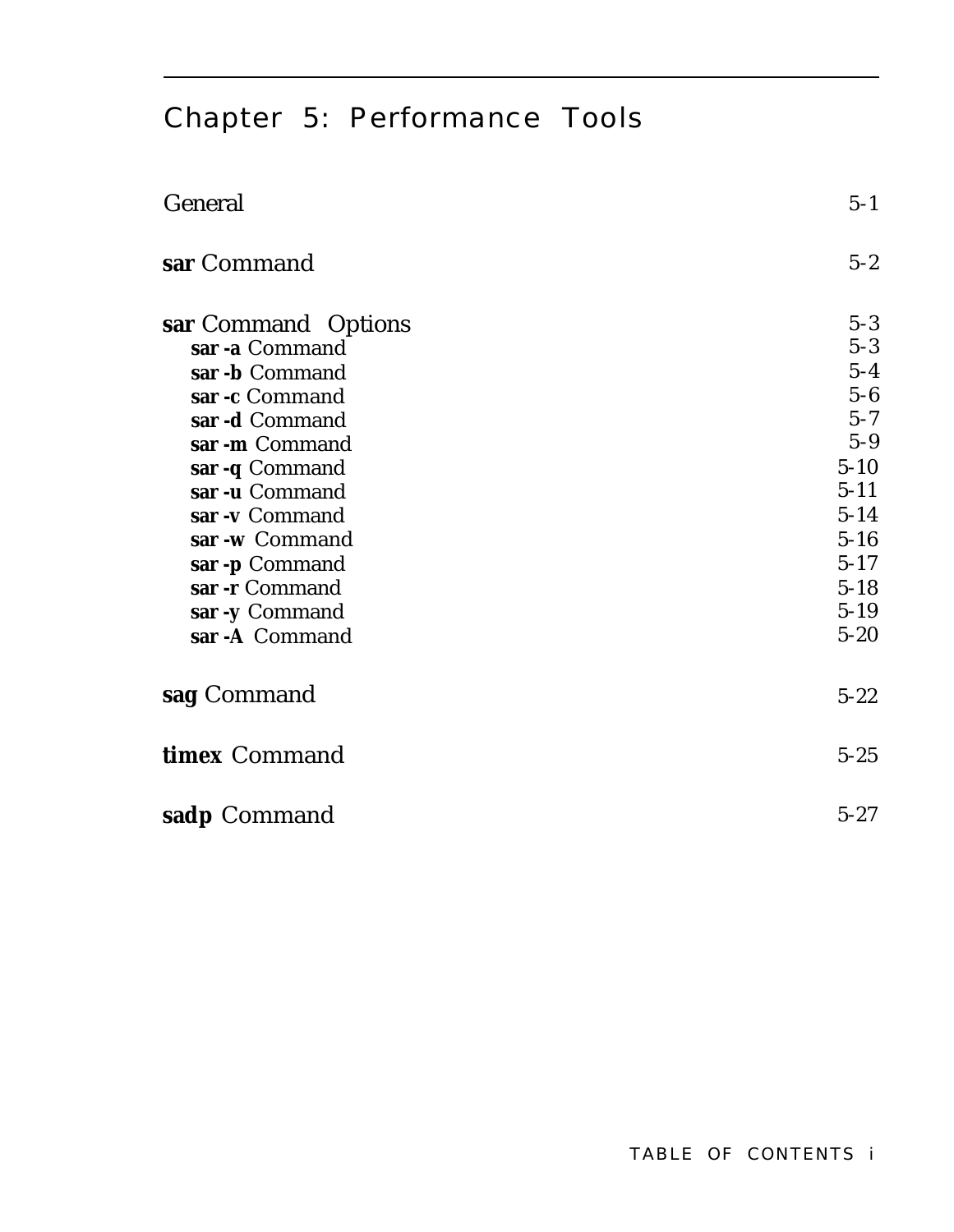### <span id="page-34-1"></span><span id="page-34-0"></span>General

Internal system activity is measured by counters contained in the UNIX System kernel. Each time an operation is performed, an associated counter is incremented. The performance tools **(sar, sag, sadp,** and **timex** commands) allow you to monitor the values of these counters. Each of the commands that make up the performance tools are described in detail in this chapter. The following is a brief description of these commands:

| sar   | Calls sadc to sample cumulative activity counters in the<br>operating system at specified intervals of time and saves the<br>samples in binary format. |
|-------|--------------------------------------------------------------------------------------------------------------------------------------------------------|
| sag   | Graphically displays the information collected by sar.                                                                                                 |
| sadp  | Produces profiles of disk access location and seek distance.                                                                                           |
| timex | Reports both system-wide and per-process activity during<br>the execution of a command or program.                                                     |

The functions monitored by the **sar** command are also discussed in this chapter.

The command responses found in this chapter are only examples. The values you receive may be different from the values used in these examples; it depends on your application or benchmark. When tuning your system, it is recommended that you use a benchmark or have the system under normal load for your application to allow you to tune directly toward your specific application.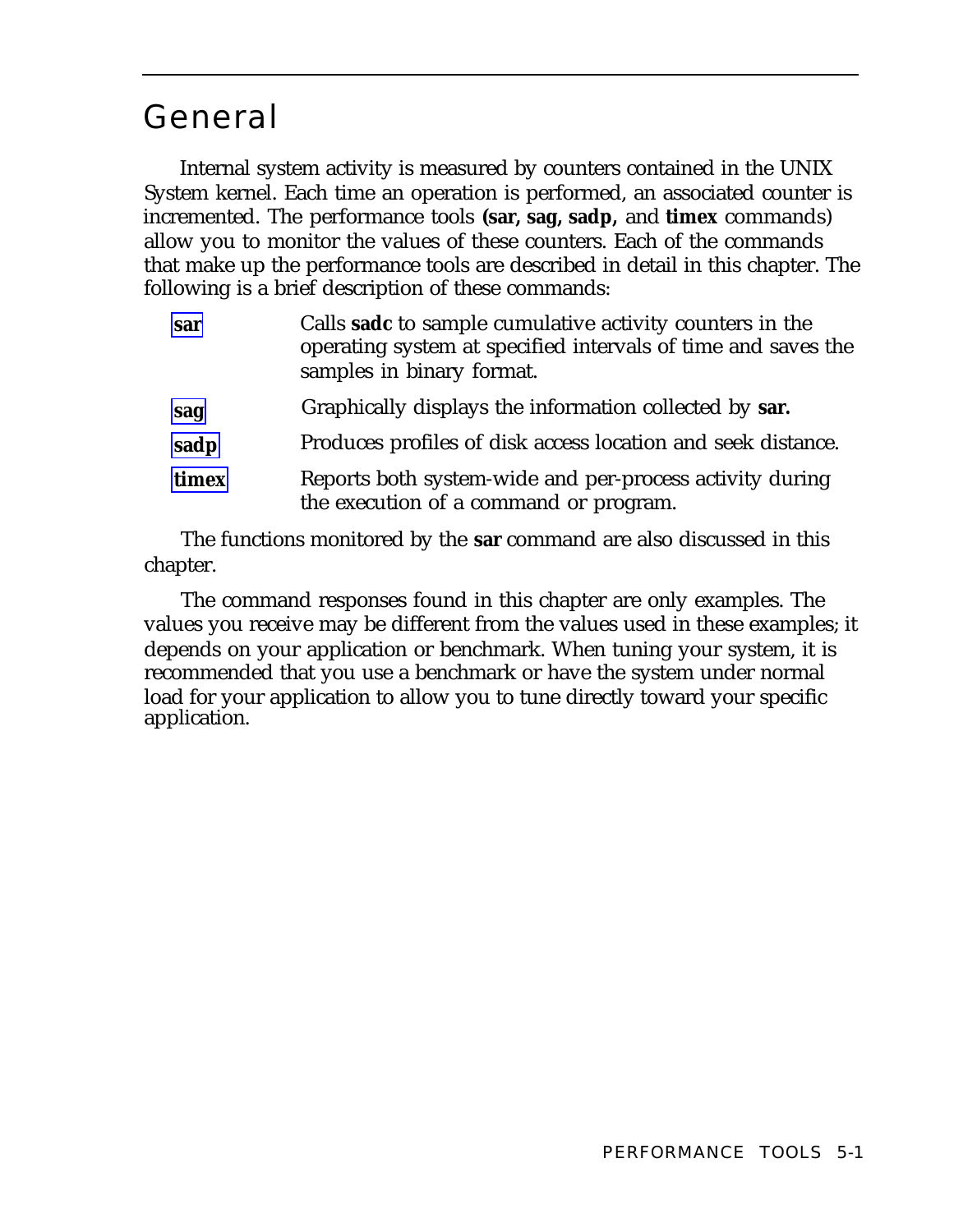### <span id="page-35-3"></span><span id="page-35-2"></span><span id="page-35-1"></span><span id="page-35-0"></span>sar Command

The **sar** command is the system activity reporter, it can be used either to gather system activity data or to extract what has been collected in data files created by **sa1** and **sa2** shell scripts. The **sa1** and **sa2** shell scripts are started by entries put in the **crontab sys** file.

The **sar** command has the following formats:

**sar [-ubdycwaqvmprDSAC] [-o** *file] t [n]* **sar [-ubdycwaqvmprDSAC] [-s** *time]* **[-e** *time]* **[-i** *sec]* **[-f** *file]*

In the first format, **sar** samples cumulative activity counters in the operating system at intervals specified by *n* for a time (seconds) specified by *t (t* should be 5 seconds or greater). The default value of *n* is 1. If the **-o** option is specified, samples are saved in *file* in binary format.

In the second format, with no sampling interval specified, **sar** extracts data from a previously recorded *file,* either the one specified by the **-f** option or, by default, the standard system activity daily data file **/usr/adm/sa/sa***dd (dd* is the current day). The **-s** and **-e** options define the starting and ending times for the report. Starting and ending times are of the form *hh[:mm[:ss]]. the* **-i** option specifies, in seconds, the intervals to select records. If the **-i** option is not included, all intervals found in the data file are reported.

Most of the remainder of this chapter is devoted to describing the **sar** options plus an analysis of sample outputs of the options. The options **-D, -S,** and **-C,** which are Remote File Sharing options, are not described in this document. They are described under "Remote File Sharing" in the *AT&T 3B2 Computer, UNIX System V, System Administrator's Guide.*

**Note:** The **-C** option is only available on UNIX System Release 3.1 and later releases.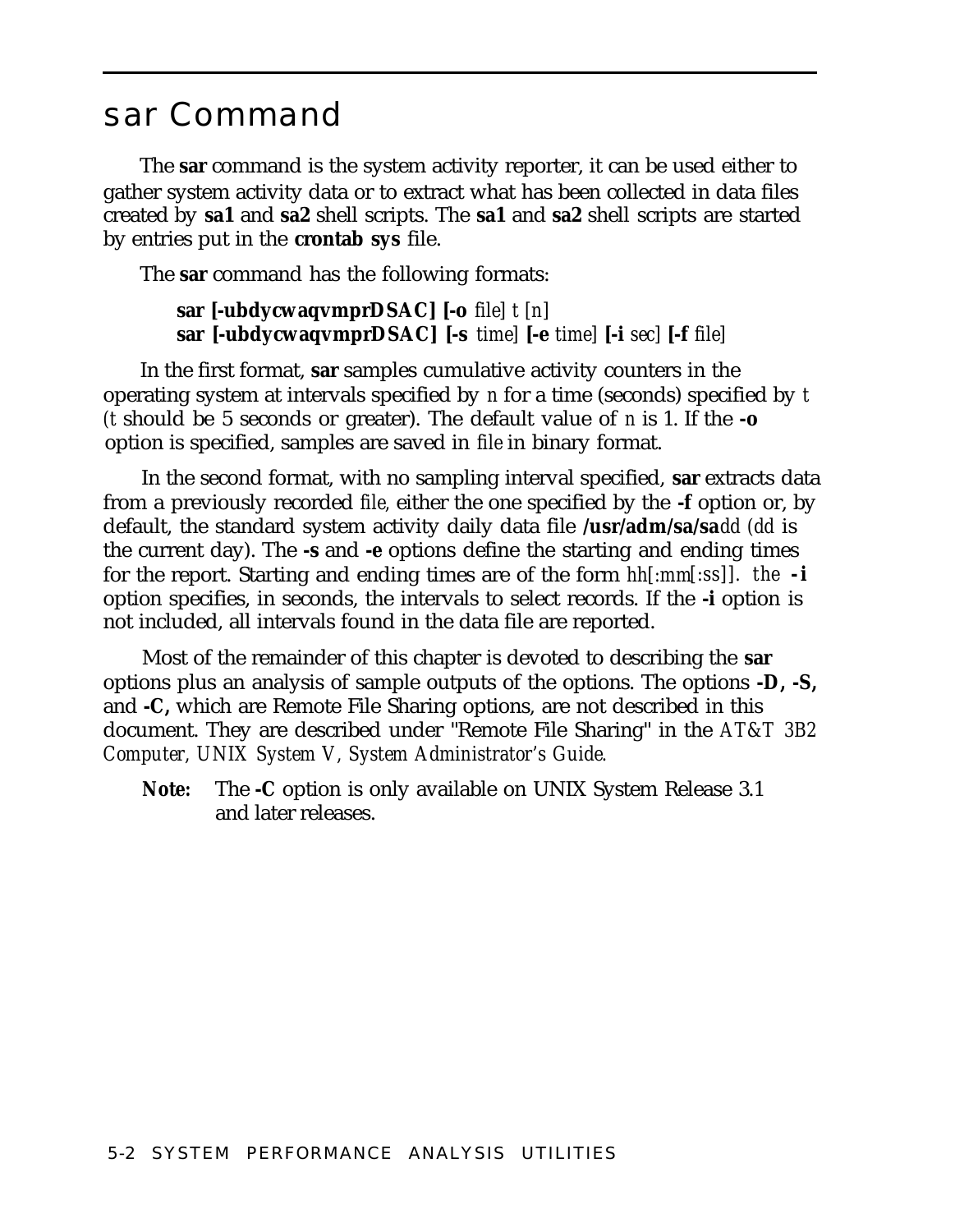## <span id="page-36-1"></span><span id="page-36-0"></span>sar Command Options

### sar -a Command

The **sar -a** command reports the use of file-access operations. The UNIX Operating System routines reported are as follows:

| iget/s             | Number of files located by inode entry per second.                                                                               |
|--------------------|----------------------------------------------------------------------------------------------------------------------------------|
| namei/s            | Number of file system path searches per second. The <b>namei</b><br>routine calls iget, so iget/s is always larger than namei/s. |
| $\mathbf{dirbk/s}$ | Number of directory block reads issued per second.                                                                               |

The following is an example of **sar -a** output, with a 30-second sampling interval:

```
unix unix rel 2 3B2 4/16/88
12:41:40 igets/s name/s dirbk/s
12:42:10 4 1 3
12:42:40 2 1 1
12:43:10 5 2 3
Average 4 1 3
```
The **sar -a** output shows how heavily programs and applications are using the file system(s). The larger the values reported, the more time the UNIX System kernel is spending to access user files. The **-a** option is helpful for understanding the disk dependency of the application system. It is not used for any specific tuning step.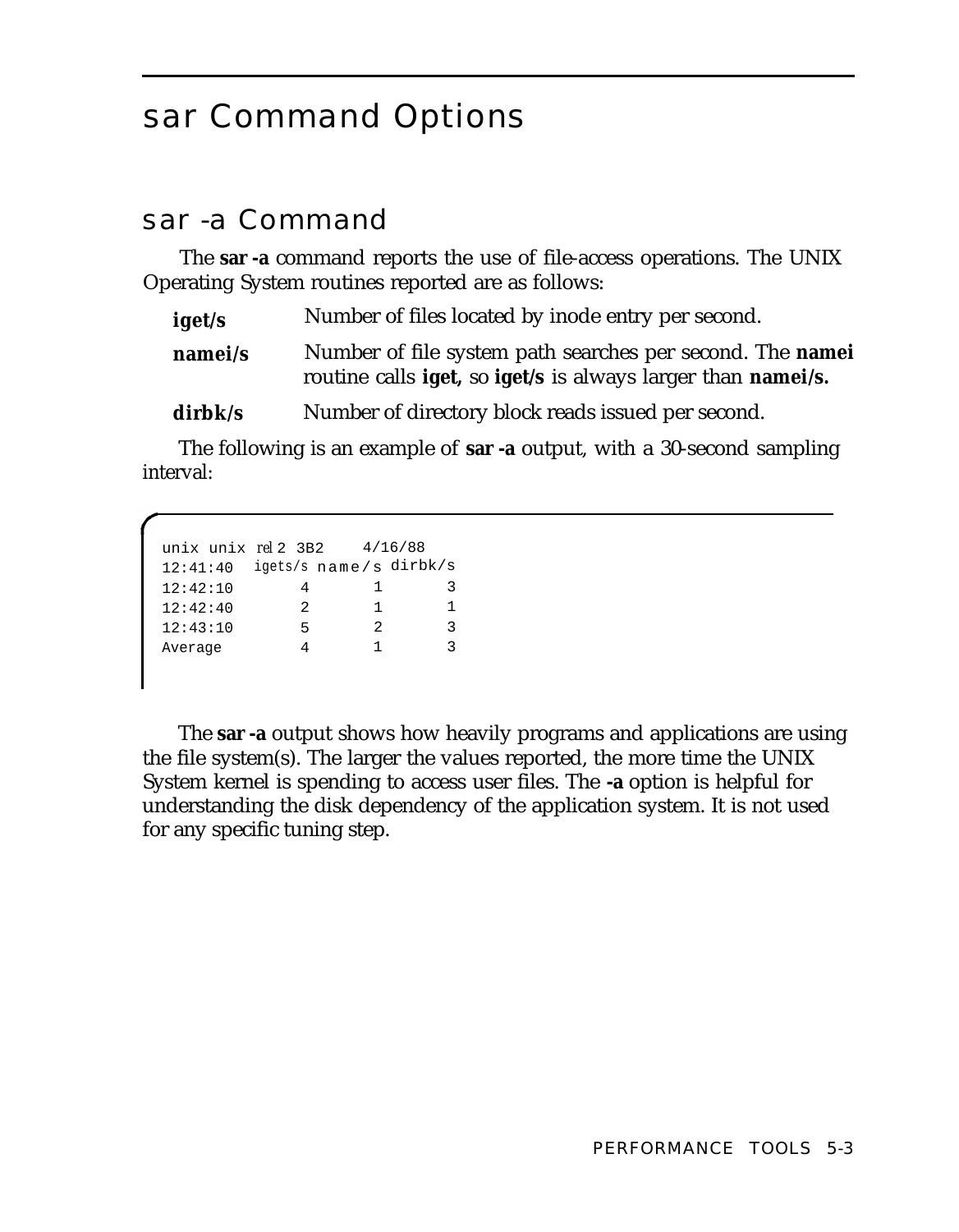### <span id="page-37-1"></span><span id="page-37-0"></span>sar -b Command

The **sar -b** command reports the following buffer activity.

| bread/s        | Average number of physical blocks read into the system<br>buffers from the disk (or other block devices) per second.     |
|----------------|--------------------------------------------------------------------------------------------------------------------------|
| lread/s        | Average number of logical blocks read from system buffers<br>per second.                                                 |
| %rcache        | Fraction of logical reads found in buffer cache (100 percent<br>minus the ratio of <b>breads</b> to <b>lreads</b> ).     |
| bwrit/s        | Average number of physical blocks written from the system<br>buffers to disk (or other block devices) per second.        |
| lwrit/s        | Average number of logical blocks written to system buffers<br>per second.                                                |
| <b>%wcache</b> | Fraction of logical writes found in buffer cache (100 percent<br>minus the ratio of <b>bwrit</b> /s to <b>lwrit</b> /s). |
| pread/s        | Average number of physical read requests per second.                                                                     |
| pwrit/s        | Average number of physical write requests per second.                                                                    |

The entries that you should be most interested in are the cache hit ratios, **%rcache** and **%wcache,** which measure the effectiveness of system buffering. If **%rcache** falls below 90 or **%wcache** falls below 65, it may be possible to improve performance by increasing the number of buffers.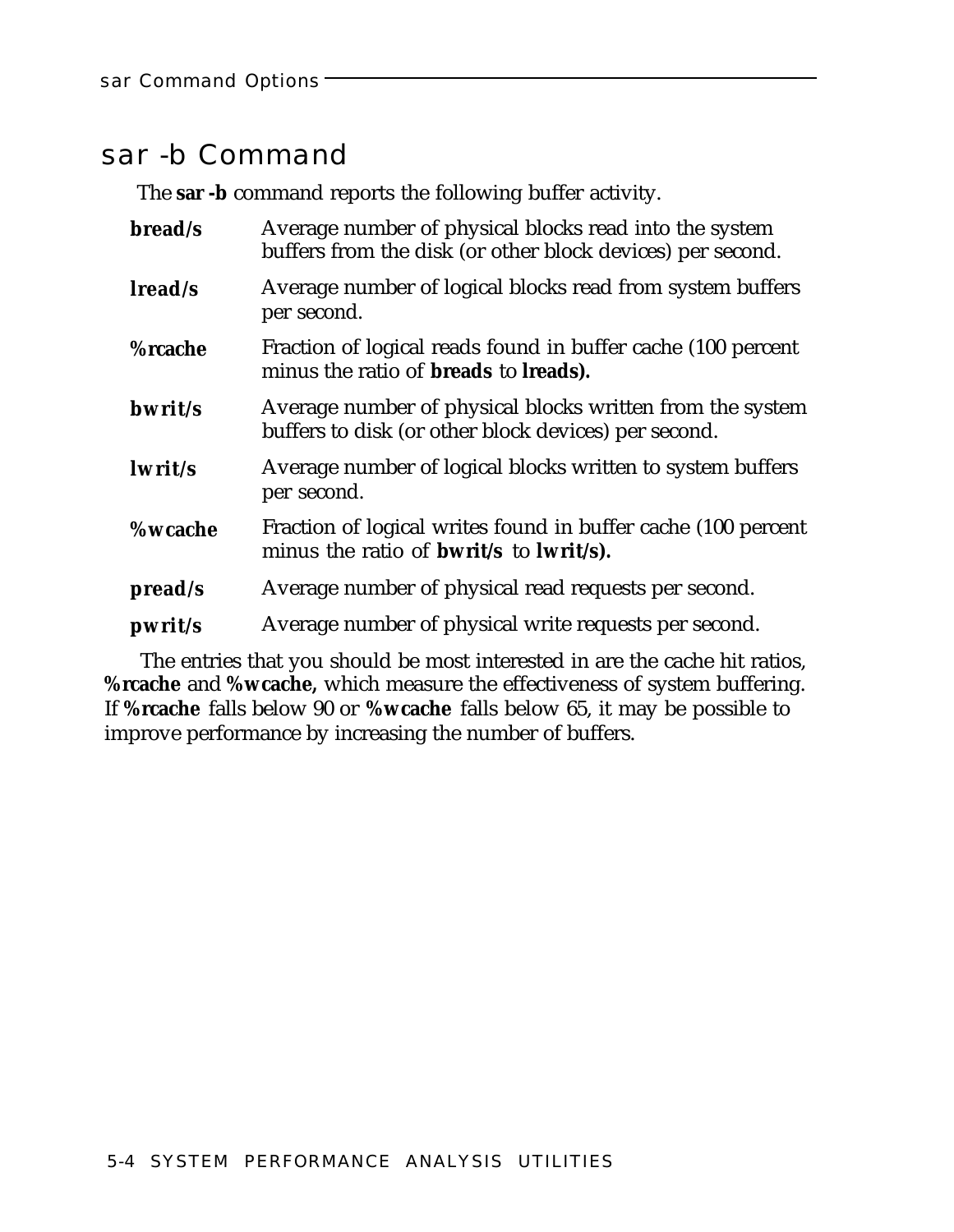unix unix *rel* 2 3B2 4/16/88 16:32:57 bread/s lread/s %rcache bwrit/s lwrit/s %wcache pread/s pwrit/s 16:33:07 3 39 93 1 16 91 0 0 16:33:17 4 40 90 2 16 87 0 0 16:33:27 4 41 90 3 7 64 0 0 Average 4 40 91 2 13 84 0 0

The following is an example of a **sar -b** output:

This example shows that the buffers are not causing any bottlenecks, because all data is within acceptable limits. On UNIX System Release 3.1 and later releases, a parallel option **(-Db)** is available for systems that have Remote File Sharing installed. See the *System Administrator's Guide* for more information on **sar** options used with Remote File Sharing.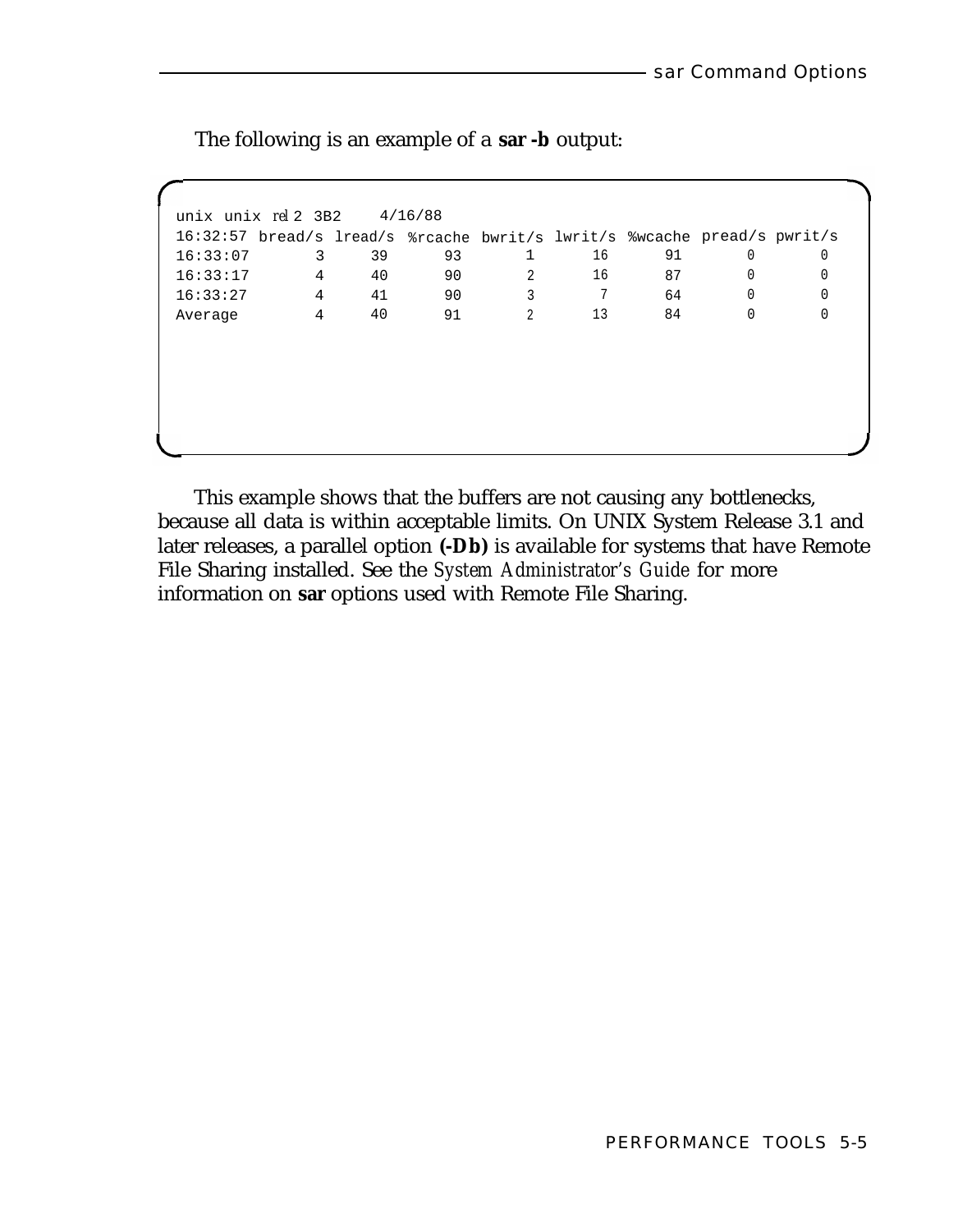#### <span id="page-39-0"></span>sar -c Command

The **sar -c** command reports system calls in the following categories:

| scall/s | All types of system calls per second, generally about 30 per<br>second on a busy 4- to 6-user system.                                      |
|---------|--------------------------------------------------------------------------------------------------------------------------------------------|
| sread/s | Read system calls per second.                                                                                                              |
| swrit/s | Write system calls per second.                                                                                                             |
| fork/s  | Fork system calls per second, about 0.5 per second on a 4- to<br>6-user system. This number will increase if shell scripts are<br>running. |
| exec/s  | Exec system calls per second. (If $[exec/s) / (fork/s)$ is<br>greater than 3, look for inefficient \$PATHs.]                               |
| rchar/s | Characters (bytes) transferred by read system calls per<br>second.                                                                         |
| wchar/s | Characters (bytes) transferred by write system calls per<br>second.                                                                        |

Typically, reads plus writes account for about half of the total system calls, although this varies greatly with the activities that are being performed by the system.

The following is an example of a **sar -c** output:

| unix unix rel 2 3B2                                            |    | 4/16/88 |    |      |      |      |      |
|----------------------------------------------------------------|----|---------|----|------|------|------|------|
| 18:33:04 scall/s sread/s swrit/s fork/s exec/s rchar/s wchar/s |    |         |    |      |      |      |      |
| 18:33:35                                                       | 38 | 16      | 6  | 0.03 | 0.03 | 6089 | 1638 |
| 18:34:05                                                       | 39 | 16      | 4  | 0.07 | 0.07 | 6123 | 1602 |
| 18:34:35                                                       | 38 | 17      | Б. | 0.17 | 0.17 | 6042 | 1704 |
| Average                                                        | 38 | 16      | 5. | 0.09 | 0.09 | 6085 | 1648 |

A parallel option **(-Dc)** is available for systems that have Remote File Sharing installed. See the *System Administrator's Guide* for more information on **sar** options used with Remote File Sharing.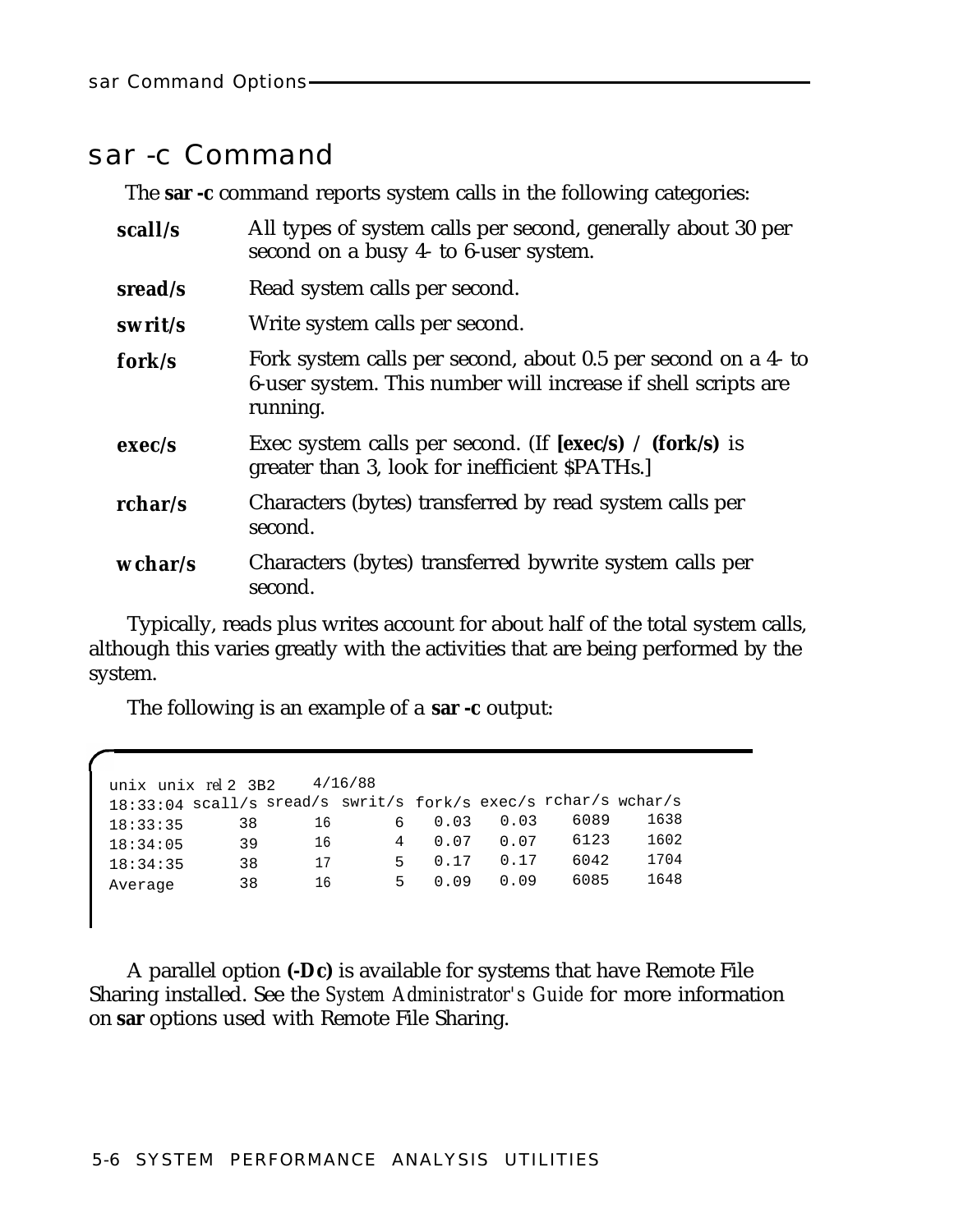### <span id="page-40-0"></span>sar -d Command

The **sar -d** command reports the activity of block devices.

| device    | Name of the block device(s) that sar is monitoring.                                                                                                                  |
|-----------|----------------------------------------------------------------------------------------------------------------------------------------------------------------------|
| %busy     | Percent of time the device was servicing a transfer request.                                                                                                         |
| avque     | The average number of requests outstanding during the<br>period of time (measured only when the queue is occupied).                                                  |
| $r + w/s$ | Number of read and write transfers to the device per second.                                                                                                         |
| blks/s    | Number of 512-byte blocks transferred to the device per<br>second.                                                                                                   |
| avwait    | Average time in milliseconds that transfer requests wait idly<br>in the queue (measured only when the queue is occupied).                                            |
| avserv    | Average time in milliseconds for a transfer request to be<br>completed by the device (for disks this includes seek,<br>rotational latency, and data transfer times). |

The following two examples illustrate the output from **sar -d.** The first example is from a computer with a non-SCSI (Small Computer System Interface) integral disk, that is, a disk that does not use a SCSI interface. This example illustrates data being transferred from the hard disk (hdsk-0) to the floppy disk (fdsk-0).

The second example is from a computer with SCSI integral disks, that is, disks that use a SCSI interface. The example illustrates data being transferred from one SCSI hard disk (sd00-0) to another (sd00-1).

**Note:** The device name for a SCSI Release 2 hard disk is sd01.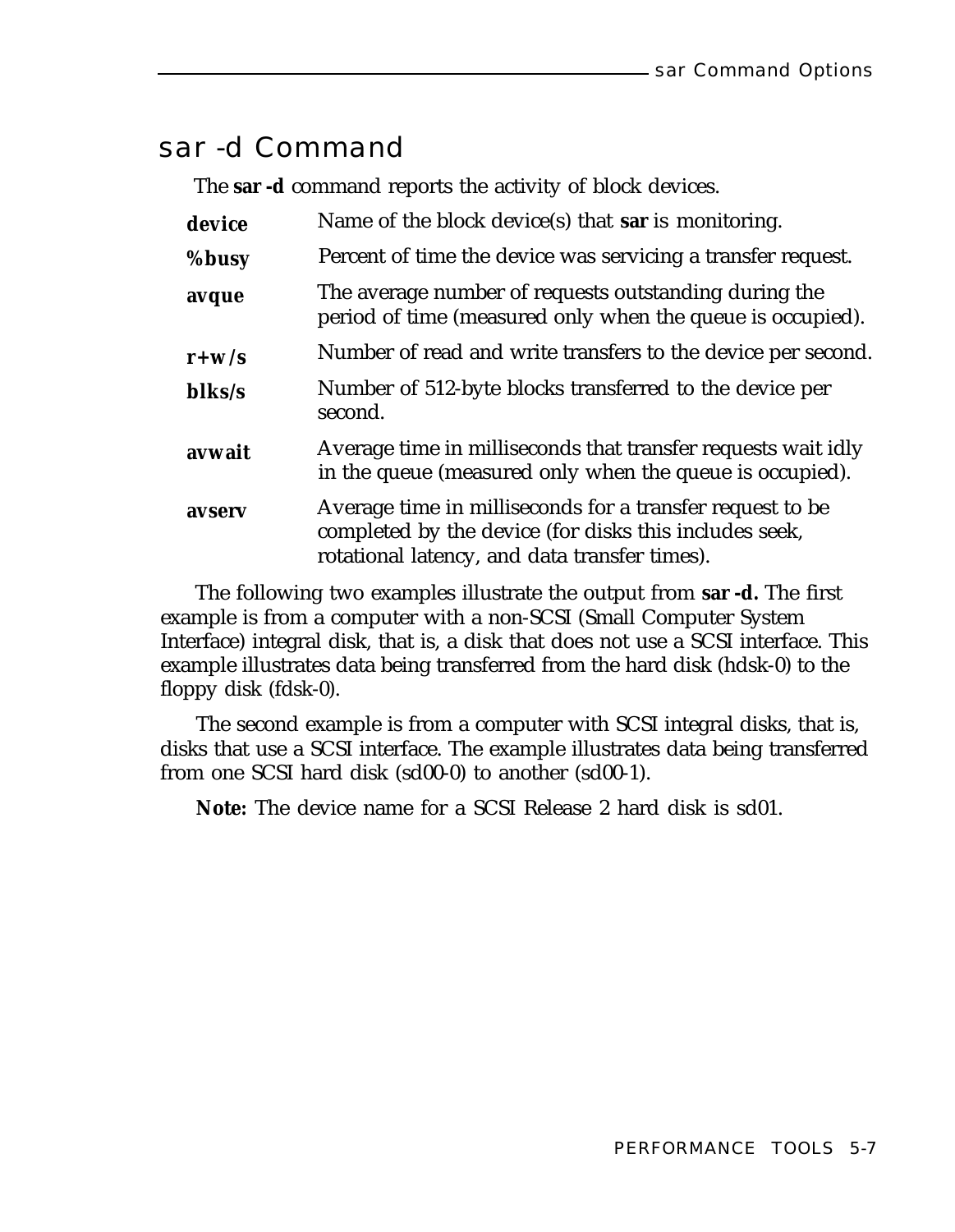Non-SCSI integral disk:

| unix unix rel 2 3B2 |          |     | 4/16/88 |   |    |                                        |        |
|---------------------|----------|-----|---------|---|----|----------------------------------------|--------|
| 13:46:28            |          |     |         |   |    | device %busy avque r+w/s blks/s avwait | avserv |
| $13:46:58$ hdsk-0   |          | 6   | 1.6     | 3 | 5  | 13.8                                   | 23.7   |
|                     | $fdsk-0$ | 93  | 2.1     | 2 | 4  | 467.8                                  | 444.0  |
| $13:47:28$ hdsk-0   |          | 13  | 1.3     | 4 | 8  | 10.8                                   | 32.3   |
|                     | $fdsk-0$ | 100 | 3.1     | 2 | 5  | 857.4                                  | 404.1  |
| $13:47:58$ hdsk-0   |          | 17  | .7      | 2 | 41 | . 6                                    | 48.1   |
|                     | $fdsk-0$ | 100 | 4.4     | 2 | 6  | 1451.9                                 | 406.5  |
| Average             | $hdsk-0$ | 12  | 1.2     | 3 | 18 | 8.4                                    | 34.7   |
|                     | $fdsk-0$ | 98  | 3.2     | 2 | 5  | 925.7                                  | 418.2  |

SCI integral disk:

|                   | unix unix $rel$ 2 3B2 $4/16/88$        |   |     |              |   |     |        |
|-------------------|----------------------------------------|---|-----|--------------|---|-----|--------|
| 14:16:24          | device %busy avque r+w/s blks/s avwait |   |     |              |   |     | avserv |
| $14:16:52$ sd00-0 |                                        | 2 | 1.0 | 1            | 3 | 0.0 | 17.9   |
|                   | $sd00-1$                               | 6 | 1.1 | 3            | 5 | 2.0 | 23.9   |
|                   |                                        |   |     |              |   |     |        |
| 14:17:21 sd00-0   |                                        | 2 | 1.0 | $\mathbf{1}$ | 2 | 0.0 | 19.6   |
|                   | $sd00-1$                               | 6 | 1.1 | 3            | 5 | 0.2 | 24.3   |
|                   |                                        |   |     |              |   |     |        |
| $14:17:48$ sd00-0 |                                        | 3 | 1.0 | $\mathbf{1}$ | 3 | 0.3 | 18.3   |
|                   | $sd00-1$                               | 7 | 1.1 | 3            | 5 | 1.3 | 25.4   |
|                   |                                        |   |     |              |   |     |        |
| $14:18:15$ sd00-0 |                                        | 3 | 1.0 | 1            | 3 | 0.0 | 17.2   |
|                   | $sd00-1$                               | 5 | 1.0 | 2            | 5 | 0.0 | 21.6   |
|                   |                                        |   |     |              | 3 |     |        |
| Average           | $sd00-0$                               | 2 | 1.0 | $\mathbf{1}$ |   | 0.1 | 18.2   |
|                   | $sd00-1$                               | 6 | 1.0 | 3            | 5 | 0.9 | 23.8   |

Looking at these results tells us why hard disk technology has improved the performance of supermicrocomputers.

Note that queue lengths and wait times are measured while the queue has something on it. If the value of **%busy** is small, large queues and service times probably represent the periodic **sync** efforts by the system to ensure that altered blocks are written to the disk in a timely fashion.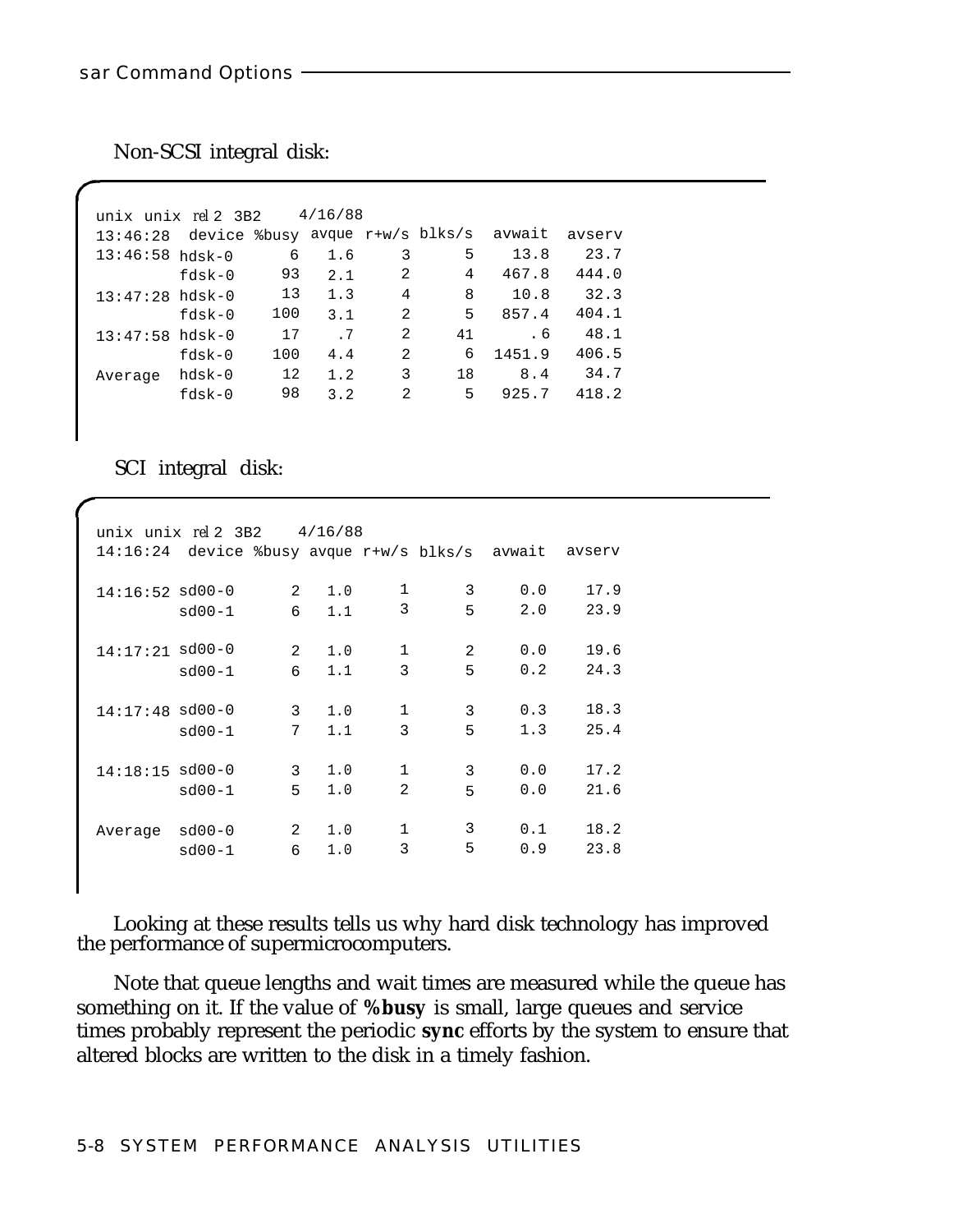### <span id="page-42-0"></span>sar -m Command

The **sar -m** command reports on inter-process communication activities. Message and semaphore calls are reported as follows:

- **msg/s** Number of message operations (sends and receives) per second.
- **sema/s** Number of semaphore operations per second.

The following is an example of a **sar -m** output:

```
unix unix rel 2 3B2 4/16/88
15:16:58 msg/s sema/s
15:17:32 0.00 0.00
15:18:02 0.00 0.00
15:18:32 0.00 0.00
Average 0.00 0.00
```
These figures will usually be zero (0.00) unless you are running applications that use the message or semaphore features.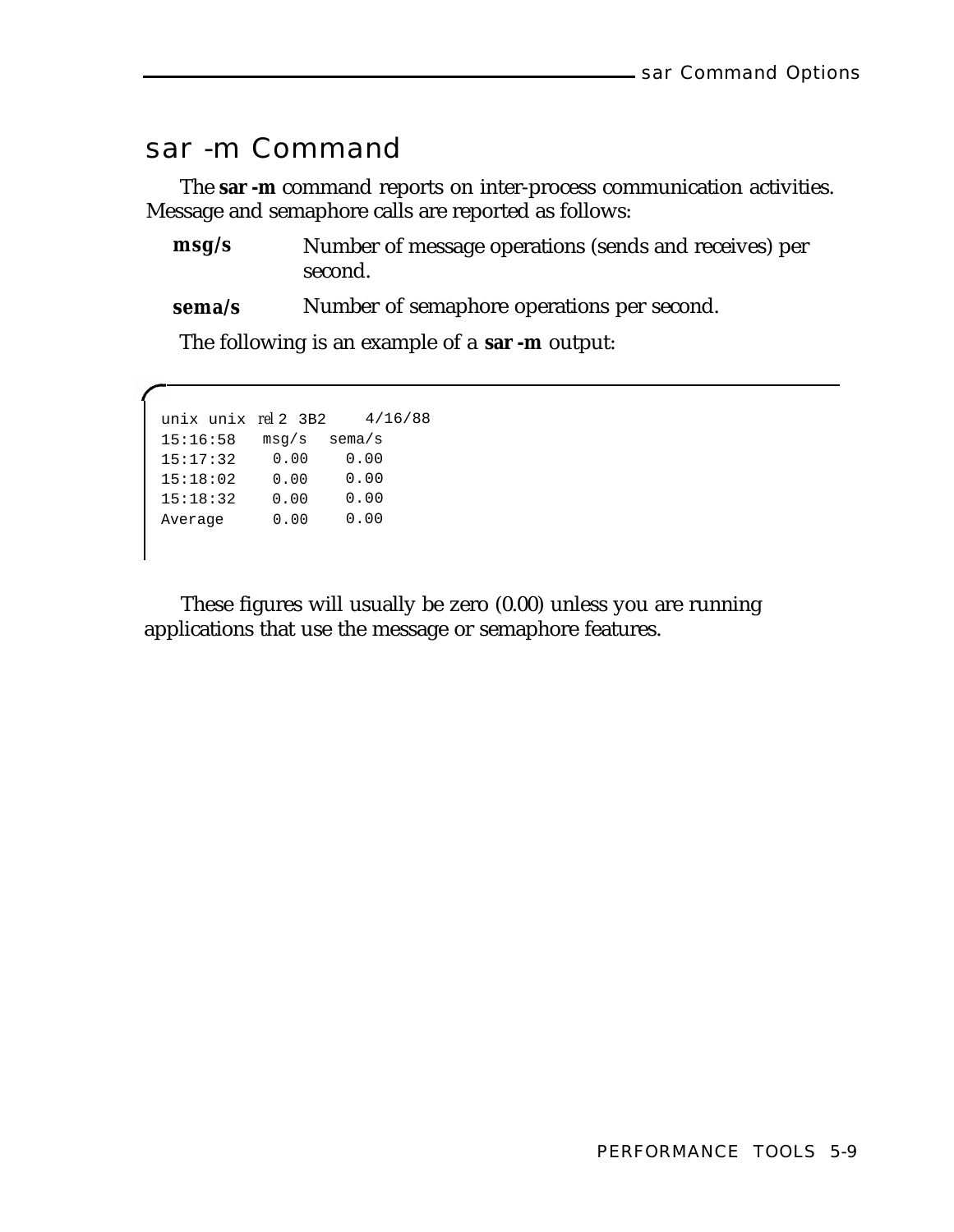### <span id="page-43-0"></span>sar -q Command

The **sar -q** command reports the average queue length while the queue is occupied and the percent of time it is occupied.

| runq-sz        | Run queue of processes in memory; typically, this should<br>be less than 2. Consistently higher values mean you are<br>CPU-bound. |
|----------------|-----------------------------------------------------------------------------------------------------------------------------------|
| <b>%runocc</b> | The percentage of time the run queue is occupied; the larger<br>this value, the better.                                           |
| swpq-sz        | Swap queue of processes to be swapped out; the smaller this<br>number, the better.                                                |
| <b>%swpocc</b> | The percentage of time the swap queue is occupied; the<br>smaller this value, the better.                                         |

The following is an example of **sar -q** output:

|          | unix unix rel 2 3B2                      |    | 4/16/88 |    |
|----------|------------------------------------------|----|---------|----|
|          | 11:00:56 rung-sz %runocc swpg-sz %swpocc |    |         |    |
| 11:01:07 | 1.7                                      | 98 | 1.5     | 36 |
| 11:01:17 | 1.0                                      | 63 | 1.0     | 31 |
| 11:01:27 | 1.0                                      | 58 | 1.0     | 49 |
| Average  | 1.3                                      | 74 | 1.2     | 39 |

In this example, the processor utilization **(%runocc)** varies between 58 percent and 98 percent while the fraction of time the swap queue is not empty **(%swpocc)** is 31 percent to 49 percent. With these percentages, memory is not causing a major bottleneck in the system throughput, but more memory would help reduce the swapping/paging activity.

If **%runocc** is greater than 90 and **runq-sz** is greater than 2, the CPU is heavily loaded and response is degraded. In this case, additional CPU capacity may be required to obtain acceptable system response. If **%swpocc** is greater than 20, more memory or fewer buffers would help reduce swapping/paging activity.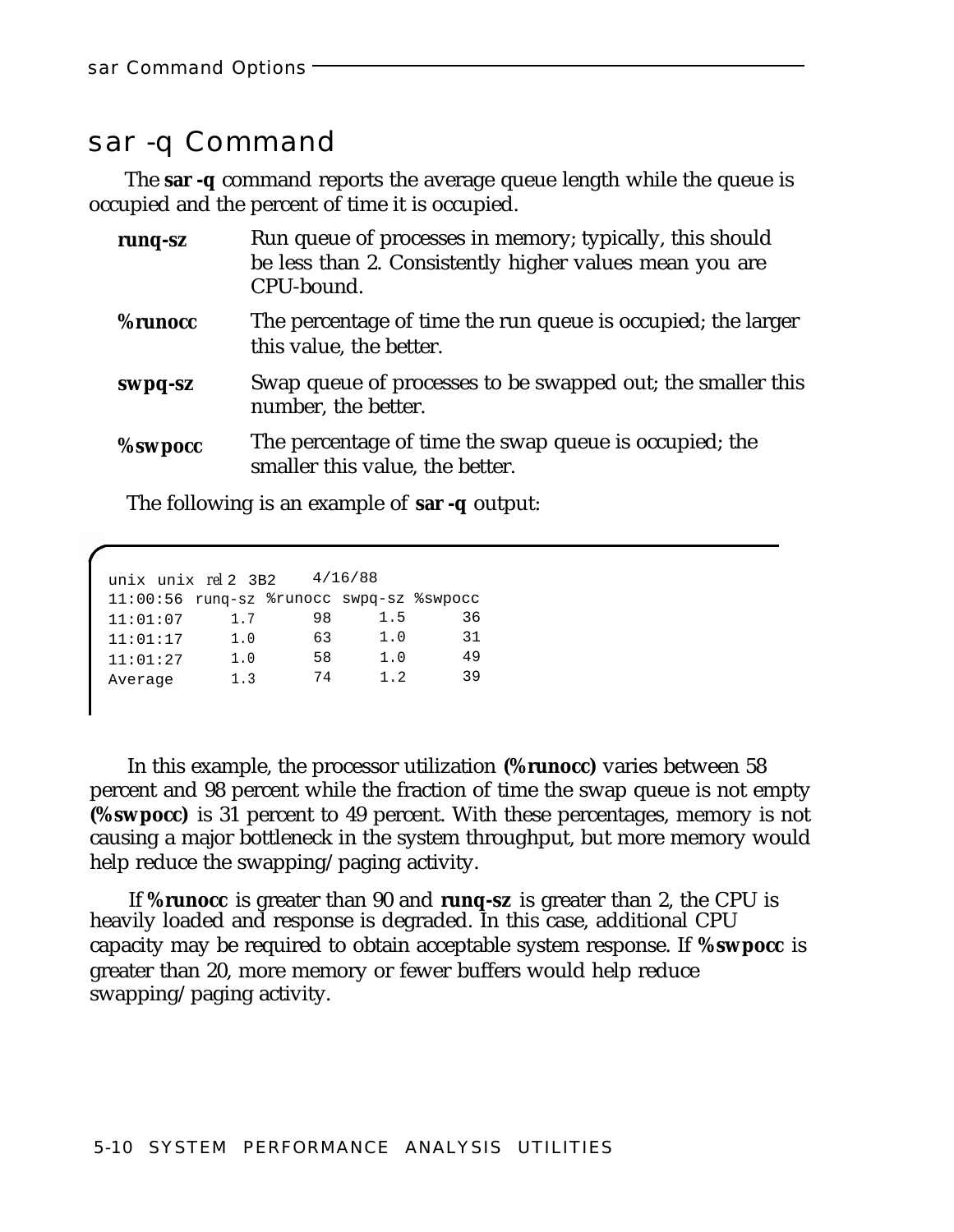### <span id="page-44-0"></span>sar -u Command

The **sar -u** command (default) lists the CPU utilization. At any given moment the processor will be either busy or idle. When busy, the processor will be in either user or system mode. When idle, the processor will either be waiting for input/output completion or has no work to do.

The **-u** option of **sar** lists the percent of time that the processor is in system mode **(%sys),** user mode **(%usr),** waiting for input/output completion **(%wio),** and idle time **(%idle).**

**Note:** If your computer has one or more Multiprocessor Enhancement feature cards installed, the **-u** option displays the CPU utilization for both the main processor and the coprocessor(s). The displays, however, are not the same. A coprocessor display does not include waiting for input/output completion **(%wio),** but this display does report the number of system calls per second **(scail/s)** that occurred on a coprocessor.

In typical timesharing use, **%sys** and **%user** are about the same value. In special applications, either of these may be larger than the other without anything being abnormal. A high **%wio** generally means a disk bottleneck. On releases prior to Release 2.1, a high **%idle** with degraded response time may mean memory constraints; time spent waiting for memory is attributed to **%idle.**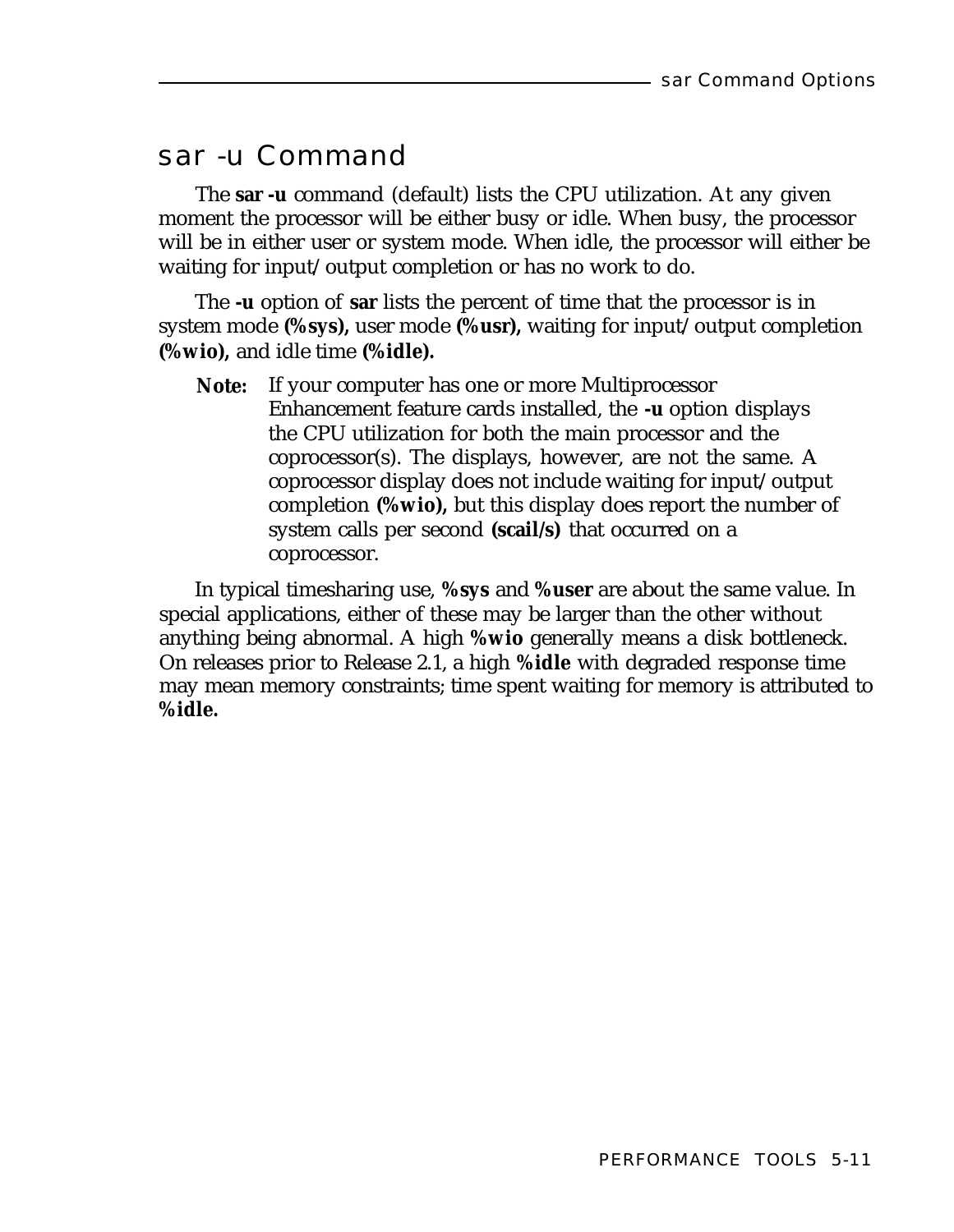The following is an example of executing **sar -u** on a computer without a Multiprocessor Enhancement feature card:

| unix unix $rel$ 2 3B2 |      | 04/12/88 |      |          |
|-----------------------|------|----------|------|----------|
| 10:02:07              | %usr | ៖sys     | %wio | %idle    |
| 10:02:27              | 82   | 18       | 0    | $\Omega$ |
| 10:02:47              | 39   | 35       | 16   | 10       |
| 10:03:07              | 7    | 28       | 15   | 50       |
| 10:03:27              | 1    | 16       | ∩    | 83       |
| Average               | 32   | 2.4      | 8    | 36       |

The next display is an example of executing **sar -u** on a computer with a Multiprocessor Enhancement feature card:

| unix unix rel 2 3B2 |                | 04/12/88    |                |          |          |  |
|---------------------|----------------|-------------|----------------|----------|----------|--|
| 10:02:07            | %usr           | %sys        | %wio           | %idle    |          |  |
| 10:02:27            | 82             | 18          | $\overline{0}$ | $\Omega$ |          |  |
| 10:02:47            | 39             | 35          | 16             | 10       |          |  |
| 10:03:07            | 7              | 28          | 15             | 50       |          |  |
| 10:03:27            | $\mathbf{1}$   | 16          | $\Omega$       | 83       |          |  |
|                     |                |             |                |          |          |  |
| Average             | 32             | 24          | 8              | 36       |          |  |
|                     |                |             |                |          |          |  |
|                     |                |             |                |          |          |  |
| 10:02:07            | %co-usr        | %co-sys     |                | %co-idle | scall/s  |  |
| 10:02:27            | 98             | $\Omega$    |                | 2        | 0        |  |
| 10:02:47            | 65             | $\Omega$    |                | 35       | $\Omega$ |  |
| 10:03:07            | 11             | 0           |                | 89       | 0        |  |
| 10:03:27            | $\overline{0}$ | $\mathbf 0$ |                | 100      | 0        |  |
|                     |                |             |                |          |          |  |
| Average             | 44             | $\mathbf 0$ |                | 56       | 0        |  |
|                     |                |             |                |          |          |  |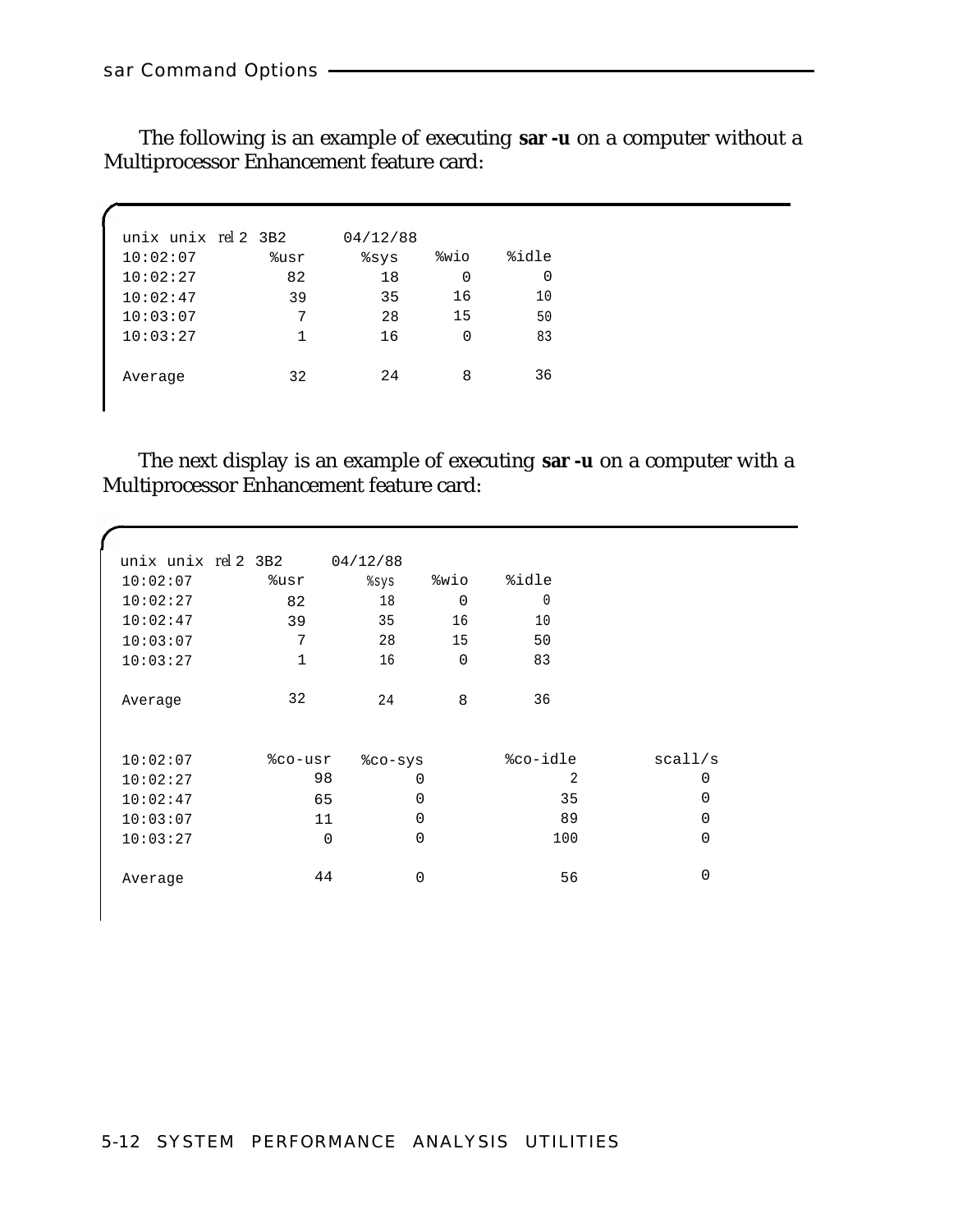| unix unix rel 2 3B2 |             | 04/12/88                      |                |                |             |
|---------------------|-------------|-------------------------------|----------------|----------------|-------------|
| 10:02:07            | %usr        | %sys                          | %wio           | %idle          |             |
| 10:02:27            | 82          | 18                            | $\mathbf 0$    | $\overline{0}$ |             |
| 10:02:47            | 39          | 35                            | 16             | 10             |             |
| 10:03:07            | 7           | 28                            | 15             | 50             |             |
| 10:03:27            | $\mathbf 1$ | 16                            | $\overline{0}$ | 83             |             |
|                     |             |                               |                |                |             |
| Average             | 32          | 24                            | 8              | 36             |             |
|                     |             |                               |                |                |             |
| 10:02:07            | %co-usr     | %co-sys                       |                | %co-idle       | scall/s     |
| 10:02:27            | 98          | 0                             |                | 2              | $\mathbf 0$ |
|                     | 48          | $\Omega$                      |                | 52             | $\mathbf 0$ |
|                     | 75          | $\Omega$                      |                | 25             | $\mathbf 0$ |
| 10:02:47            | 65          | 0                             |                | 35             | $\mathbf 0$ |
|                     | 100         | $\Omega$                      |                | $\Omega$       | $\mathbf 0$ |
|                     |             | $\Omega$<br>2                 |                | 98             | $\mathbf 0$ |
| 10:03:07            |             | 9<br>$\Omega$                 |                | 91             | $\mathbf 0$ |
|                     | 15          | $\Omega$                      |                | 85             | $\mathbf 0$ |
|                     | 20          | $\mathbf 0$                   |                | 80             | $\mathbf 0$ |
| 10:03:27            | $\Omega$    | $\Omega$                      |                | 100            | $\Omega$    |
|                     |             | $\overline{2}$<br>$\mathbf 0$ |                | 98             | $\mathbf 0$ |
|                     | 10          | $\mathbf 0$                   |                | 90             | $\mathbf 0$ |
|                     |             |                               |                |                |             |
| Average             | 37          | $\mathbf 0$                   |                | 63             | $\mathbf 0$ |
|                     |             |                               |                |                |             |

The next display is an example of executing **sar -u** on a computer with three Multiprocessor Enhancement feature cards:

A parallel option **(-Du)** is available for systems that have Remote File Sharing installed. See the *System Administrator's Guide* for a description of **sar** options that are used with Remote File Sharing.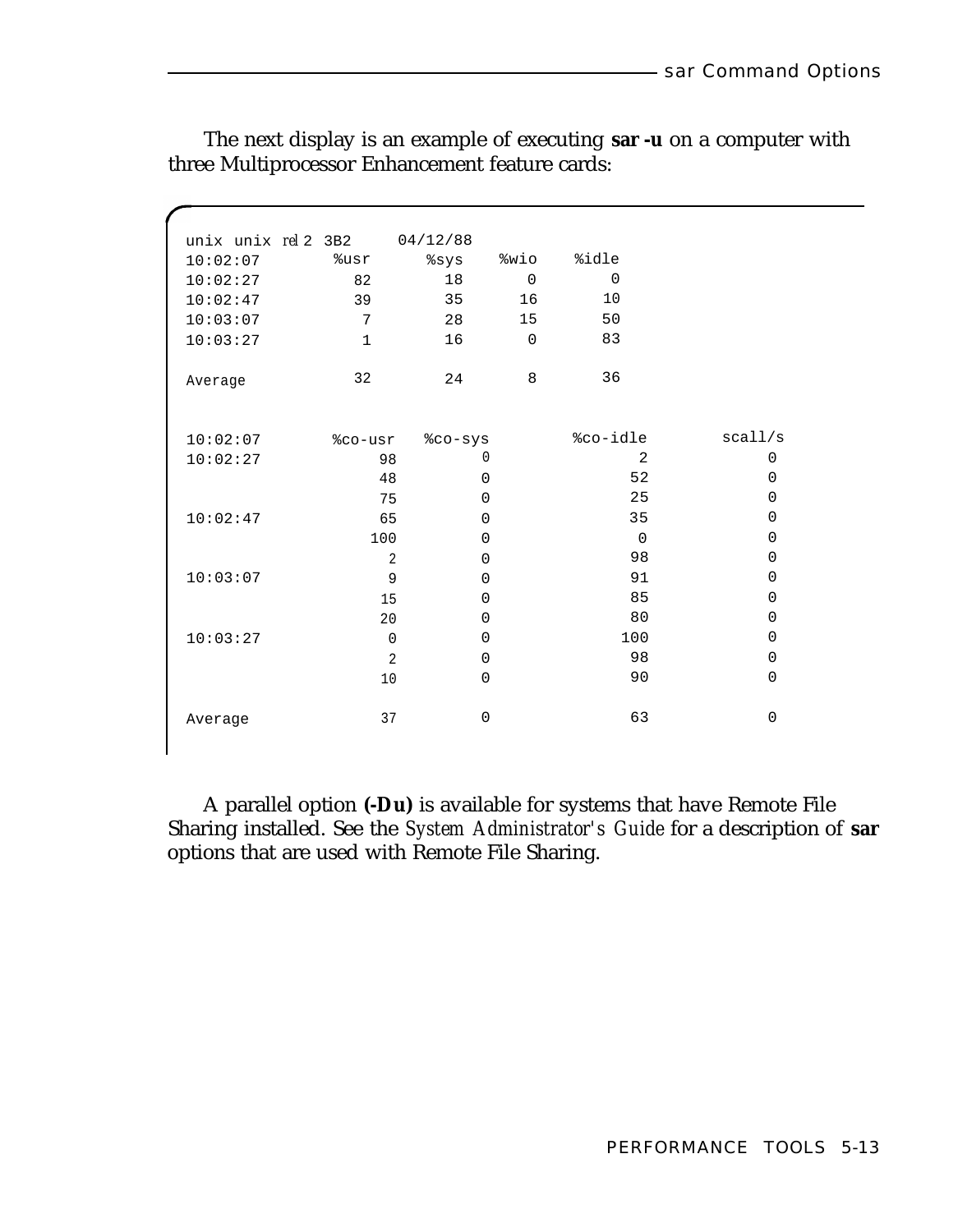### <span id="page-47-0"></span>sar -v Command

The **sar -v** command reports the status of process, inode, file, and shared memory record file tables. From this report you know when the system tables need to be modified.

| proc-sz | Number of process table entries now being used/allocated in<br>the kernel.                                                                                                                                         |
|---------|--------------------------------------------------------------------------------------------------------------------------------------------------------------------------------------------------------------------|
| inod-sz | Number of inode table entries now being used/allocated in<br>the kernel.                                                                                                                                           |
| file-sz | Number of file table entries now being used/allocated in the<br>kernel.                                                                                                                                            |
| 0V      | Number of times an overflow occurred. (One column for<br>each of the above three items.)                                                                                                                           |
| lock-sz | The number of shared memory record table entries now<br>being used/allocated in the kernel.                                                                                                                        |
| Note:   | Releases prior to 2.1 also include text-sz (number of text table<br>entries being used/allocated in the kernel) and fhdr-sz<br>(number of shared memory file table headers being<br>used/allocated in the kernel). |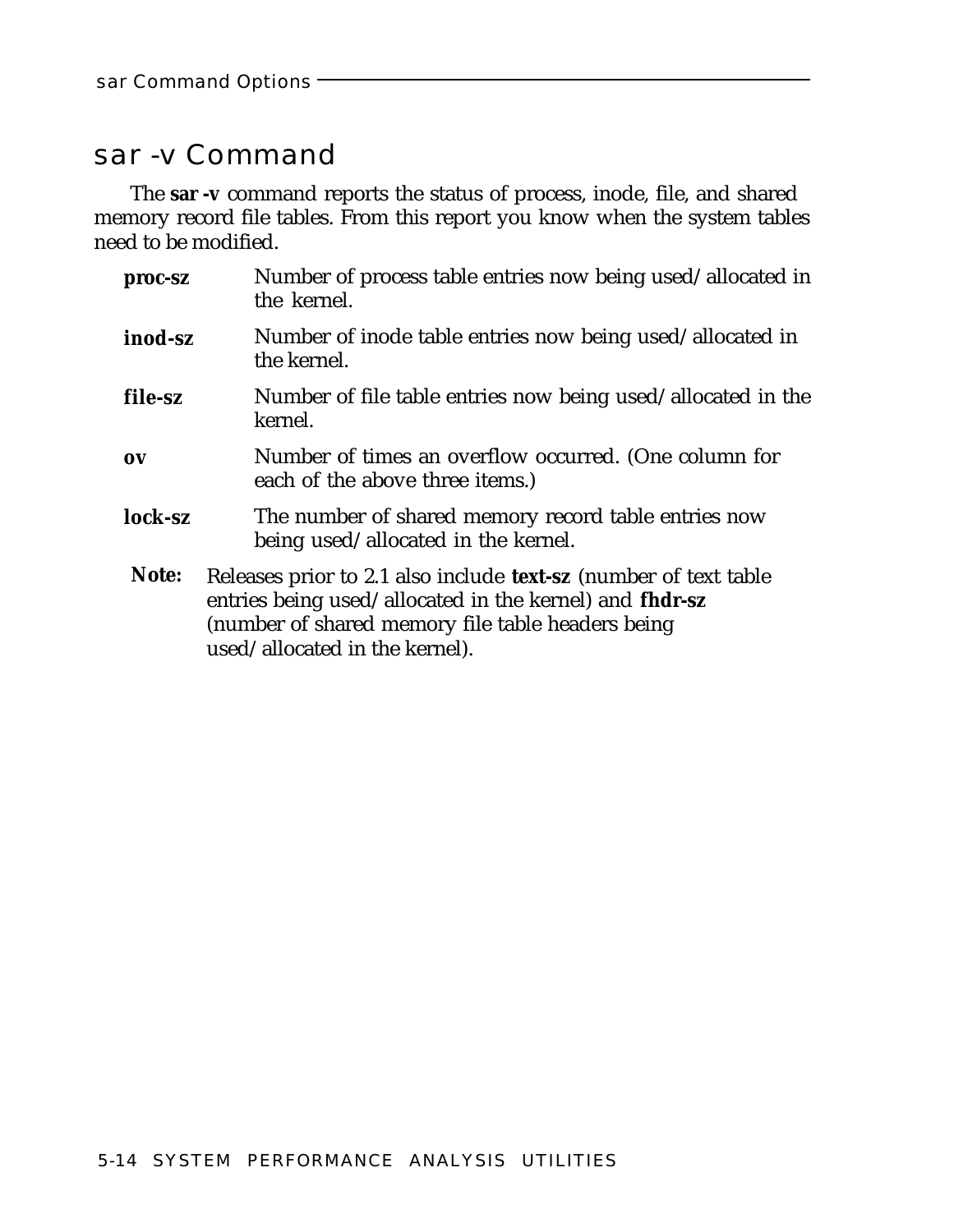The values are given as *number currently used/table size.* An example of the **sar -v** command follows:

unix unix *rel* 2 3B2 4/16/88 17:36:05 proc-sz ov inod-sz ov file-sz ov lock-sz 17:36:35 17/ 40 0 39/ 80 0 29/ 80 0 0/ 50 17:37:05 19/ 40 0 46/ 80 0 35/ 80 0 0/ 50 17:37:35 18/ 40 0 43/ 80 0 34/ 80 0 0/ 50

This example shows that all tables are large enough to have no overflows. Sizes could be reduced to save main memory space if these are the highest values ever recorded.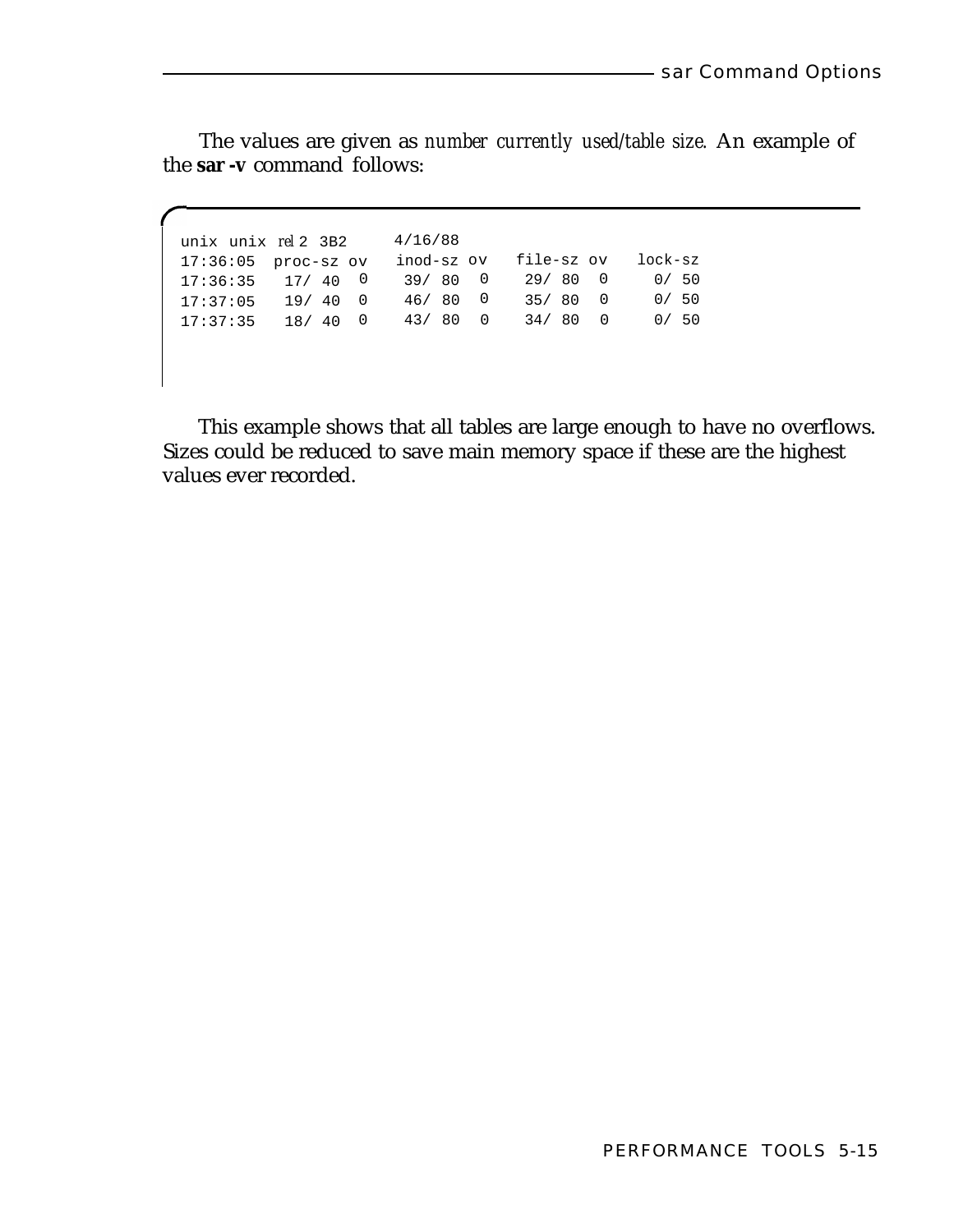#### <span id="page-49-0"></span>sar -w Command

The **sar -w** command reports swapping and switching activity. The following are some target values and observations.

| swpin/s | Number of transfers into memory per second.                                                                                                      |
|---------|--------------------------------------------------------------------------------------------------------------------------------------------------|
| bswin/s | Number of 512-byte block units (blocks) transferred for<br>swap-ins (including initial loading of some programs) per<br>second.                  |
| swpot/s | Number of transfers from memory to the disk swap area per<br>second. If greater than 1, memory may need to be increased<br>or buffers decreased. |
| bswot/s | Number of blocks transferred for swap-outs per second.                                                                                           |
| pswch/s | Process switches per second. This should be 30 to 50 on a<br>busy 4- to 6-user system.                                                           |

The following is an example of a **sar -w** output:

| unix unix rel 2 3B2                              |     |     | 4/16/88 |     |    |
|--------------------------------------------------|-----|-----|---------|-----|----|
| 19:53:44 swpin/s bswin/s swpot/s bswot/s pswch/s |     |     |         |     |    |
| 19:53:58                                         | 0.0 | 0.0 | 0.0     | 0.0 | 37 |
| 19:54:14                                         | 0.0 | 0.0 | 0.0     | 0.0 | 39 |
| 19:54:24                                         | 0.0 | 0.0 | 0.0     | 0.0 | 39 |
| Average                                          | 0.0 | 0.0 | 0.0     | 0.0 | 38 |

This example shows that there is enough memory for the currently active users, since no swapping is occurring.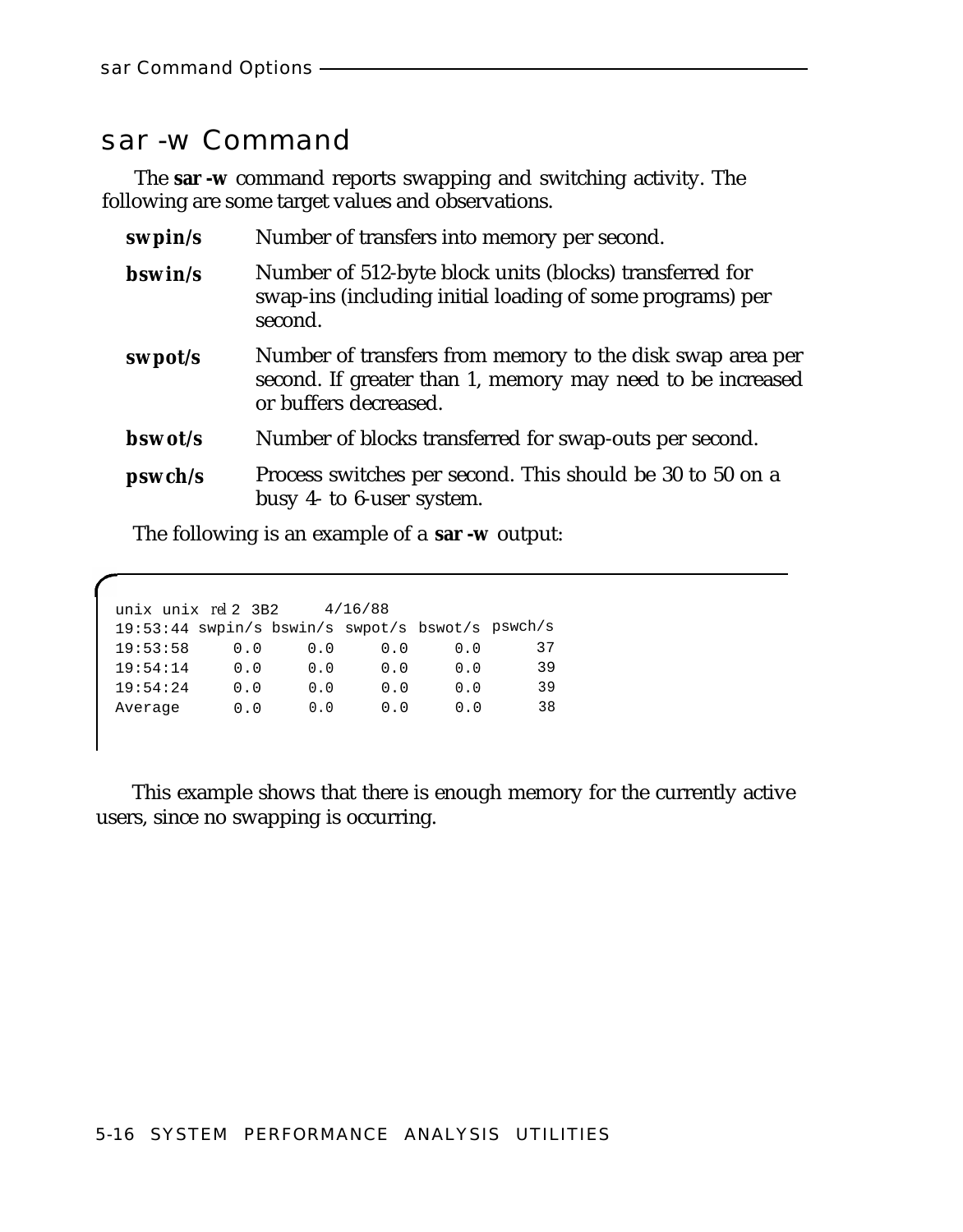### <span id="page-50-0"></span>sar -p Command

**Note:** The **-p** option does not apply to swapping releases.

The **sar -p** command reports paging activity. The following page rates are recorded.

| vflt/s           | Number of address translation page faults per second (valid<br>page not present in memory).                                                                                       |
|------------------|-----------------------------------------------------------------------------------------------------------------------------------------------------------------------------------|
| pfl <sub>s</sub> | Number of page faults from protection errors per second<br>(illegal access to page) or "copy-on-writes." The pflt/s<br>page rate generally consists entirely of "copy-on-writes." |
| pgfil/s          | Number of <b>vflt</b> /s per second satisfied by a page-in from the<br>file system. (Each pgfil causes two lreads; see sar -b.)                                                   |
| rclm/s           | Number of valid pages per second that the system has<br>reclaimed (added to list of free pages).                                                                                  |

The following is an example of a **sar -p** output:

unix *rel* 2 3B2 4/16/88 12:01:51 vflt/s pflt/s pgfil/s rclm/s 12:56:52 13.91 2.80 5.63 11.21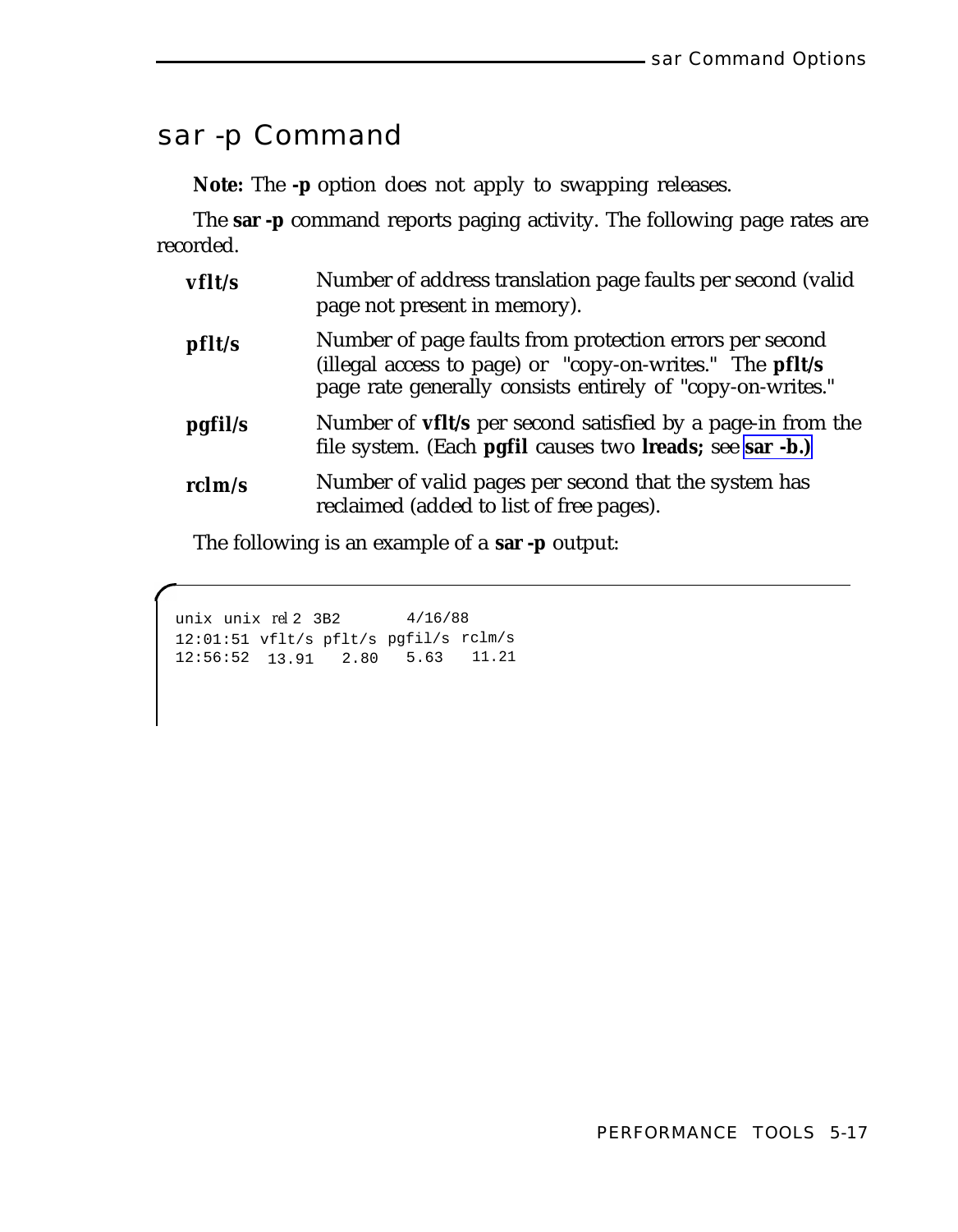### <span id="page-51-0"></span>sar -r Command

**Note:** The **-r** option does not apply to swapping releases.

The **sar -r** command records the number of memory pages and swap file disk blocks that are currently unused. The following are recorded:

**freemem** Instantaneous value of 2-kilobyte pages of memory available to user processes at sampling time.

**freeswp** Number of disk blocks available for process swapping.

An example of **sar -r** output follows:

unix *rel* 2 3B2 4/16/88 12:01:51 freemem freeswp 12:56:52 208 5848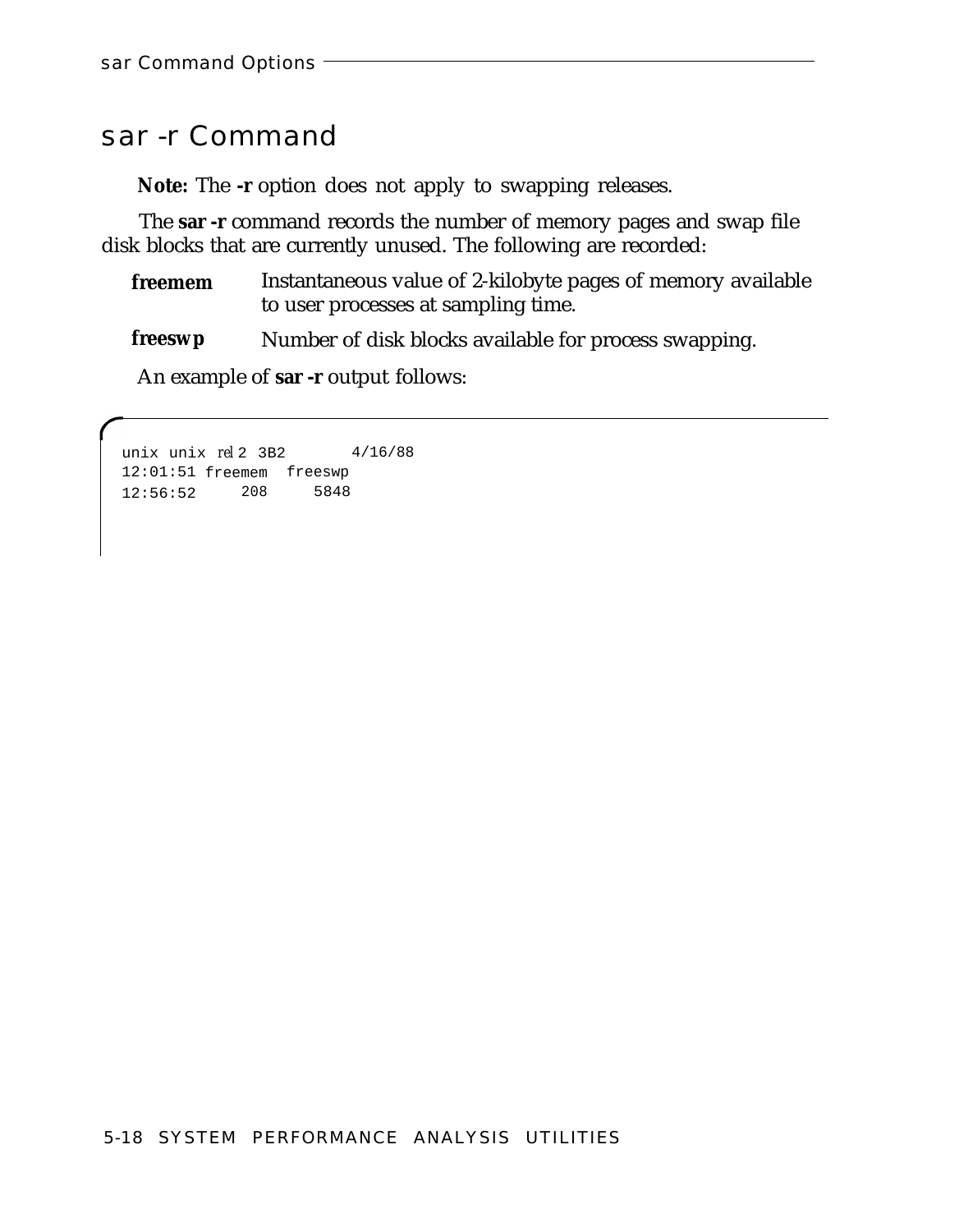### <span id="page-52-0"></span>sar -y Command

The **sar -y** command reports terminal device activities. If you have much terminal input/output, you can use this report to determine if there are any bad lines. Activities recorded are defined as follows:

| rawch/s | Input characters (raw queue) per second.                             |
|---------|----------------------------------------------------------------------|
| canch/s | Input characters processed by canon (canonical queue) per<br>second. |
| outch/s | Output characters (output queue) per second.                         |
| rcvin/s | Receiver hardware interrupts per second.                             |
| xmtin/s | Transmitter hardware interrupts per second.                          |
| mdmin/s | Modem interrupts per second.                                         |

The number of modem interrupts per second **(mdmin/s)** should be close to 0, and the receive and transmit interrupts per second **(xmtin/s** and **rcvin/s)** should be less than or equal to the number of incoming or outgoing characters, respectively. If this is not the case, check for bad lines.

The following is an example of **sar -y** output:

| unix unix $rel2$ 3B2                             |     |    | 4/16/88 |     |     |         |
|--------------------------------------------------|-----|----|---------|-----|-----|---------|
| 16:50:11 rawch/s canch/s outch/s revin/s xmtin/s |     |    |         |     |     | mdmin/s |
| 16:50:41                                         | 112 | 15 | 653     | 103 | 102 |         |
| 16:51:11                                         | 107 |    | 654     | 104 | 105 |         |
| 16:51:41                                         | 99  | 5  | 641     | 99  | 105 | 0       |
| Average                                          | 106 | q  | 649     | 102 | 104 |         |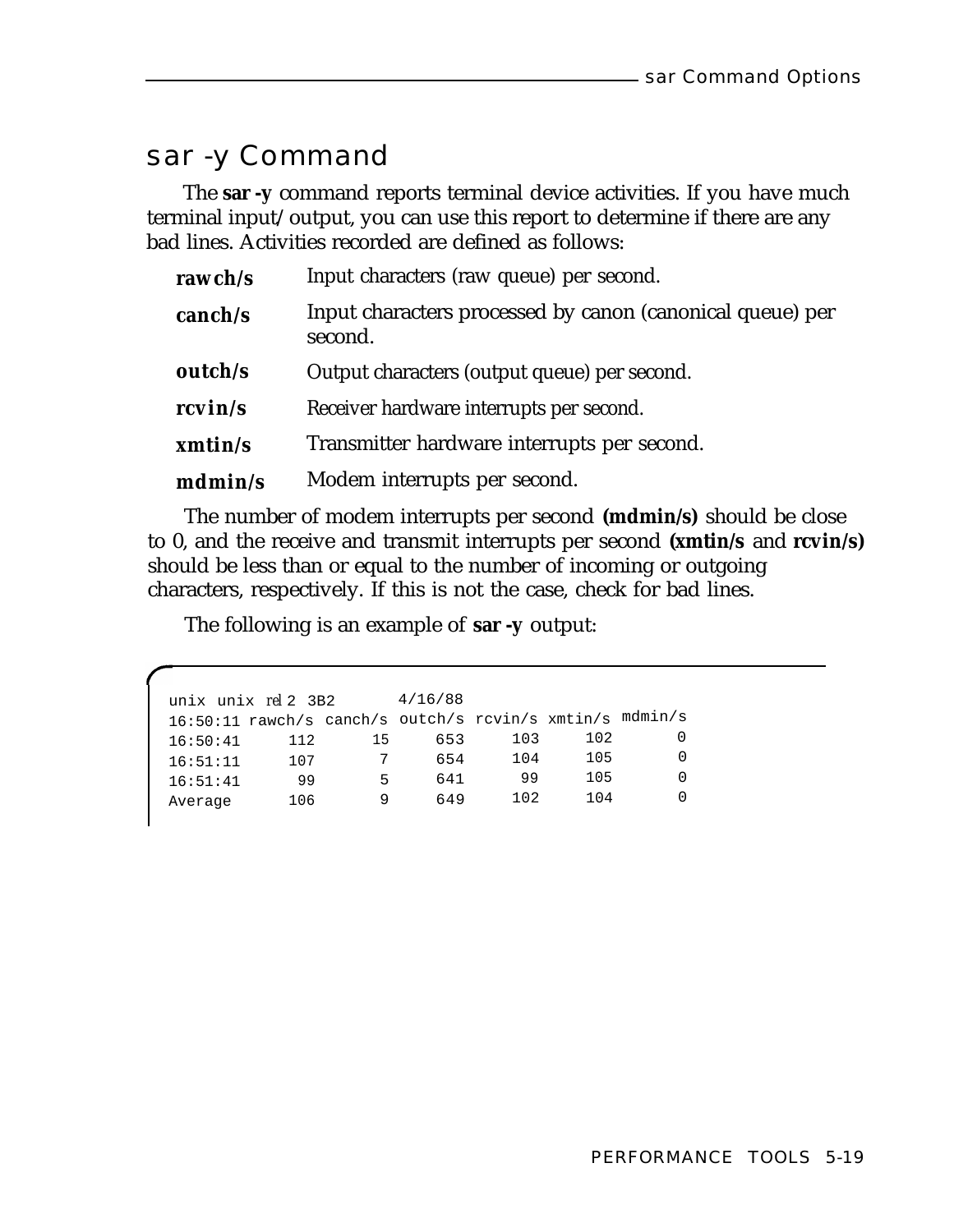### <span id="page-53-0"></span>sar -A Command

The **sar -A** command provides an overall view of system performance. Use it to get a more global perspective. All the options that are available with your version of the System Performance Analysis Utilities are reported. If Remote File Sharing is installed, the report also includes the Remote File Sharing options **-C, -D,** and **-S.** These options are described in the *System Administrator's Guide.*

If data from more that one time slice is shown, the report includes averages. The following is an example of **sar -A.**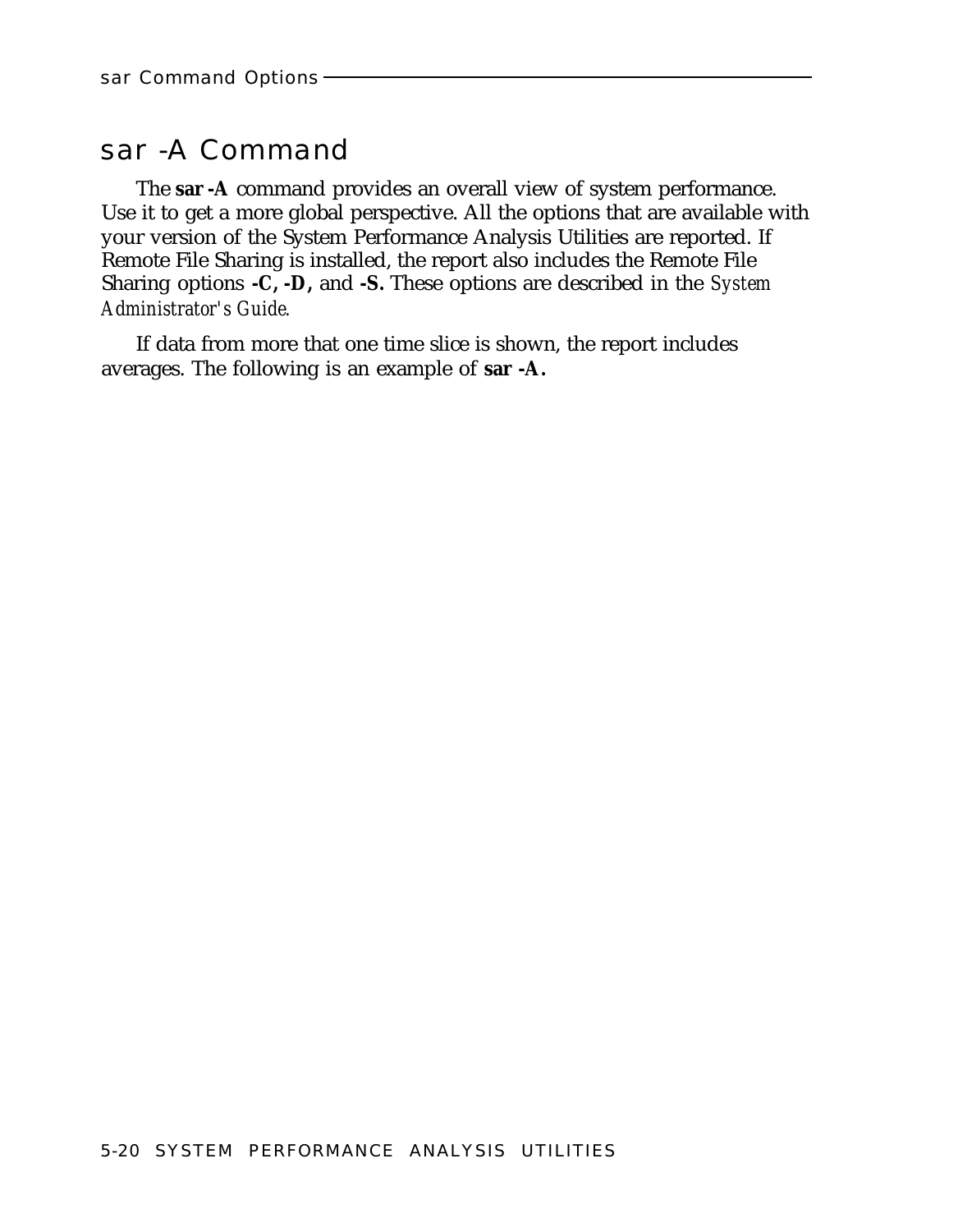```
unix unix rel 2 3B2 4/16/88
11:26:06 %usr %sys %sys %wio %idle
             local remote
11:26:08 2 3 0 0 95
11:26:06 device %busy avque r+w/s blks/s avwait avserv
11:26:08 hdsk-0 0 1.5 0 0 10.9 21.1
      hdsk-1 0 2.1 0 0 30.6 27.9
11:26:06 runq-sz %runocc swpq-sz %swpocc
11:26:08 1.1 83
11:26:00 bread/s lread/s %rcache bwrit/s lwrit/s %wcache pread/s pwrit/s
11:26:06
  local 0 0 100 0 1 100 0 0
 remote 0 0 0 0 0 0
11:26:06 swpin/s bswin/s swpot/s bswot/s pswch/s
11:26:08 0.00 0.0 0.00 0.0 2
11:26:06 scall/s sread/s swrit/s fork/s exec/s rchar/s wchar/s
11:26:08
 in 0 0 0 0 0.00 0 0<br>
out 0 0 0 0 0.00 0 0
  out 0 0 0 0.00 0 0
  local 30 12 1 0.00 0.00 22860 483
11:26:06 iget/s namei/s dirbk/s
11:26:08 0 0 0
11:26:06 rawch/s canch/s outch/s rcvin/s xmtin/s mdmin/s
11:26:08 0 0 0 0 0 0
11:26:06 proc-sz ov inod-sz ov file-sz ov lock-sz
11:26:08 17/ 60 0 56/150 0 26/150 0 0/100
11:26:06 msg/s sema/s
11:26:08 0.00 0.00
11:26:06 vflt/s pflt/s pgfil/s rclm/s
11:26:08 4.13 0.83 0.00 0.00
11:26:06 freemem freeswp
11:26:08 899 10104
11:26:06 snd-inv/s snd-msg/s rcv-inv/s rcv-msg/s dis-bread/s blk-inv/s
11:26:08 0.0 0.0 0.0 0.0 0.0 0.0 0.0 0.0
11:26:06 serv/lo-hi request request server server
          3 - 6 %busy avg lgth %avail avg avail
11:26:08 0 0.0 0 0.0 0 0.0
```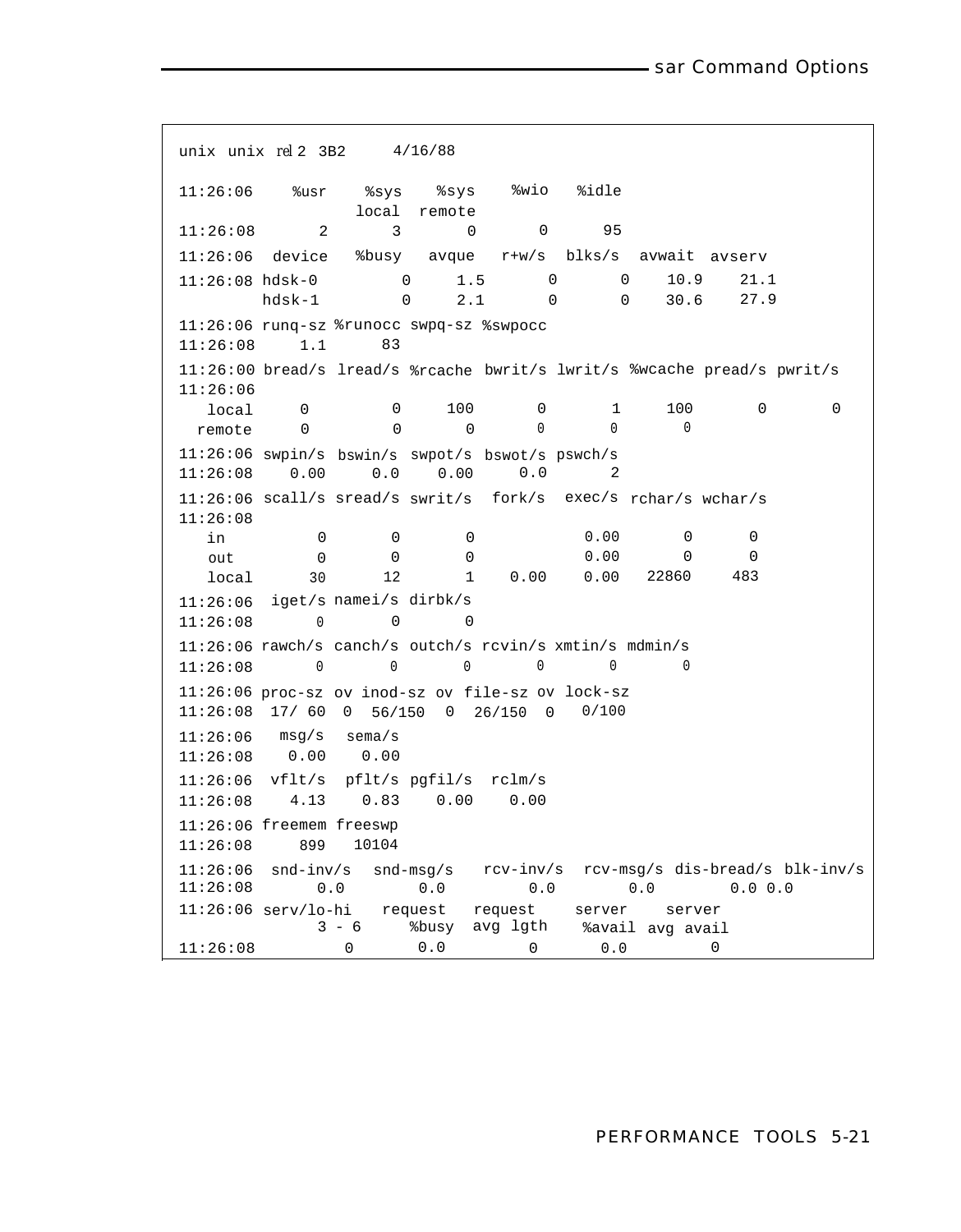### <span id="page-55-2"></span><span id="page-55-1"></span><span id="page-55-0"></span>sag Command

The **sag** command graphically displays the system activity data stored in a binary data file by a previous **sar** run. Any of the **sar** data items may be plotted separately or in combination. The **sag** command invokes **sar** and matches strings in the data column header.

The **sag** command has the following format:

```
sag [options]
```
The options for **sag** are listed below:

| -s time   | Select data later than -s <i>time</i> in the form of <i>hh[:mm]</i> . The<br>default of <i>time</i> is 08:00.                                                                           |
|-----------|-----------------------------------------------------------------------------------------------------------------------------------------------------------------------------------------|
| -e time   | Select data up to an -e <i>time</i> . Default is 18:00.                                                                                                                                 |
| $-i \sec$ | Select data at intervals as close as possible to -i sec seconds.                                                                                                                        |
| -f file   | Use -f file as the data source for sar. Default is the current<br>daily data file (/usr/adm/sa/sadd).                                                                                   |
| $-T$ term | Produce output suitable for terminal <i>term</i> . See <i>tplot</i> for known<br>terminals. The default for <i>term</i> is \$TERM.                                                      |
| $-x spec$ | The x axis specification <i>spec</i> is in the form:<br><b>name</b> [op name][lo hi]. (Name is either a string that will<br>match a column header in the sar report or a number value.) |
| $-y$ spec | The <b>y</b> axis specification <i>spec</i> is in the form:<br>name $[op \ name] \dots [lo \ hi]$ .                                                                                     |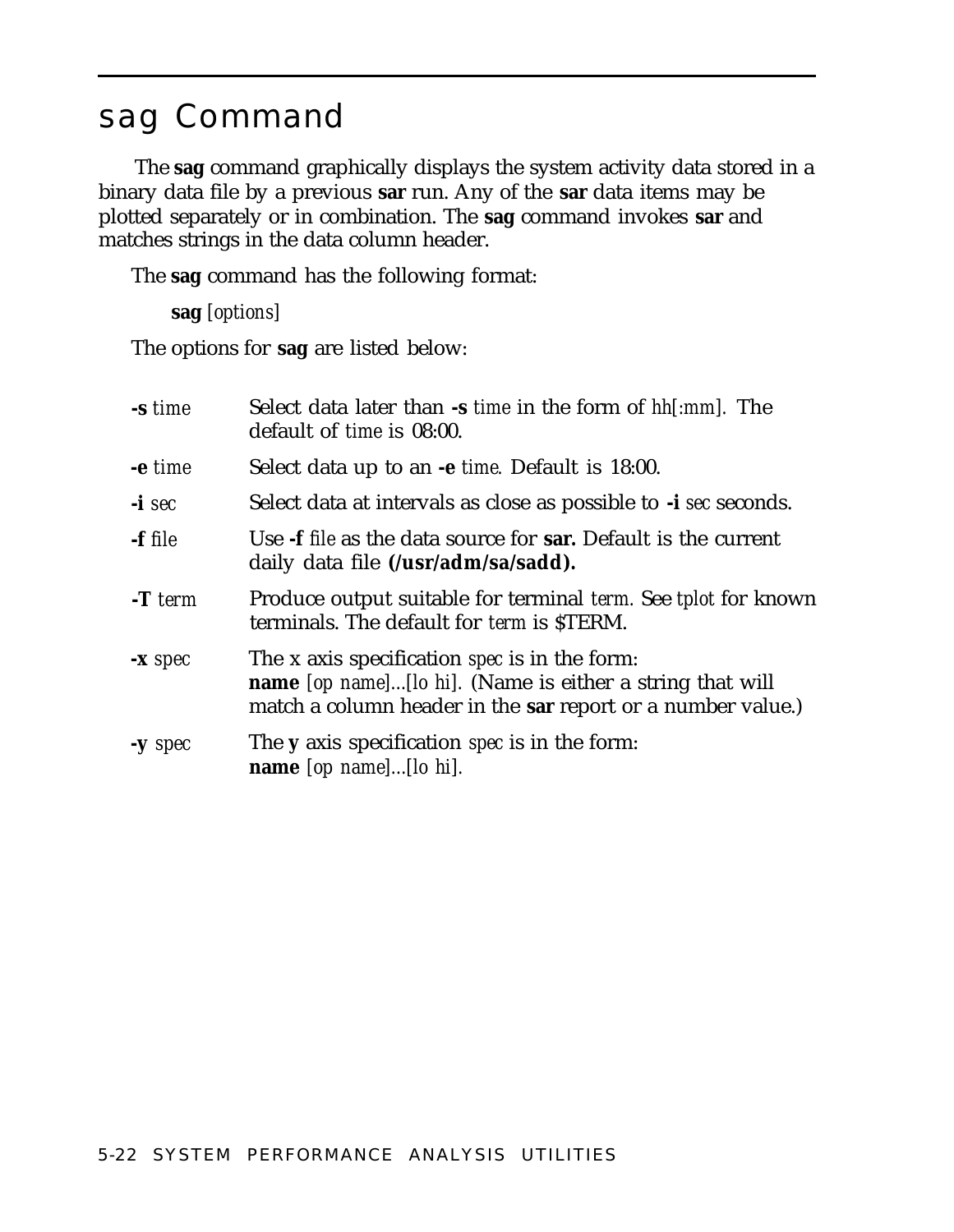<span id="page-56-1"></span><span id="page-56-0"></span>

<span id="page-56-2"></span>Figure 5-1 shows a typical **sag** display. Running **sar** will show what data are available.

Figure 5-1: Example of **sag** Output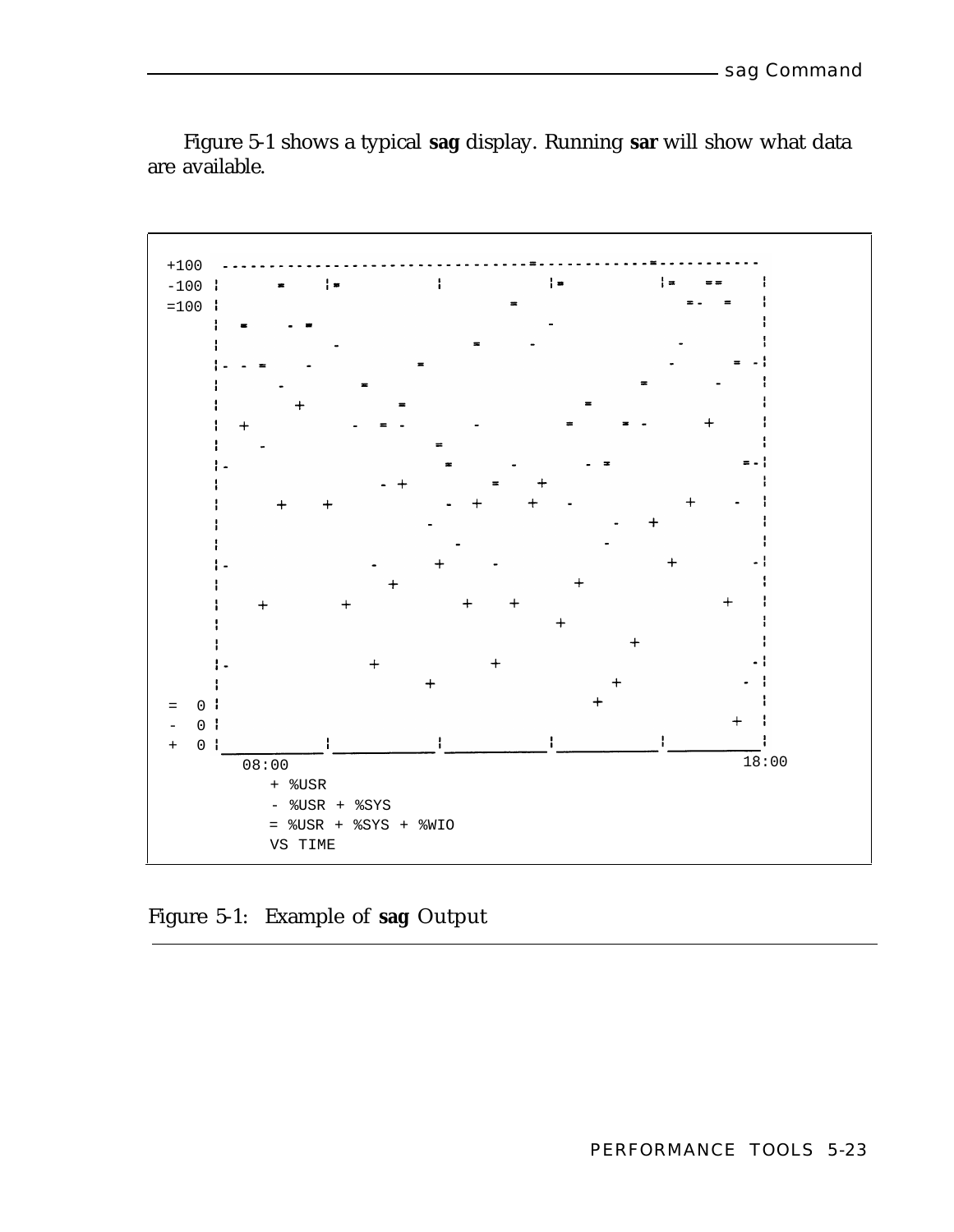In [Figure 5-1,](#page-56-1) the processor is completely utilized over three time intervals:

> 9 a.m. to 10 a.m. 1 p.m. to 2 p.m. 3:30 p.m. to 5:30 p.m.

Remember the fraction of time that the processor is busy is the sum of user **(%usr)** mode time and system **(%sys)** mode time. When this sum approaches 100 percent, the processor is running at its maximum capacity as configured. The sum of  $\%$ **usr** +  $\%$ **sys** +  $\%$ **wio** is about the same as the sum of **%usr** + **%sys (%wio** is low). This means that the disk subsystem is able to handle all requests that the processor generates with little delay. From this example, the first place to look to reduce any bottleneck is in reducing processor load.

The **sag** command is useful only if you have a standard output device that can read plotting instructions. Refer to **tplot**(1G) in the *AT&T UNIX System V, User's Reference Manual* for a list of terminals with this capability.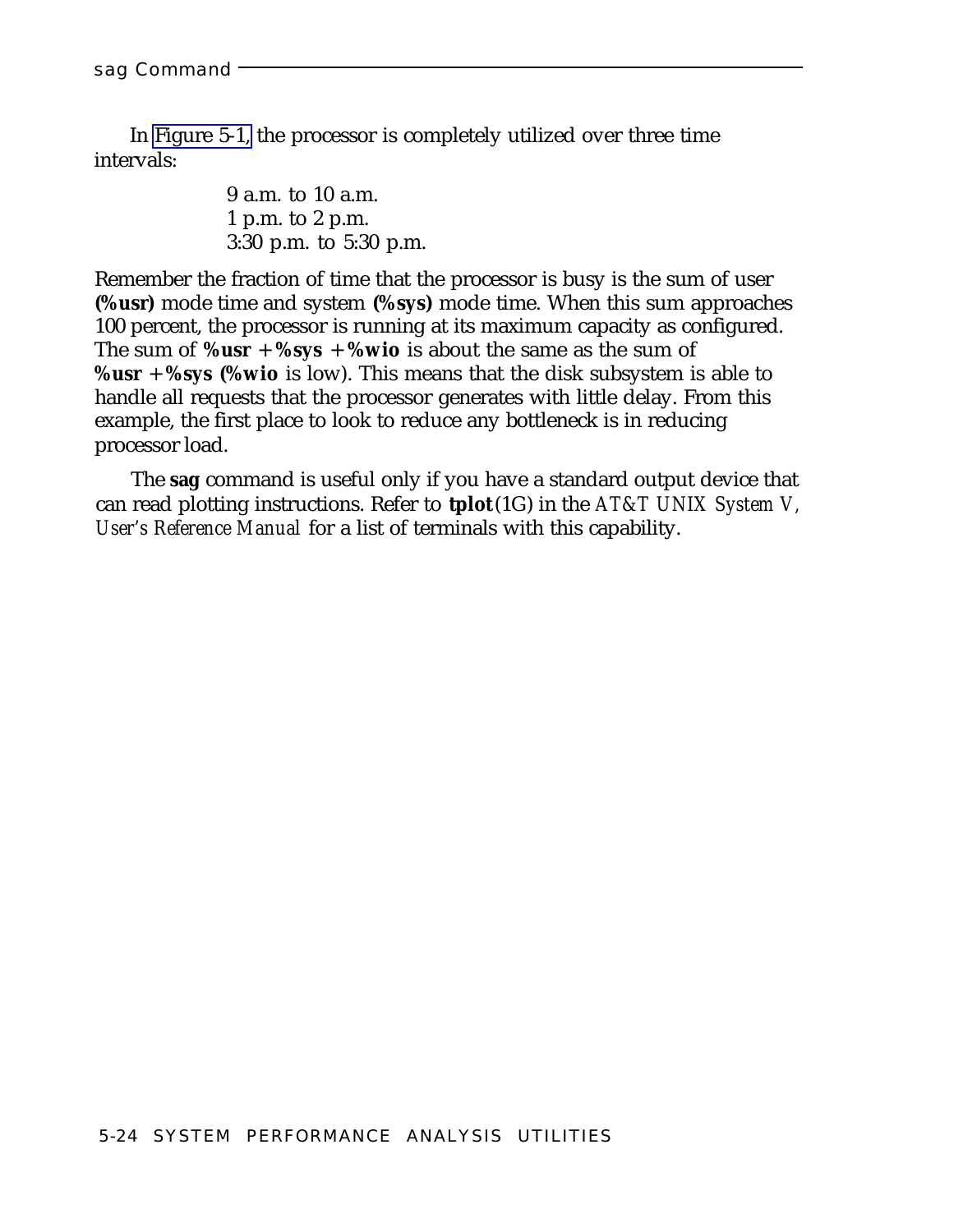## <span id="page-58-2"></span><span id="page-58-1"></span><span id="page-58-0"></span>timex Command

The **timex** command times a command and reports the system activities that occurred during the time the command was executing. If no other programs are running, then **timex** can give you a good idea of which resources a specific command uses during its execution. System consumption can be collected for each application program and used for tuning the heavily loaded resources.

The **timex** command has the following format:

```
timex [-p -o -s] command
```
The **-p** and **-o** options only work if System Accounting is operational on the system. The **-s** option reports the total system activity, not just what was called for in *command* but everything that occurred during the execution interval of *command.* All the data items listed in **sar** are reported.

In the following example, the **date** command is used. While **date** was used in the example for its simplicity, it is not the best example since it is not a major user of system resources.

The **timex** command can also be used in the following way:

#### **\$ timex -s** *application program*

Your application program will operate normally. When you finish and exit, the **timex** result will be printed on your screen. This can be extremely interesting since you get a clear picture of system resources used by your program.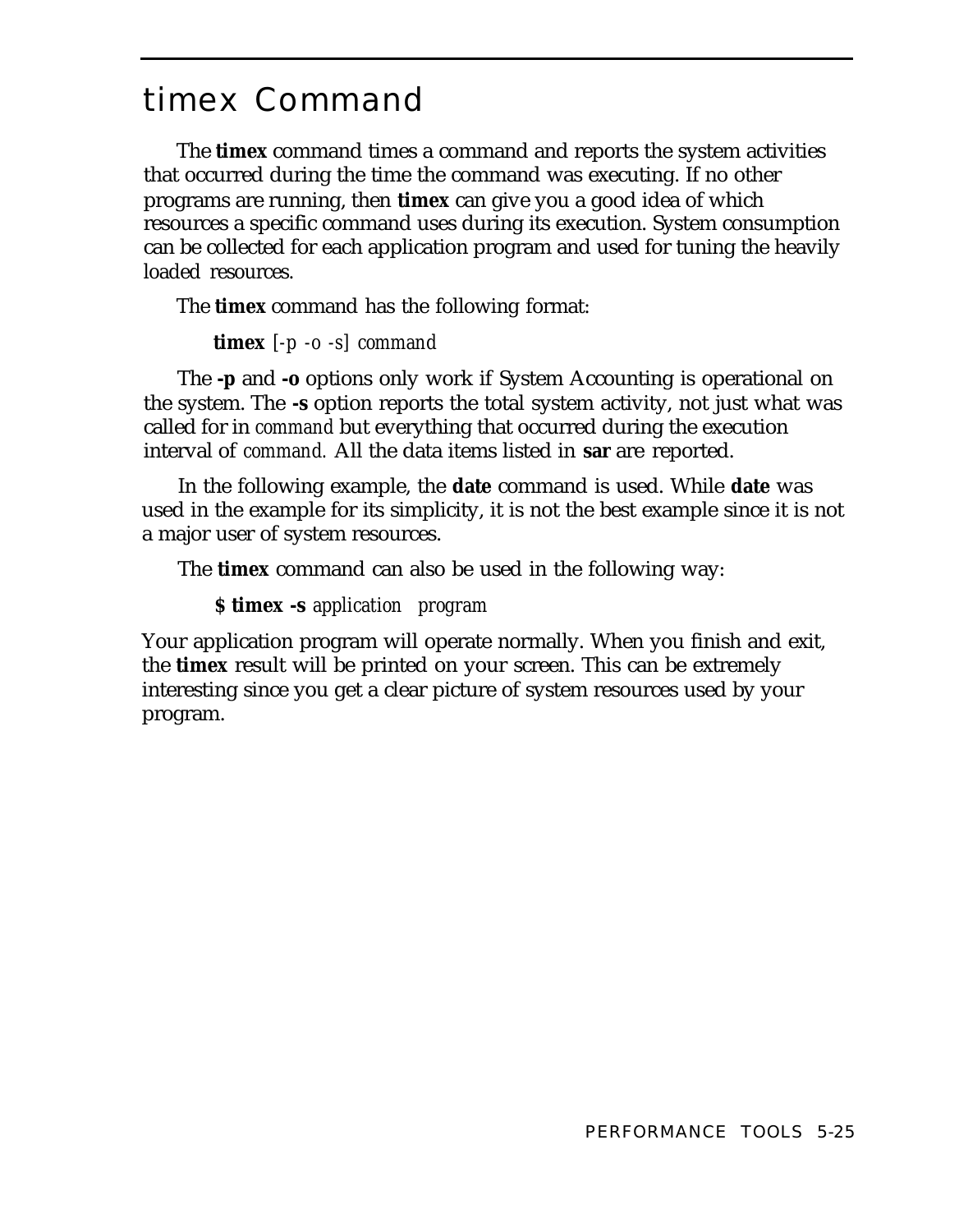**\$ timex -s date** Thur Apr 16 08:32:50 EDT 1988 real 0.18 user 0.01 sys 0.12 unix unix *rel* 2 3B2 04/16/88 08:32:05 %usr %sys %sys %wio %idle local remote 08:32:05 5 79 0 16 0 08:32:05 bread/s lread/s %rcache bwrit/s lwrit/s %wcache pread/s pwrit/s local 7 122 94 0 16 100 0 0 remote 0 0 0 0 0 0 08:32:05 device %busy avque r+w/s blks/s avwait avserv 08:32:05 hdsk-0 9 1.0 3 7 0.0 25.0 hdsk-1 12 1.0 3 7 0.0 35.0 08:32:05 rawch/s canch/s outch/s rcvin/s xmtin/s mdmin/s 08:32:05 0 0 52 0 4 0 08:32:05 scall/s sread/s swrit/s fork/s exec/s rchar/s wchar/s 08:32:05  $\begin{matrix} \sin \quad & \ 0 \quad & \ 0 \quad & \ 0 \quad & \ 0 \quad & \ 0 \quad & \ 0 \quad & \ 0 \quad & \ 0 \quad & \ 0 \quad & \ 0 \quad & \ 0 \quad & \ 0 \quad & \ 0 \quad & \ 0 \quad & \ 0 \quad & \ 0 \quad & \ 0 \quad & \ 0 \quad & \ 0 \quad & \ 0 \quad & \ 0 \quad & \ 0 \quad & \ 0 \quad & \ 0 \quad & \ 0 \quad & \ 0 \quad & \ 0 \quad & \ 0 \quad & \ 0 \quad & \ 0 \quad & \ 0 \quad & \ 0 \quad & \ 0 \quad & \ 0 \quad & \ 0 \quad &$ out 0 0 0 0 0.00 0 0 local 231 31 3 5.17 6.90 48703 1057 08:32:05 swpin/s bswin/s swpot/s bswot/s pswch/s 08:32:05 0.00 0.0 0.00 0.0 22 08:32:05 iget/s namei/s dirbk/s 08:32:05 36 19 38 08:32:05 runq-sz %runocc swpq-sz %swpocc 08:32:05 08:32:05 proc-sz ov inod-sz ov file-sz ov lock-sz 08:32:05 19/ 60 0 56/150 0 26/150 0 0/100 08:32:05 msg/s sema/s 08:32:05 0.00 0.00 08:32:05 vflt/s pflt/s pgfil/s rclm/s 08:32:05 50.00 39.66 3.45 0.00 08:32:05 freemem freeswp 08:32:05 871 10104 11:26:06 snd-inv/s snd-msg/s rcv-inv/s rcv-msg/s dis-bread/s blk-inv/s  $11:26:08$  0.0 0.0 0.0 0.0 0.0 0.0 0.0 08:32:05 serv/lo-hi request request server server 3 - 6 %busy avg lgth %avail avg avail 08:32:05 0 0.0 0 0.0 0

#### 5-26 SYSTEM PERFORMANCE ANALYSIS UTILITIES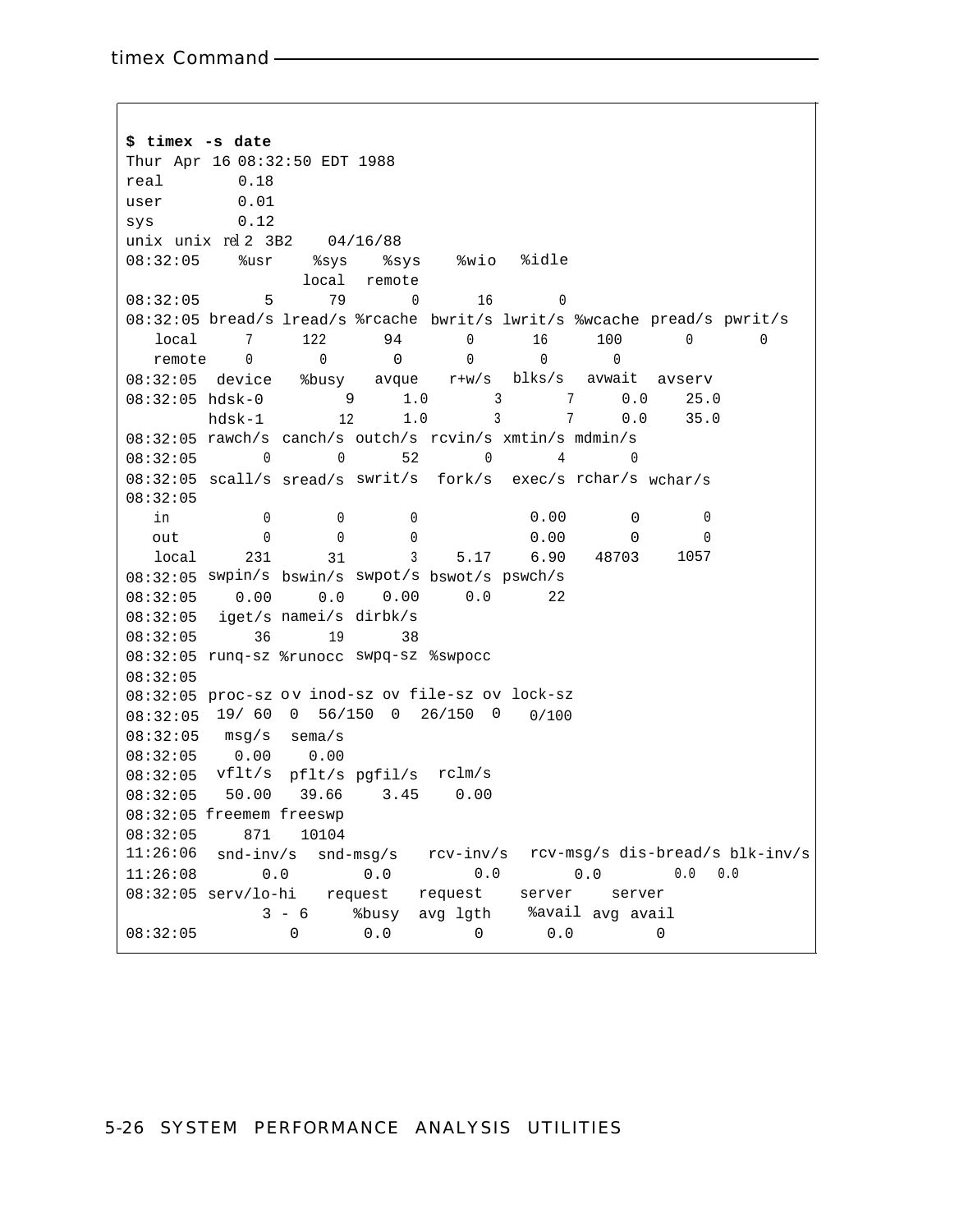### <span id="page-60-2"></span><span id="page-60-1"></span><span id="page-60-0"></span>sadp Command

**Note:** The **sadp** command does not work with SCSI Release 1 Disk Modules.

The **sadp** command reports disk access locations and seek distance in tabular or histogram form. Disk activity is sampled once every second during the specified sampling interval. The length of the sampling interval and the number of reports printed during that interval are specified in the command line. Cylinder usage and seek distance are recorded in units of 20 cylinders.

The **sadp** command, the disk access profiler, has the following format:

**sadp [-th] [-d** *device[-drive]] s [n]*

The **-t** flag causes the data to be reported in tabular form. The **-h** flag causes the data to be reported in histogram form on a printer. If **-t** or **-h** is not specified, the report will be in tabular form. The **-d** option may be omitted, if only one device is present. The **sadp** command can only profile one device at a time.

Valid names for *device* are **hdsk** for non-SCSI integral disks, **sdsk** for SCSI integral disks, and **fdsk** for an integral floppy disk.

*Drive* specifies the disk drives and it may be a single drive number, two numbers separated by a dash to show an inclusive range, or a list of drive numbers separated by commas.

The **s** argument specifies the duration of the sampling interval in seconds. The sampling interval must be 10 seconds or greater. The **n** argument specifies the number of reports to be generated during the sampling interval. The default of **n** is 1.

An example of **sadp** output for SCSI hard disk drive 0 is illustrated in Figures [5-2](#page-62-1) and [5-3.](#page-63-1)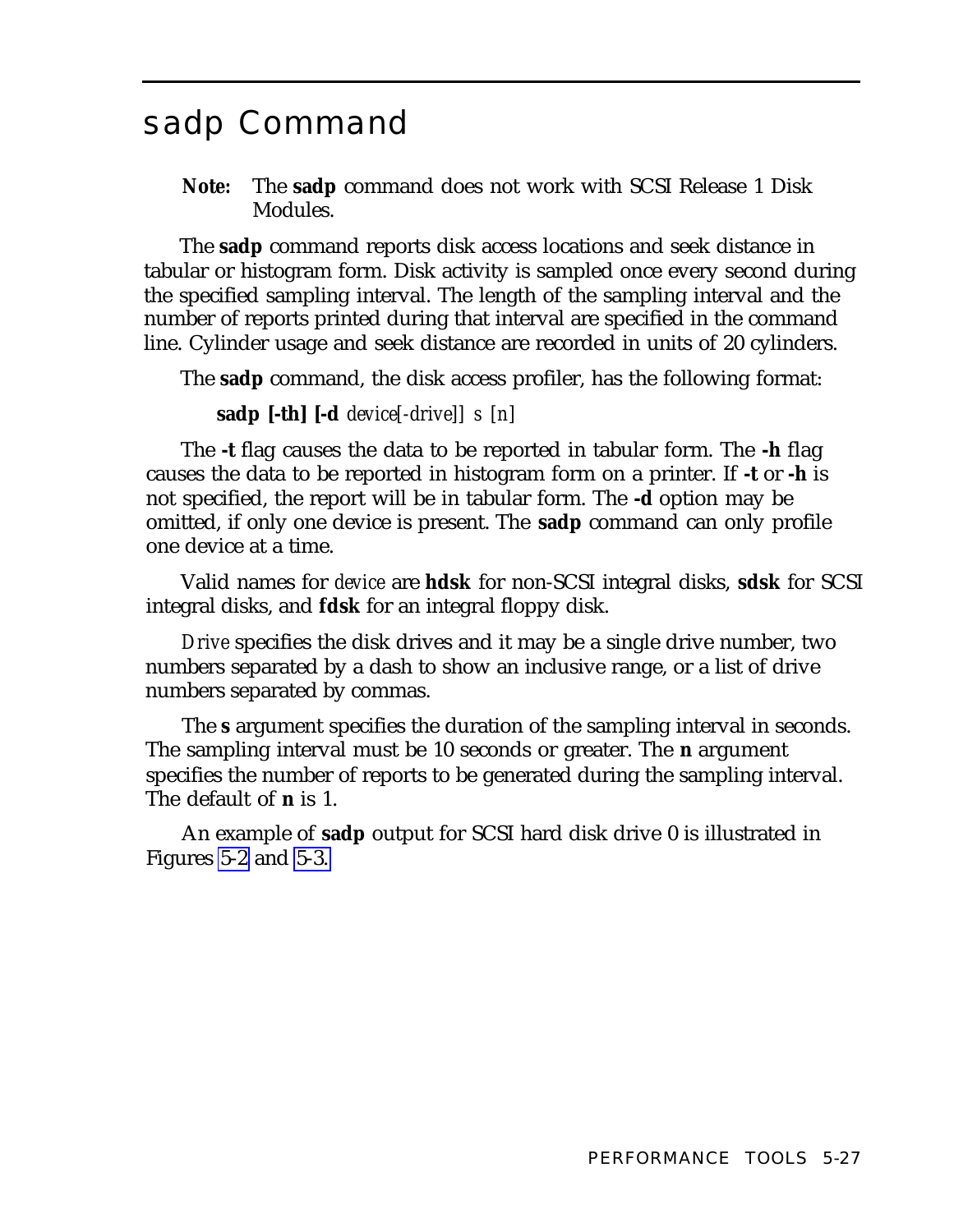<span id="page-61-0"></span>Using the **sadp** output along with the output of **/etc/mount** (1M) or **/etc/prtvtoc** (lM) and a table of disk sections [see the *System Administrator's Guide* for the default partitioning of your disk(s)], you can identify the file systems with a large amount of I/O activity. In general, try to move areas of high activity close together. This will reduce the number of seeks over large distances.

The first graph [\(Figure 5-2\)](#page-62-2) shows excellent disk cylinder locality of references. This means that every time the location of a block was referenced by the disk head (for reading or writing), it mostly occurred in the same general region of the disk. In the example, most references (as indicated by percent times referenced) occur for files near cylinders 450 to 600, with a few for files around cylinder 250. There are a few references to other files on the disk, but they occur only a small percent of the time. This graph shows, then, that the most often used files are grouped together in the same general region of cylinders on the disk; the more clustered the stars on the histogram, the better. Another way to say this is that the disk has an excellent file system configuration.

The second graph [\(Figure 5-3\)](#page-63-2) shows another aspect of an excellent file system configuration: the head seek distance. Head seek distance is the distance the disk head has to move from the current cylinder to the cylinder of the next block referenced. In the example, most physical seeks are under ten cylinders. Specifically, some 14 percent of the seeks occurred within a distance of 0 to 8 cylinders, and some 17 percent of the seeks occurred within a distance of 8 to 16 cylinders. This means that for about one-third of the disk activity, the disk head was forced to move no more that 16 cylinders to reference a given block, and the more to the left the stars are grouped, the better.

These two graphs give an idea of how finely you can tune your system. If, after a working period of weeks or months, you can identify the file systems that are consistently the most active, you might consider repartitioning your disks to achieve the maximum from disk access activity. (See the *System Administrator's Guide* for more information.)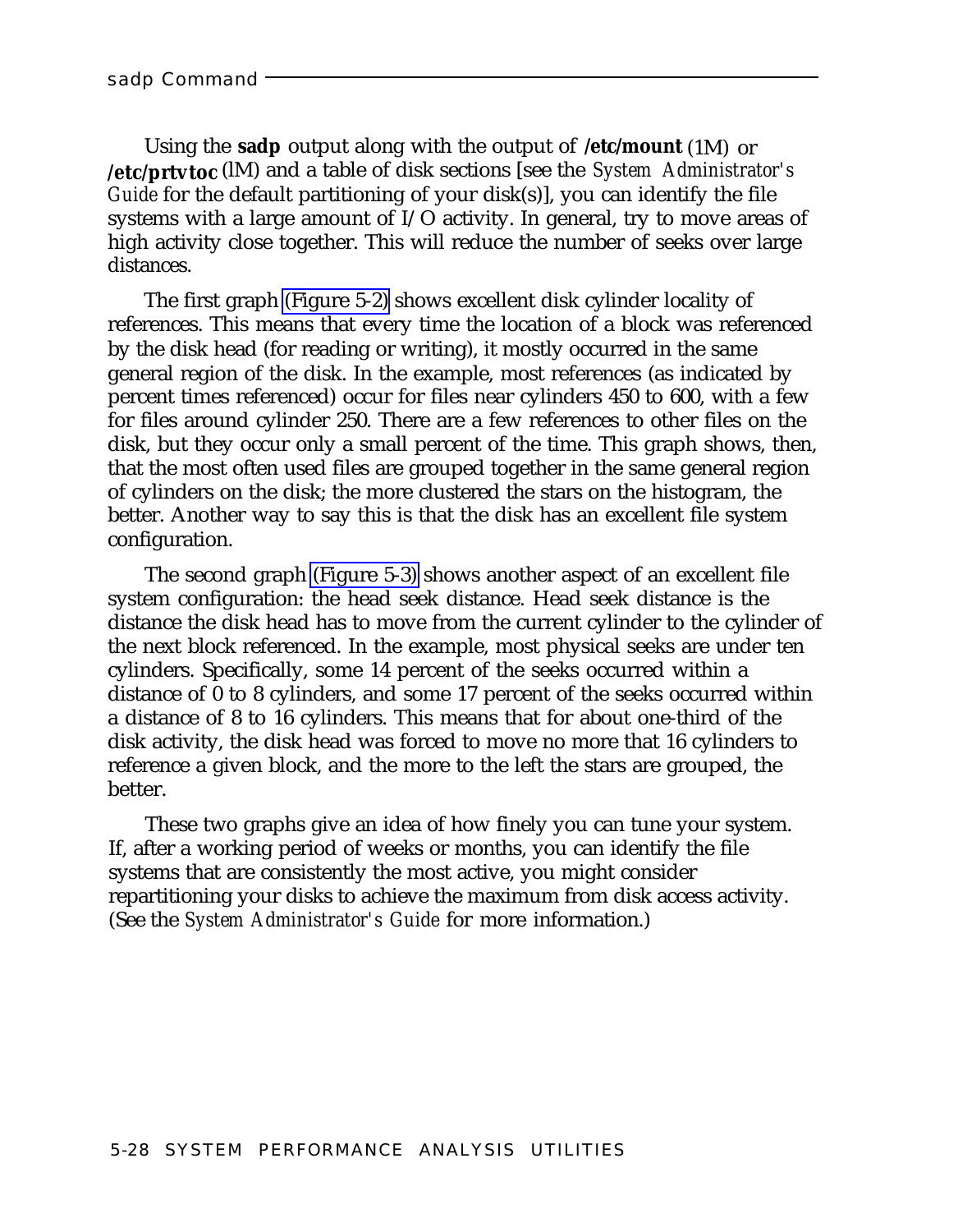<span id="page-62-3"></span><span id="page-62-2"></span><span id="page-62-1"></span><span id="page-62-0"></span>**\$ sadp -h -d sdsk-0 3600<CR>**

Mon Apr 4 07:18:54 1988

unix unix 3.2.1 3 3B2

CYLINDER ACCESS HISTOGRAM



Figure 5-2: Output From **sapd:** Cylinder Access Histogram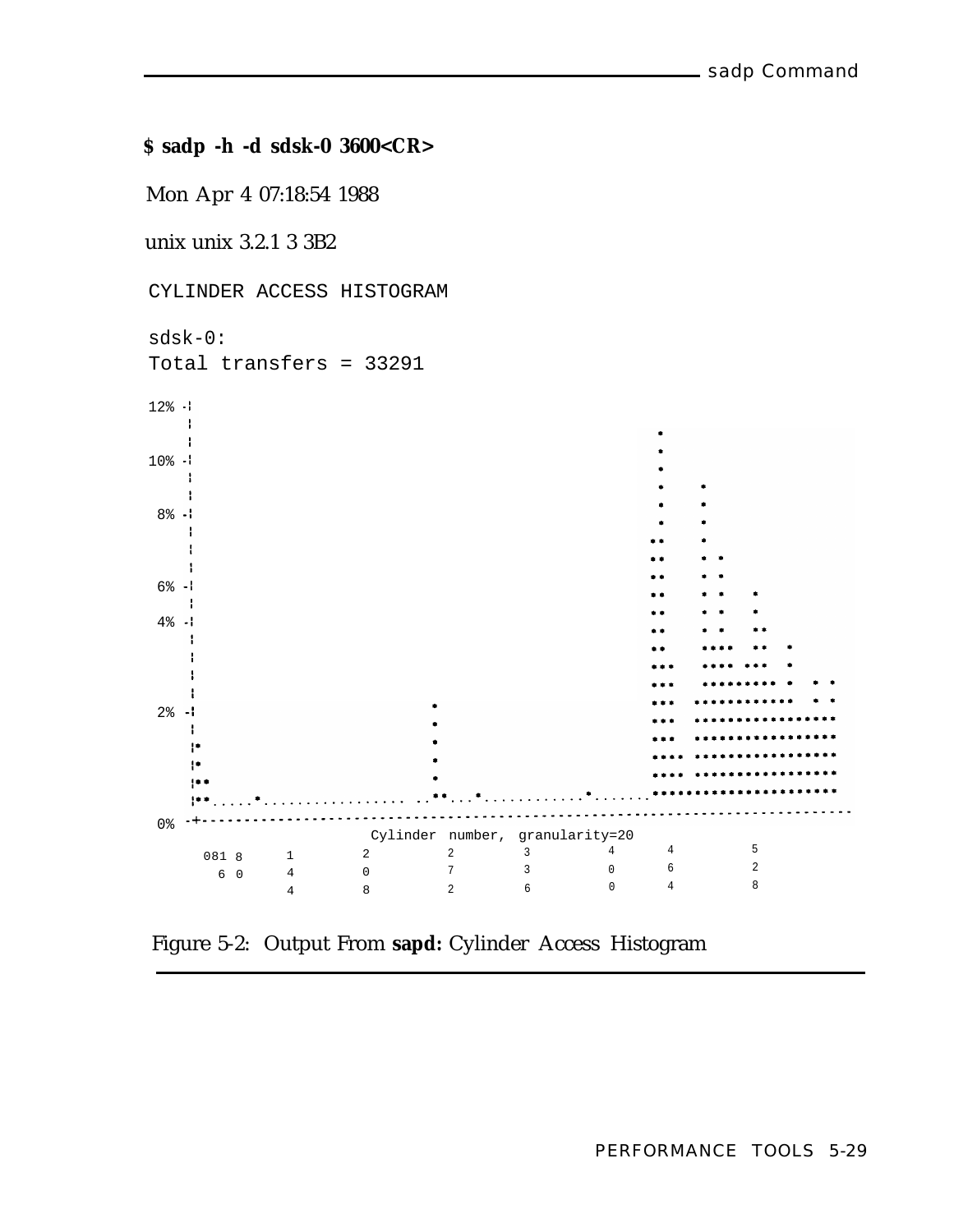```
SEEK DISTANCE HISTOGRAM
sdsk-0:
Total seeks = 30308
20\% \cdot \cdot \cdot-116\% - 1 +\rightarrow12% - !**
  \rightarrow8\% - 1\mathbb{R}^{n \times n}i<br>Lihata
  \frac{1}{2}i je električke
4\frac{8}{9} - 1******1 . . . . . . . . .
   ..............
   ------------------
   .......................
  0%
    081 8 1 2 2 3 4 4 5
     6 0 4 0 7 3 0 6 2
            4 8 2 6 0 4 8
```
Figure 5-3: Output From **sadp:** Seek Distance Histogram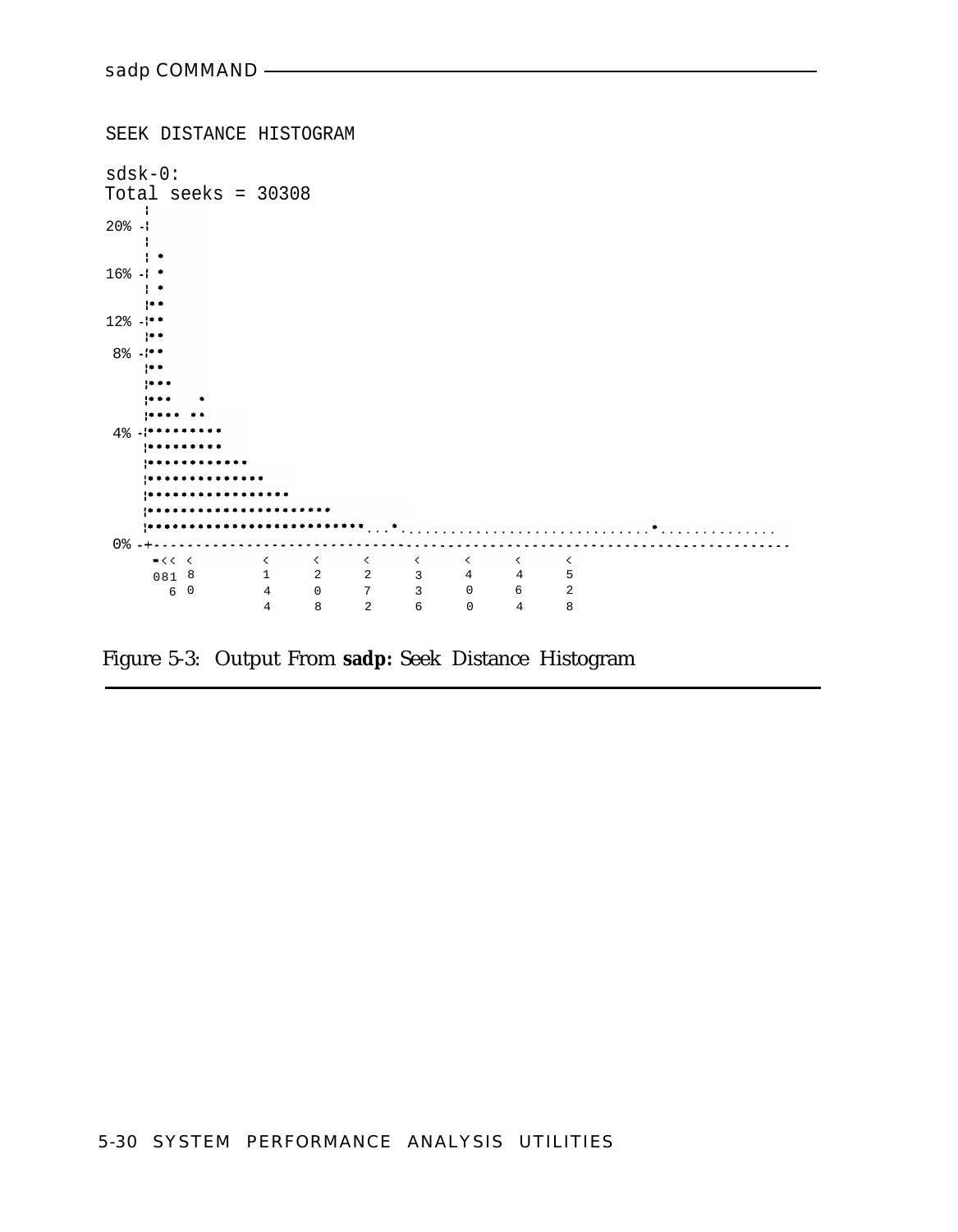### <span id="page-64-0"></span>Index

#### A

automatically start profiler, *[3-9](#page-27-0)* average queue length %runocc, *[5-10](#page-43-0)* runq-sz, *[5-10](#page-43-0)* %swpocc, *[5-10](#page-43-0)* swpq-sz, *[5-10](#page-43-0)* avque, *[5-7](#page-40-0)* avserv, *[5-7](#page-40-0)* avwait, *[5-7](#page-40-0)*

#### B

blks/s, *[5-7](#page-40-0)* block device activity, avque, *[5-7](#page-40-0)* avserv, *[5-7](#page-40-0)* avwait, *[5-7](#page-40-0)* blks/s, *[5-7](#page-40-0)* %busy, *[5-7](#page-40-0)* device, *[5-7](#page-40-0)* r+w/s, *[5-7](#page-40-0)* bread/s, *[5-4](#page-37-1)* bswin/s, *[5-16](#page-49-0)* bswot/s, *[5-16](#page-49-0)* buffer activity, bread/s, *[5-4](#page-37-1)* bwrit/s, *[5-4](#page-37-1)* lread/s, *[5-4](#page-37-1)* lwrit/s, *[5-4](#page-37-1)* pread/s, *[5-4](#page-37-1)* pwrit/s, *[5-4](#page-37-1)* %rcache, *[5-4](#page-37-1)* %wcache, *[5-4](#page-37-1)* %busy, *[5-7](#page-40-0)*

bwrit/s, *[5-4](#page-37-1)*

#### C

canch/s, *[5-19](#page-52-0)* command arguments, *[1-4](#page-10-1)* command options, *[1-4](#page-10-1)* CPU utilization, *[5-11](#page-44-0)* Cylinder Access Histogram, *[5-29](#page-62-3)*

#### D

device, *[5-7](#page-40-0)* dirbk/s, *[5-3](#page-36-1)* disable sampling, *[3-3](#page-21-2)*

#### E

enable sampling, *[3-3](#page-21-2)* exec/s, *[5-6](#page-39-0)*

#### F

file access operations, dirbk/s, *[5-3](#page-36-1)* iget/s, *[5-3](#page-36-1)* namei/s, *[5-3](#page-36-1)* file system configuration, *[5-28](#page-61-0)* file table status, fhdr-sz, *[5-14](#page-47-0)* file-sz, *[5-14](#page-47-0)* inod-sz, *[5-14](#page-47-0)* lock-sz, *[5-14](#page-47-0)* ov, *[5-14](#page-47-0)* proc-sz, *[5-14](#page-47-0)* text-sz, *[5-14](#page-47-0)* file-sz, *[5-14](#page-47-0)*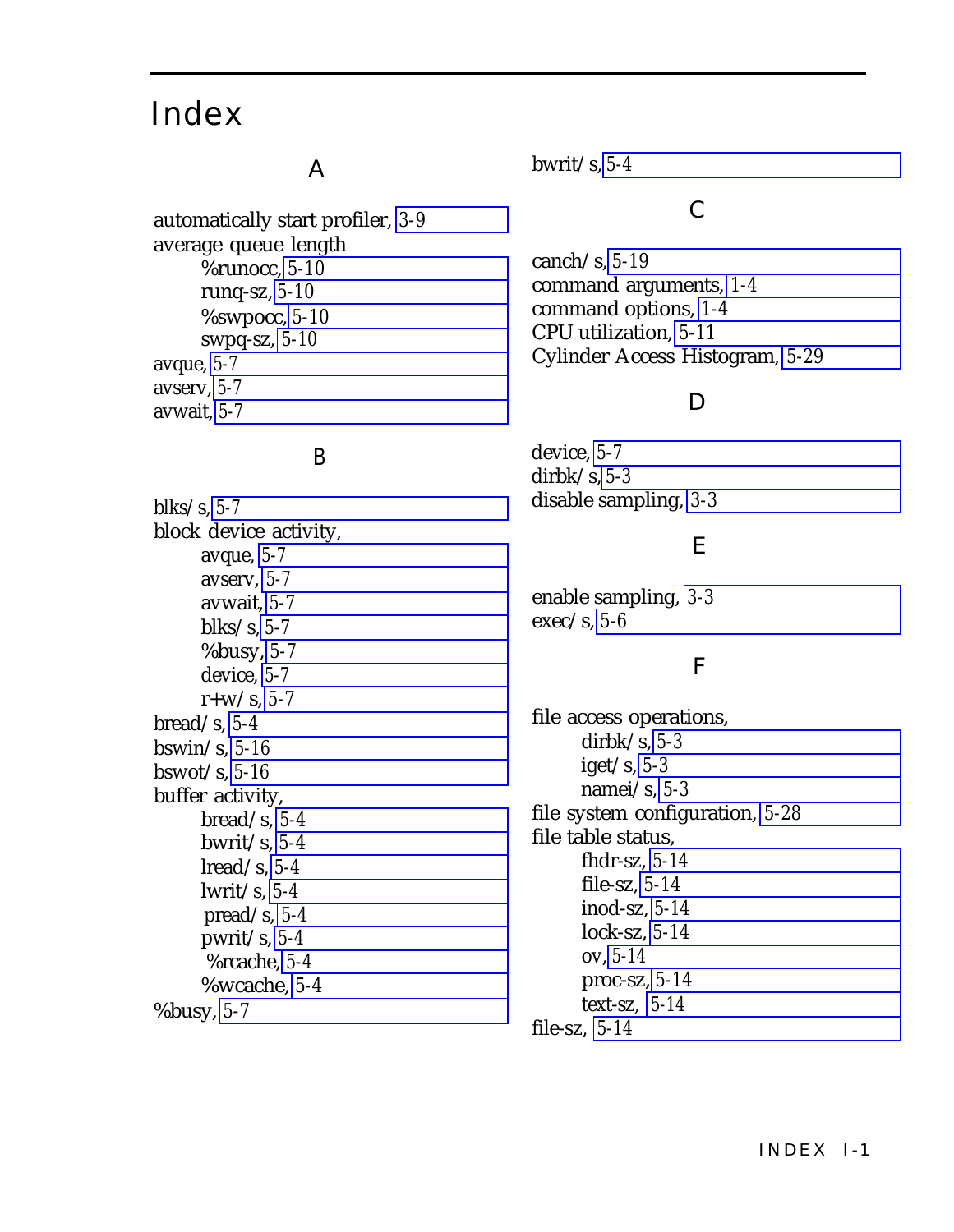#### Index

fork/s, *[5-6](#page-39-0)* freemem, *[5-18](#page-51-0)* freeswp, *[5-18](#page-51-0)*

#### G

graphical display of system activity,- *5-22*

#### H

head seek distance, *[5-28](#page-61-0)*

#### I

%idle, *[5-11](#page-44-0)* iget/s, *[5-3](#page-36-1)* Improving Performance, Improving Disk Utilization, *[2-4](#page-17-1)* Modifying the Tunable Configuration Parameters,- *[2-4](#page-17-1)* inod-sz, *[5-14](#page-47-0)* inter-process communication, msg/s, *[5-9](#page-42-0)* sema/s, *[5-9](#page-42-0)* Introduction, Conventions Used to Describe Commands, *[1-4](#page-10-1)* General, *[1-1](#page-7-1)* Installing System Performance Analysis Utilities, *[1-2](#page-8-1)* Manual Organization, *[1-6](#page-12-1)* Screen Display Conventions,- *[1-5](#page-11-1)* Summary of System Performance Analysis Commands, *[1-3](#page-9-1)*

#### K

kernel profiling, *[1-6,](#page-12-1) [3-1](#page-19-2)* Kernel Profiling, **prfdc** Command, *[3-4](#page-22-2)* **prfld** Command, *[3-2](#page-20-2)* **prfpr** Command, *[3-6](#page-24-2)* **prfsnap** Command, *[3-5](#page-23-2)* **prfstat** Command, *[3-3](#page-21-2)* General, *[3-1](#page-19-2)* How to Operate the System Profiler, *[3-8](#page-26-1)*

#### L

lock-sz, *[5-14](#page-47-0)* lread/s, *[5-4](#page-37-1)* lwrit/s, *[5-4](#page-37-1)*

#### M

mdmin/s, *[5-19](#page-52-0)* msg/s, *[5-9](#page-42-0)* Multiprocessor Enhancement feature, *[5-11](#page-44-0)*

#### N

namei/s, *[5-3](#page-36-1)* non-SCSI integral disk, *[5-7](#page-40-0)*

#### O

operating system profiler, *[3-8](#page-26-1)* outch/s, *[5-19](#page-52-0)* ov, *[5-14](#page-47-0)* overall system performance, *[5-20](#page-53-0)*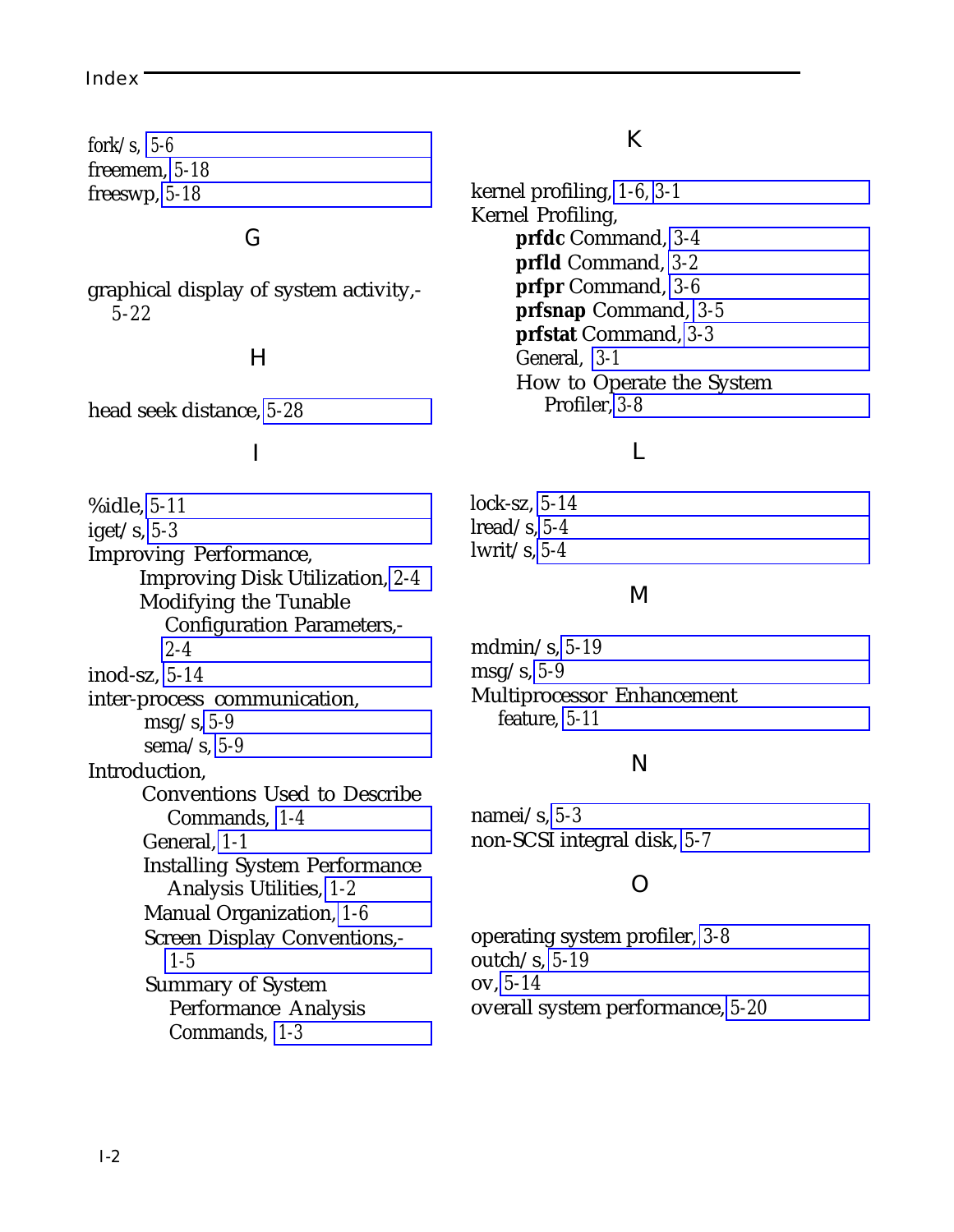paging activity, pflt/s, *[5-17](#page-50-0)* pgfil/s, *[5-17](#page-50-0)* rclm/s, *[5-17](#page-50-0)* vflt/s, *[5-17](#page-50-0)* Performance Management, Finding Problems, *[2-2](#page-15-1)* Fixing Problems, *[2-3](#page-16-1)* General, *[2-1](#page-14-1)* Improving Performance, *[2-4](#page-17-1)* performance tools, *[1-6](#page-12-1)* Performance Tools, **sadp,** *[5-27](#page-60-2)* **sag,** *[5-22](#page-55-2)* **sar,** *[5-2](#page-35-3)* **sar** Options, *[5-3](#page-36-1)* **timex,** *[5-25](#page-58-2)* General, *[5-1](#page-34-1)* pflt/s, *[5-17](#page-50-0)* pgfil/s, *[5-17](#page-50-0)* physical seeks, *[5-28](#page-61-0)* pread/s, *[5-4](#page-37-1)* prfdc, *[1-3](#page-9-1)* prfdc format, *[3-4](#page-22-2)* **prfld,** *[1-3](#page-9-1)* prfld format, *[3-2](#page-20-2)* prfpr, *[1-3](#page-9-1)* prfpr example, *[3-7](#page-25-1)* prfpr format, *[3-6](#page-24-2)* prfsnap, *[1-3](#page-9-1)* prfsnap format, *[3-5](#page-23-2)* prfstat, *[1-3](#page-9-1)* prfstat format, *[3-3](#page-21-2)* proc-sz, *[5-14](#page-47-0)* profiler, start automatically, *[3-9](#page-27-0)*

 $\mathbf{P}$  pswch/s, [5-16](#page-49-0) pwrit/s, *[5-4](#page-37-1)*

#### R

rawch/s, *[5-19](#page-52-0)* rcache, *[5-4](#page-37-1)* rchar/s, *[5-6](#page-39-0)* rclm/s, *[5-17](#page-50-0)* rcvin/s, *[5-19](#page-52-0)* Remote File Sharing options, *[5-20](#page-53-0)* %runocc, *[5-10](#page-43-0)* runq-sz, *[5-10](#page-43-0)* r+w/s, *[5-7](#page-40-0)*

#### S

sa1, *[1-3](#page-9-1)* sa2, *[1-3,](#page-9-1) [4-4](#page-32-2)* sadc, *[1-3](#page-9-1)* **sadp,** *[1-3](#page-9-1)* sadp, *[5-1](#page-34-1)* sag, *[1-3,](#page-9-1) [5-1](#page-34-1)* **sag** Output, Example of, *[5-23](#page-56-2)* sar, *[1-3,](#page-9-1) [5-1](#page-34-1)* **sar** Options, **sar -a,** *[5-3](#page-36-1)* **sar -A,** *[5-20](#page-53-0)* **sar -b,** *[5-4](#page-37-1)* **sar -c,** *[5-6](#page-39-0)* **sar -d,** *[5-7](#page-40-0)* **sar -m,** *[5-9](#page-42-0)* **sar -p,** *[5-17](#page-50-0)* **sar -q,** *[5-10](#page-43-0)* **sar -r,** *[5-18](#page-51-0)* **sar -u,** *[5-11](#page-44-0)* **sar -v,** *[5-14](#page-47-0)* **sar -w,** *[5-16](#page-49-0)*